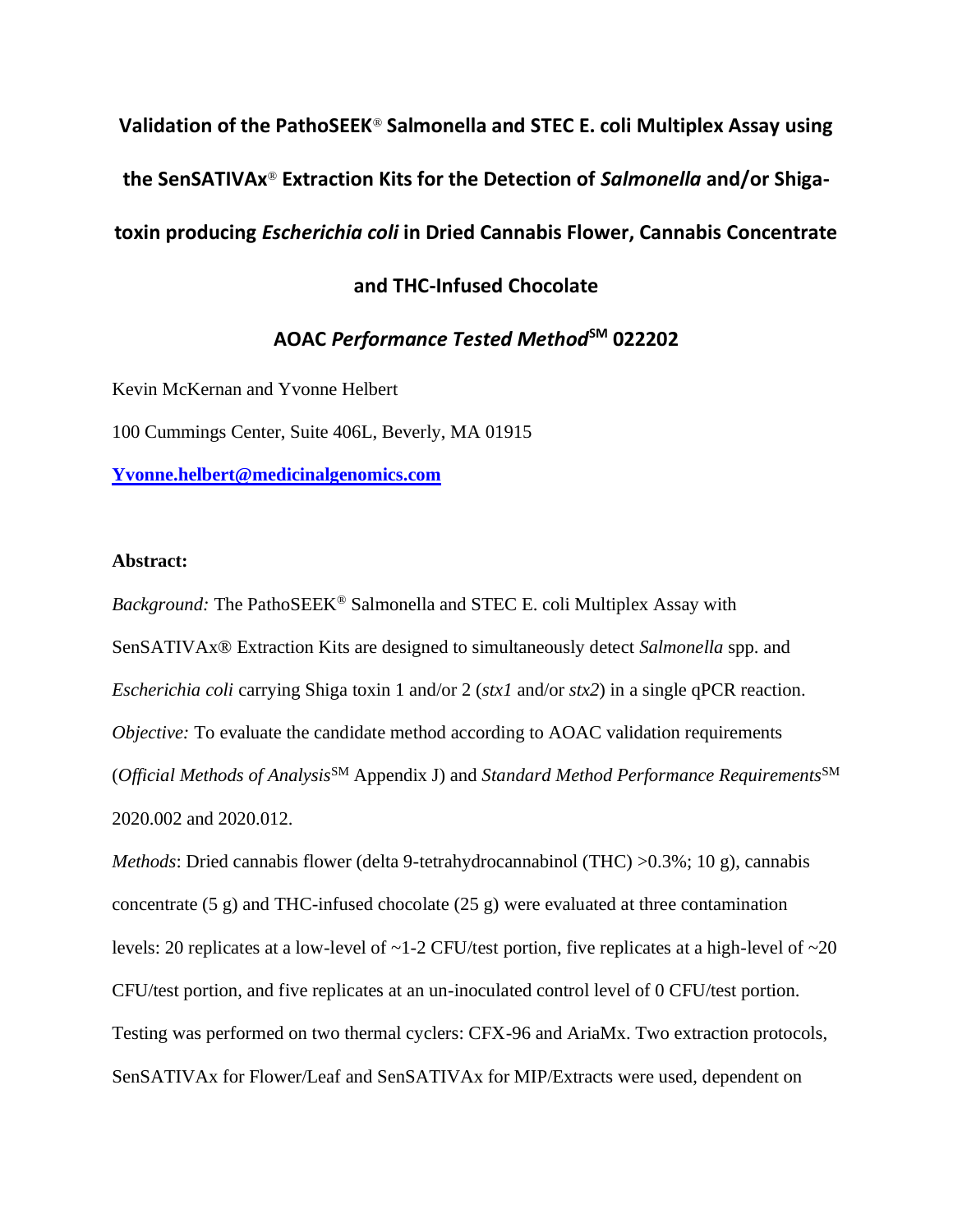matrix type. Additional PTM testing requirements (inclusivity and exclusivity, robustness, and product consistency and stability) were evaluated.

*Results:* Data analysis using the probability of detection statistical model indicated no statistically significant difference between presumptive and confirmed results for the candidate method for each matrix with both thermocyclers. Results of robustness demonstrated that the assay was not impacted by small variations in the method. Inclusivity and exclusivity testing demonstrated the method was highly specific for *Salmonella* spp. and STEC organisms and could discriminate them from non-target organisms. Product consistency data indicated manufacturing conditions of critical reagents was consistent.

*Conclusion*: The PathoSEEK Salmonella and STEC E. coli Multiplex Assays with SenSATIVAx Extraction Protocol allows for a multiplex qPCR approach for the simultaneous detection of *Salmonella* spp. and STEC in select cannabis matrices.

*Highlights*: Using Tryptic Soy Broth, end users can now screen for the presence of *Aspergillus, Salmonella* spp. and STEC in cannabis products using a single enrichment and this assay and *Performance Tested Method*SM 082102.

#### **Principle of the Method**

The PathoSEEK Microbial Safety Testing Platform utilizes a novel, contamination-free, PCR-based assay and provides an internal plant DNA control for every reaction. It is a two-step protocol (DNA extraction followed by RT-PCR analysis) which is flexible and automation compatible. The PathoSEEK assay is used in combination with the SenSATIVAx extraction kit and qPCR Master Kit. The SenSATIVAx extraction kit allows for a proprietary DNA isolation process that use magnetic particles to isolate and purify both plant and microbial DNA.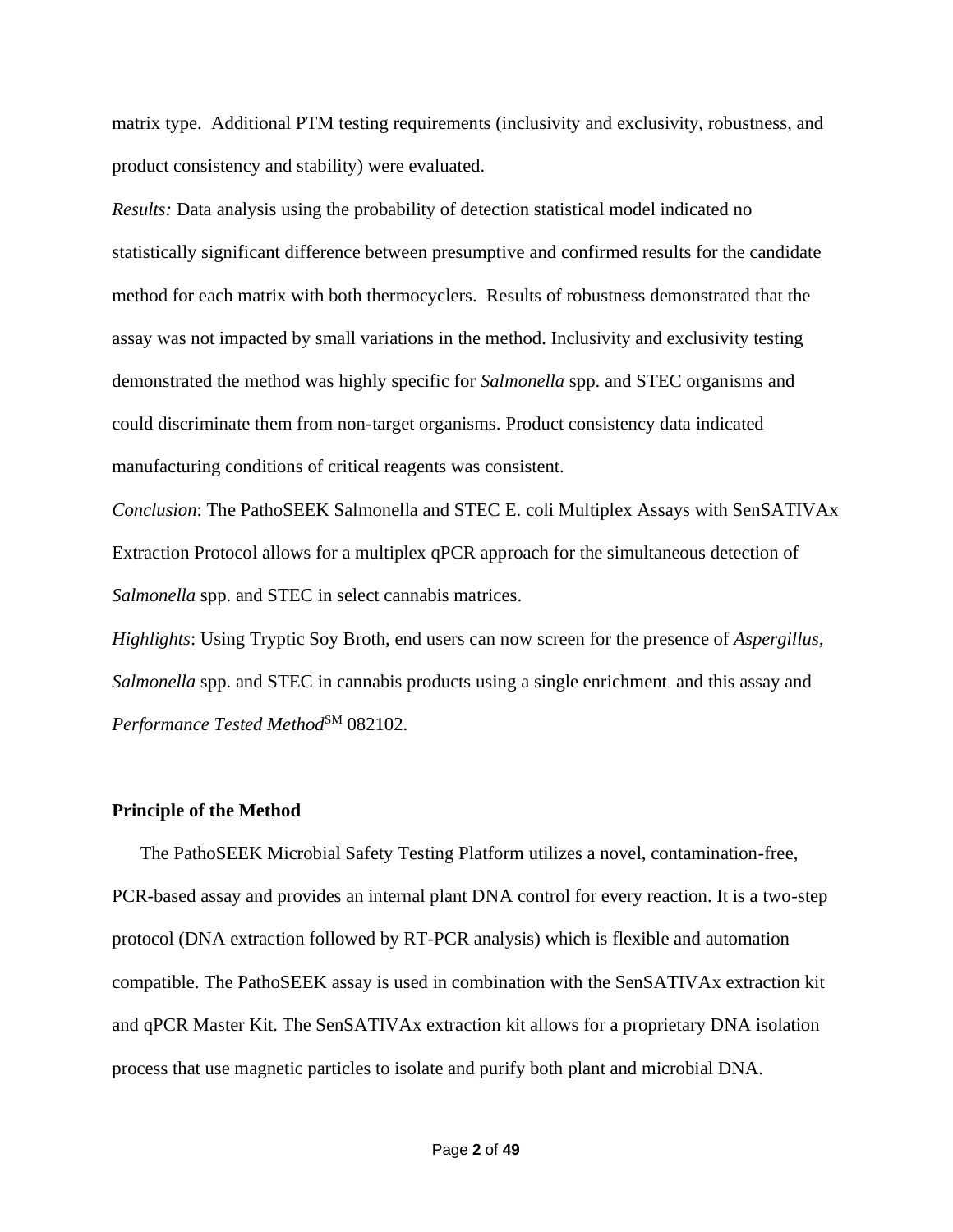The PathoSEEK Salmonella  $\&$  STEC E. coli Multiplex Assay is used to detect a wide variety of species classified as *Salmonella* and STEC. The assay targets STEC using the FAM fluorophore and *Salmonella* using the ROX fluorophore. Positive controls for each target are recommended for use with each analysis.

## **General Information**

In the cannabis industry, states establish microbial regulations which often vary. As a result, microbial testing in one state may not meet the requirements in other states [1]. In 2019, AOAC INTERNATIONAL launched the Cannabis Analytical Science Program (CASP) to standardized method validation within the cannabis industry [2]. Within CASP two *Standard Method Performance Requirements*SM (SMPR) were approved in 2020 that provide acceptance criteria for evaluating candidate methods designed to detect *Salmonella* spp.(SMPR 2020.002) and STEC (2020.012) [3,4]. Using the SMPRs, industry now has a standardized approach to validating rapid alternative methods for *Salmonella* and STEC is cannabis flower, concentrates and infused products.

### **Scope of Methods**

**(a)** *Target organisms.*—*Salmonella* spp. and *Escherichia coli* carrying Shiga toxin 1 and/or 2 (*stx1* and/or *stx2*).

**(b)** *Matrixes.*—Dried cannabis flower (delta 9-tetrahydrocannabinol >0.3%;10 g), cannabis concentrate (5 g) and THC-infused chocolate bars (25 g).

**(c)** *Summary of Validated Performance Claims.*— The PathoSEEK Salmonella & STEC E.coli Multiplex Assay with SenSATIVAx® Extraction has been validated according to the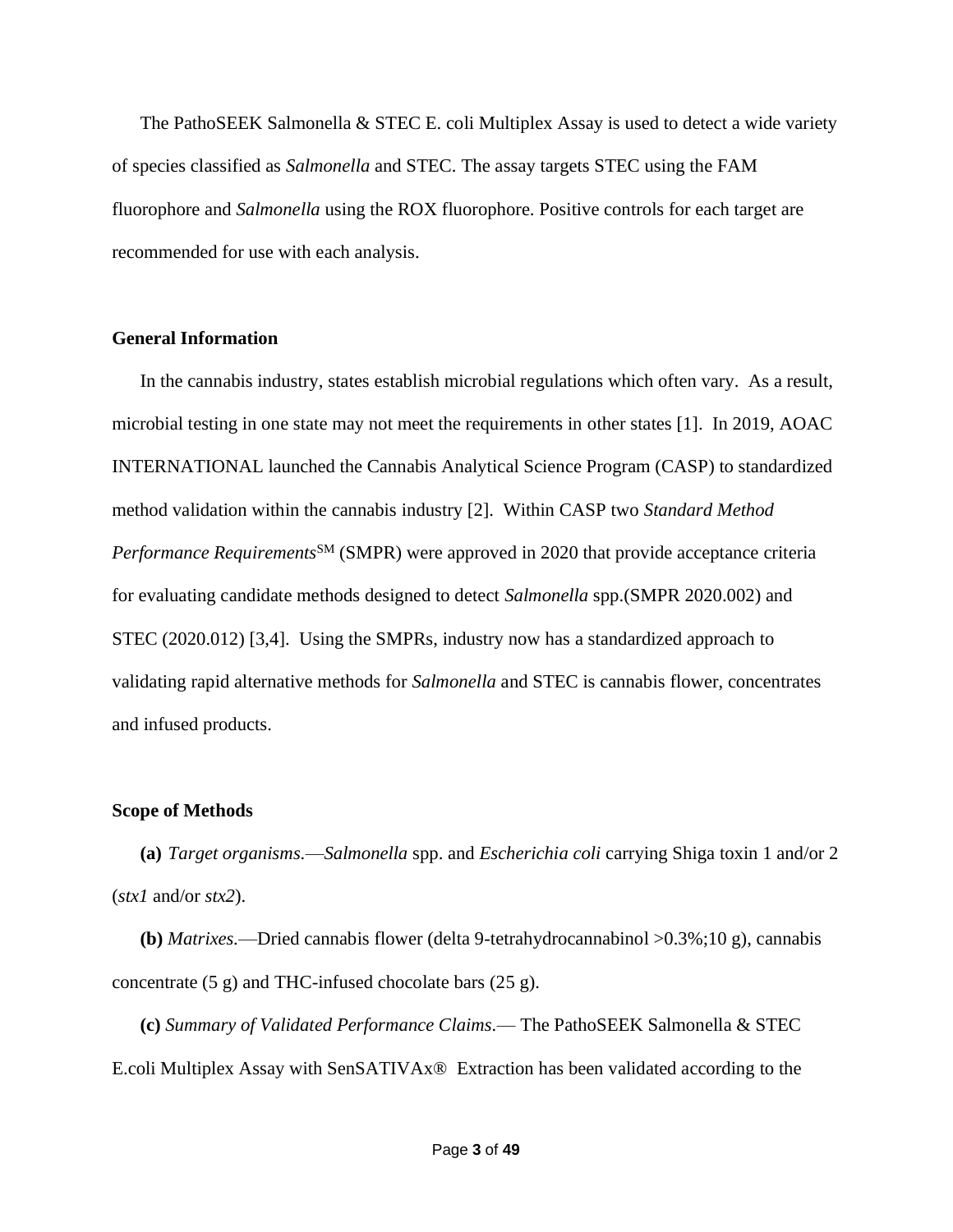AOAC Performance Tested Method<sup>SM</sup> Program for the detection of Salmonella species STEC in dried cannabis flower (>0.3% THC), cannabis concentrates and THC-infused chocolate using the AriaMx and CFX-96 instruments. The validation study met the requirements as set forth in the AOAC Standard Method Performance RequirementsSM 2020.002 for the detection of Salmonella species and 2020.012 for the detection of Shiga toxin producing E.coli (STEC) in cannabis and cannabis infused products.

#### **Definitions**

**(a)** *Probability of Detection*.—Probability of Detection (POD) is the proportion of positive analytical outcomes for a qualitative method for a given matrix at a given analyte level or concentration. POD is concentration dependent. There are several POD measures that can be calculated, e.g.,  $POD_{CP}$  (candidate method presumptive result POD) and  $POD_{CC}$  (candidate method confirmation result POD) and dPODCP, the difference between the two POD values.

**(b)** *qPCR*.—Quantitative polymerase chain reaction (qPCR) is a technology used for measuring the amplification of DNA during the PCR process.

## **Materials and Methods**

*Test Kit Name:* PathoSEEK Salmonella and STEC E. coli Multiplex Assay with SenSATIVAx Extraction Protocol

*Test Kit Components*

**(a)** *PathoSEEK Salmonella and STEC E. coli Multiplex Assay*

*(1)* MGC P/N 420120.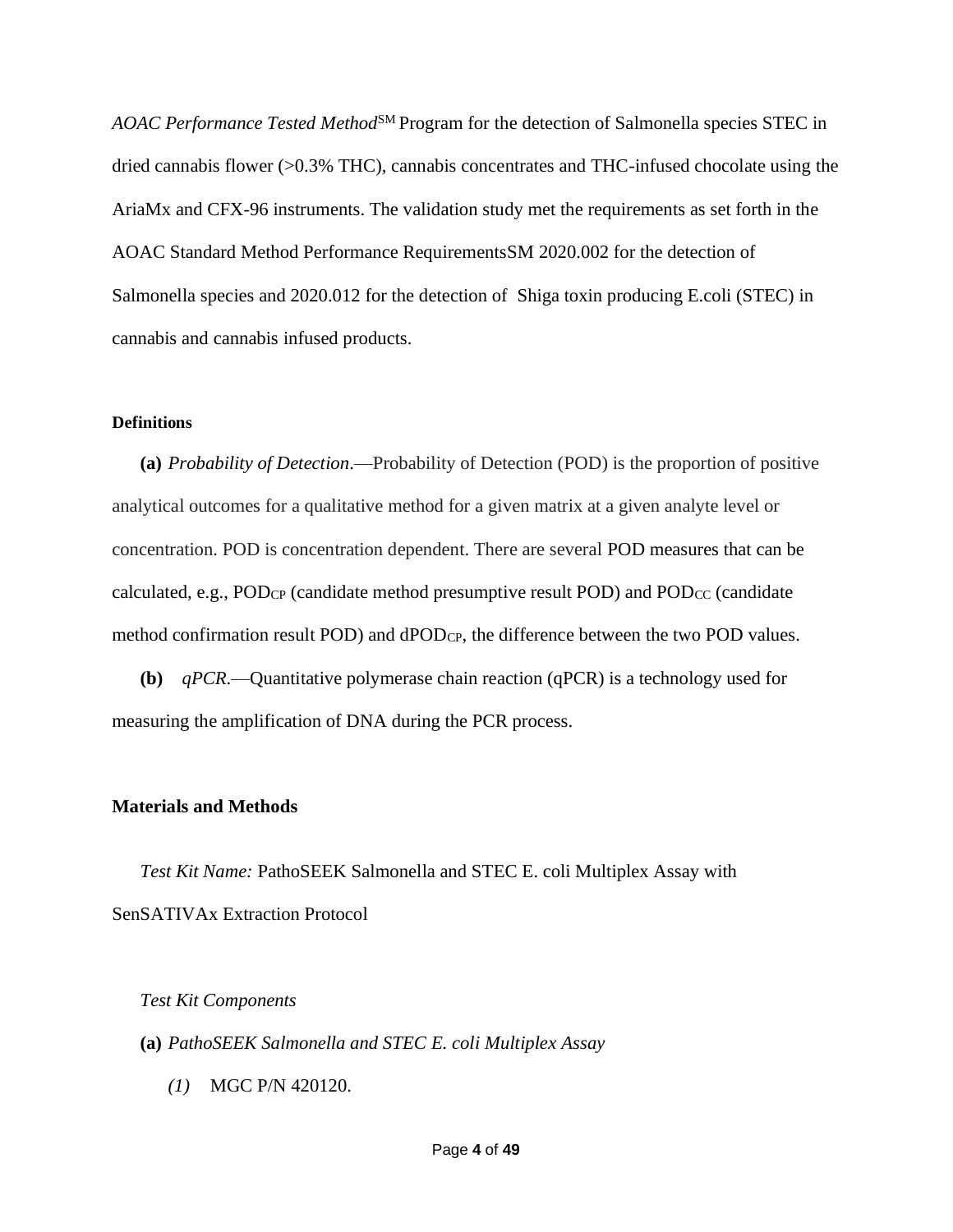i. *Assay* — 1 tube. Store kit at  $-15$  to  $-20^{\circ}$ C. Expires 2 Years from Date of Manufacture.

**(b)** *SenSATIVAx Flower/Leaf DNA Extraction Kit*.

- *(1)* MGC P/N 420001.
	- i. *MGC Lysis Buffer*― 1 bottle. Store at 20-28°C. Expires 1 Year from Date of Manufacture
	- ii. *MGC Binding Buffer*―1 bottle. Store at 2-8°C. Expires 1 Year from Date of Manufacture
	- iii. *MGC Elution Buffer*―1 bottle. Store at 20-28°C. Expires 1 Year from Date of Manufacture
- **(c)** *SenSATIVAx MIP/Extract DNA Extraction Kit.*
	- *(1)* MGC P/N 420004.
		- i. *Binding Buffer* 1 bottle. Store at 2-8°C. Expires 1 Year from Date of Manufacture
		- ii. *Elution Buffer* ― 1 bottle. Store at 20-28°C. Expires 1 Year from Date of Manufacture
		- iii. *Solution A* ― 1 bottle. Store at 20-28°C. Expires 1 Year from Date of Manufacture
		- iv. *Solution B* ― 1 bottle. Store at 20-28°C. Expires 1 Year from Date of Manufacture
- **(d)** *PathoSEEK Salmonella & STEC E. coli Multiplex Positive Control—*P/N 420322 (60 reactions)
	- *(1) Control* 1 tube. Store at -15 to -20°C. Expires 2 Years from Date of Manufacture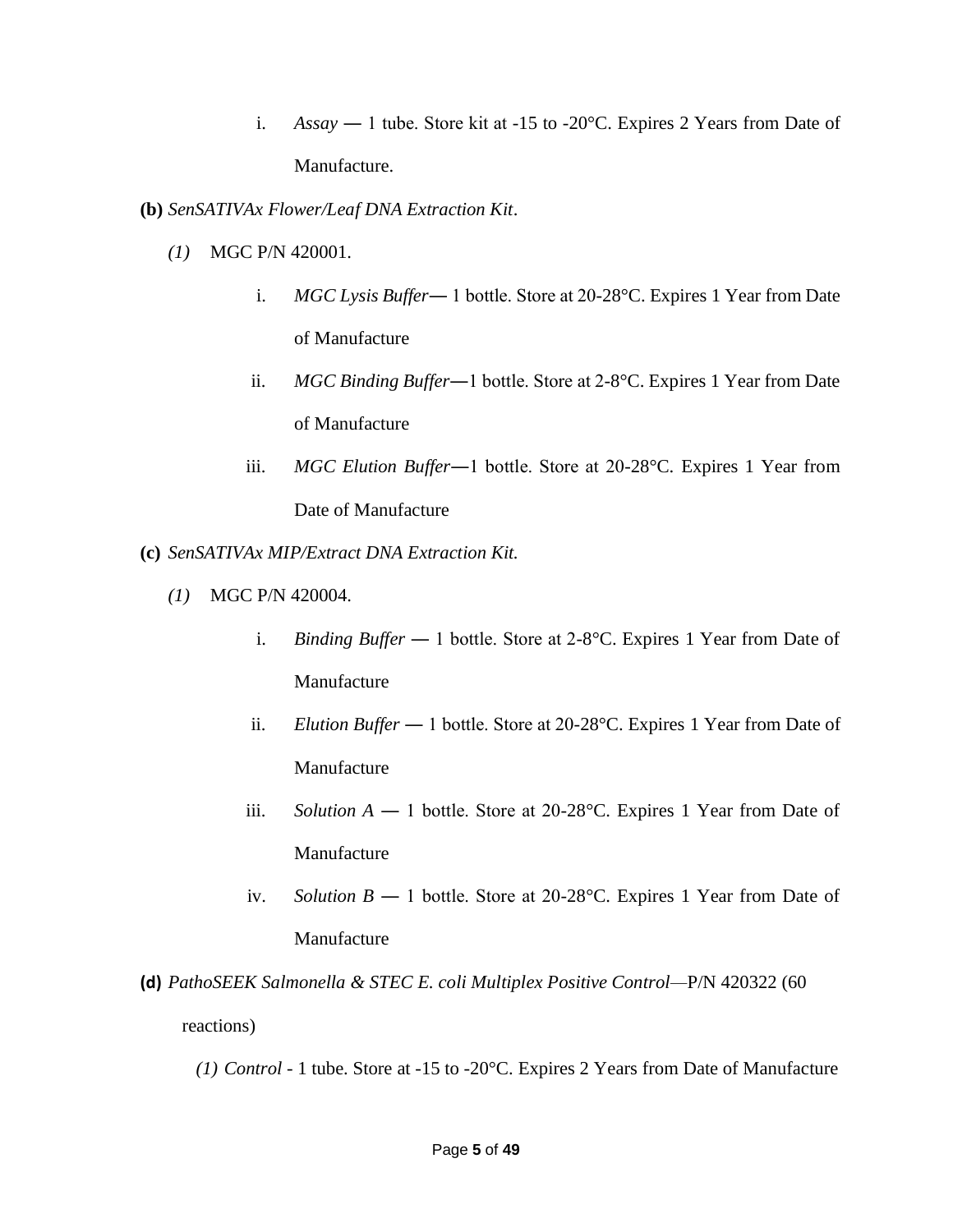- **(e)** *Medicinal Genomics qPCR Master Kit v3—*P/N 420201. 1 bottle. Store at -15 to -20°C.
	- *(1) Reaction Buffer*  $(10x) 1$  *tube*
	- *(2) Nuclease Free Water— 2 tubes*
	- *(3) qPCR Master Mix — 1 tube*

*Supplies, Reagents, and Equipment*

- **(a)** *Agilent AriaMx Real-Time PCR System G8830A Option 010.*―Containing the following Optical Channels: FAM, ROX, HEX, Cy5 and ATTO 425.
	- *(1) Agilent HP Notebook PC option 650.*
	- *(2) 96 Well Optical qPCR plate.*― Agilent #401490 or Fisher Scientific #AB2396
	- *(3) Adhesive optical seal for qPCR plates.*― Agilent #401492; USA Scientific TempPlate RT Optical Film #2978-2100.
	- *(4) Optical Strip Caps.*―Agilent #401425.

*Note: If using adhesive seals instead of strip caps, use Applied Biosystems MicroAmp Optical Film Compression Pad, Fisher Scientific, #43-126-39 to prevent evaporation and cross contamination between wells.* 

- **(b)** *Bio-Rad CFX96 Touch™ Real-Time System.*
	- *(1) Bio-Rad Personal PC.*
	- *(2) 96 Well Optical qPCR plate.*― Bio-Rad #HSP-96601 or Fisher Scientific #AB2396
	- *(3) Adhesive optical seal for qPCR plates.*― Bio-Rad #MSB-1001; USA Scientific TempPlate RT Optical Film #2978-2100.

**(c)** *Adjustable, variable volume pipettes (single or multichannel).*―P10, P20, P50, P200 P300 and P1000.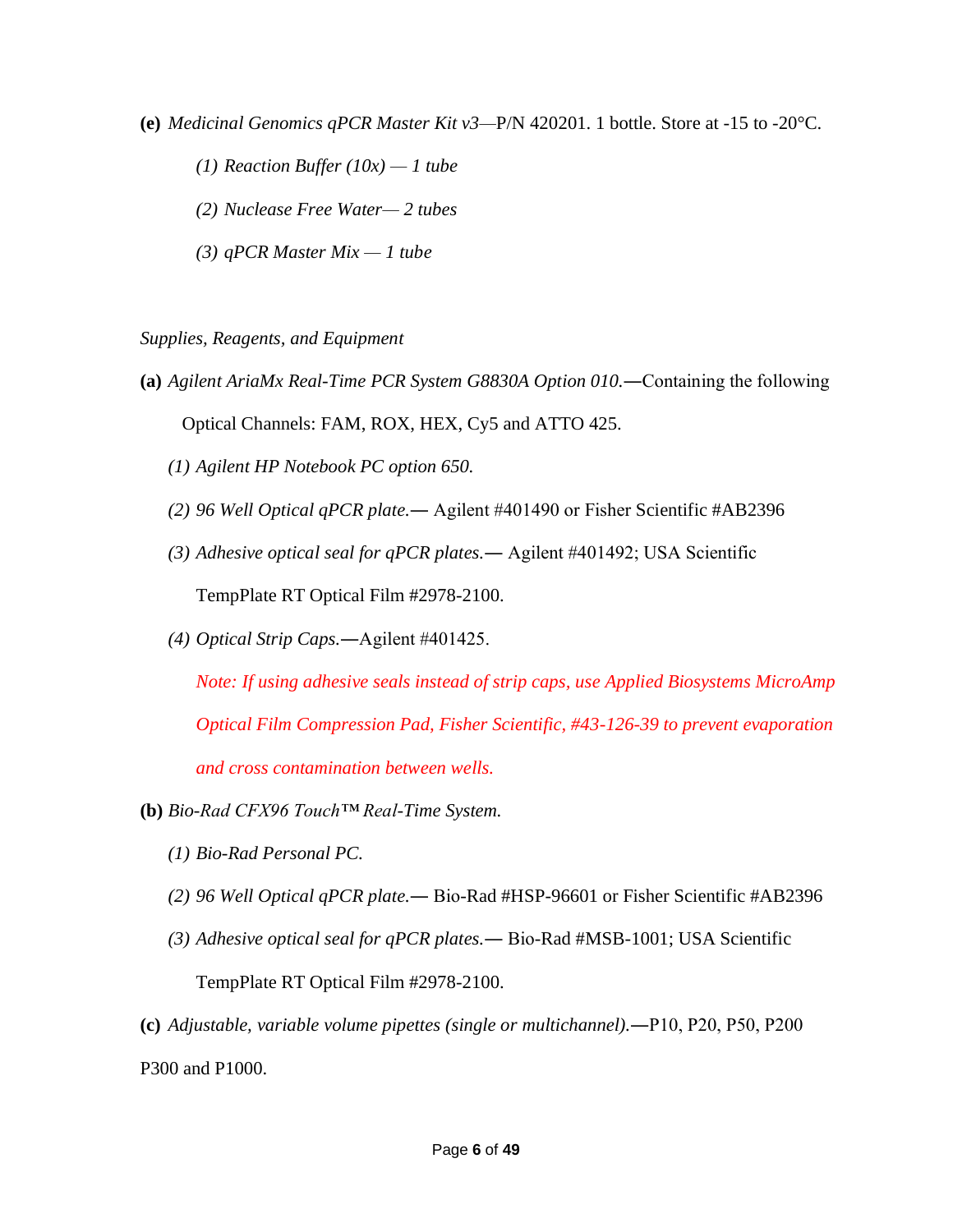**(d)** *Adjustable, variable volume filter pipettes tips.*―For P10, P20, P50, P200, P300 and P1000.

- **(e)** *Crushed ice.*
- **(f)** *96 Well PCR Cryogenic Rack.*―VWR #89004-570.
- **(g)** *1.5 µL Tube Benchtop Cryogenic Rack.*― VWR #89004-558 or equivalent.
- **(h)** *Freezer.*―Capable of maintaining -20°C.
- **(i)** *Table Top Mini Plate Centrifuge.*―Fisher Scientific #14-100-143 or equivalent.
- **(j)** *Table Top Mini Centrifuge.*―VWR #10067-588, #2631-0006 or equivalent.
- **(k)** *Vortex-Genie Pulse.*―Scientific Industries, SKU: SI-0236 or equivalent.
- **(l)** *High Speed centrifuge.*― to accommodate 1.5mL tubes such as Eppendorf model 5414R

or similar with ability to spin up to speeds of 15,000 rcf

- **(m)***Filter Bags.*―Whirl Pak #B01385WA
- **(n)** *Beaker or Solo Cup.* (optional)
- **(o)** *Tryptic Soy Broth.*―MGC P/N 420205. Store at 2-8°C.
- **(p)** *1.5 mL Eppendorf Tubes.*
- **(q)** *15 mL or 50 mL conical tubes.*
- **(r)** *96 Well Plate Magnet*―MGC P/N 420202
- **(s)** *96 Well Extraction Plate.*― Perkin Elmer P/N 6008290
- **(t)** *Eppendorf Tube Rack.*
- **(u)** *Scientific Scale*―Capable of measuring to milligram.
- **(v)** *Refrigerator*―Capable of maintaining 2–8°C.
- (w) *Incubator*.—Capable of maintaining  $37 \pm 2$ °C, VWR #97025-630 or equivalent.
- **(x)** *25mL Serological Pipette*―VWR 89130-890 or 89130-900 or equivalent.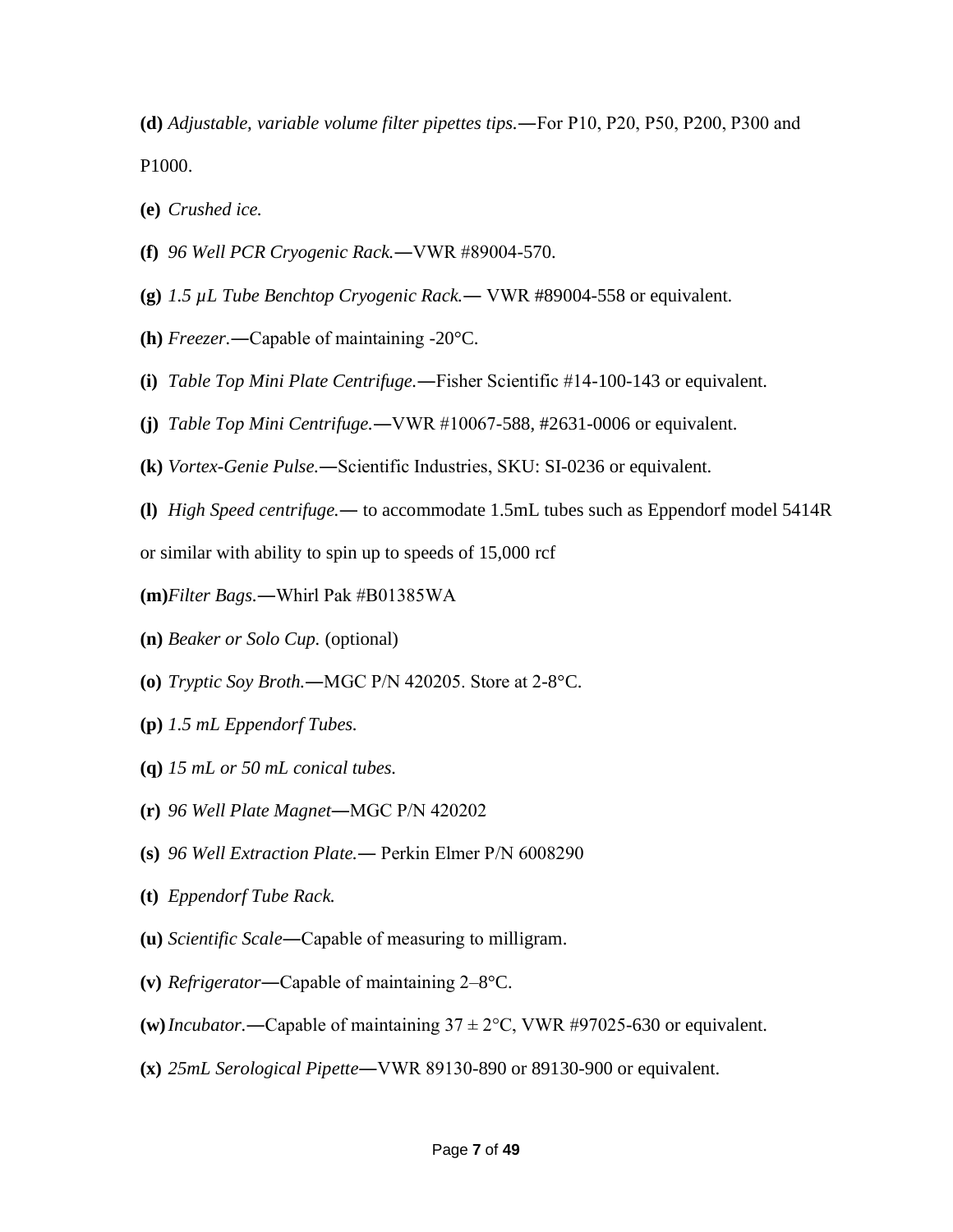- **(y)** *10% bleach*.
- **(z)** *70% Ethanol*.― MGC P/N 420030

## *Safety Precautions*

**(a)** *Escherichia coli* is a bacterium that is commonly found in the human gastrointestinal tract. Some strains, however, can be pathogenic to humans: STEC, EPEC, EHEC, etc.. STEC are *E. coli* that produce shiga toxins encoded by stx genes. STEC are not necessarily associated with human disease. *Salmonella* has been recognized as a primary cause of foodborne illness worldwide. STEC and *Salmonella* are considered biological safety level 2 organisms and only trained individuals should be involved in their manipulation.

**(b)** Assay users should observe standard microbiological practices and safety precautions when performing this assay. Wear protective gloves, lab coats, eye/face protection as indicated by your quality system.

**(c)** It is the responsibility of each laboratory to handle waste and effluents processed according to their nature and degree of hazardness and to treat and dispose of them in accordance with applicable local, state, and federal regulations.

**(d)** Hazard Statement: Chloroform

- *(1)* Harmful if inhaled or swallowed.
- *(2)* Do not breathe vapor or mist. Do not ingest. Avoid contact with eyes, skin and clothing. Use only with adequate ventilation, which may require a chemical fume hood.
- *(3)* Keep container tightly closed and sealed until ready for use. Wash thoroughly after handling.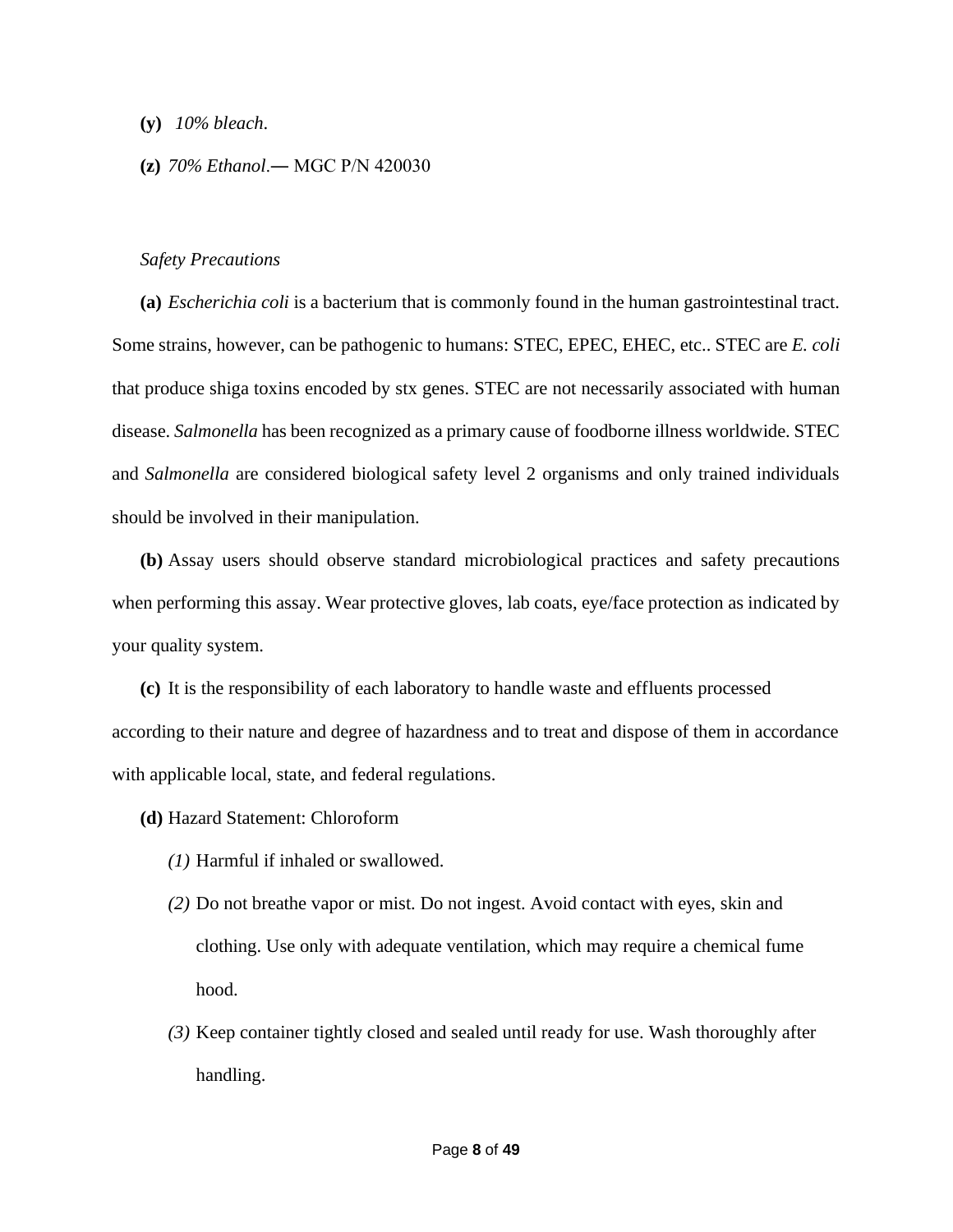*(4)* Please refer to the Safety Data Sheet (SDS) for more information and proper disposal



- **(e)** Hazard Statement: 70% Ethanol
	- *(1)* Highly flammable liquid and vapor May cause respiratory irritation
	- *(2)* May cause drowsiness or dizziness Causes damage to organs
	- *(3)* May cause damage to organs through prolonged or repeated exposure
	- *(4)* Please refer to the Safety Data Sheet (SDS) for more information and proper disposal



# *Sample Preparation*

**(a)** Aliquot Tryptic Soy Broth (TSB).

*Note: TSB is a very good growth medium for microbes. It is best to transfer the approximate amount of TSB into another sterile tube or container so as to not contaminate the whole bottle. Return it to the 2-8°C refrigerator immediately after use.*

- **(b)** Wipe down the workspace with a 10% bleach solution, including the bench top and all equipment being used.
- **(c)** Remove the MGC Binding Buffer and TSB from the 2-8°C refrigerator (it should come to room temperature (20-28°C) before use).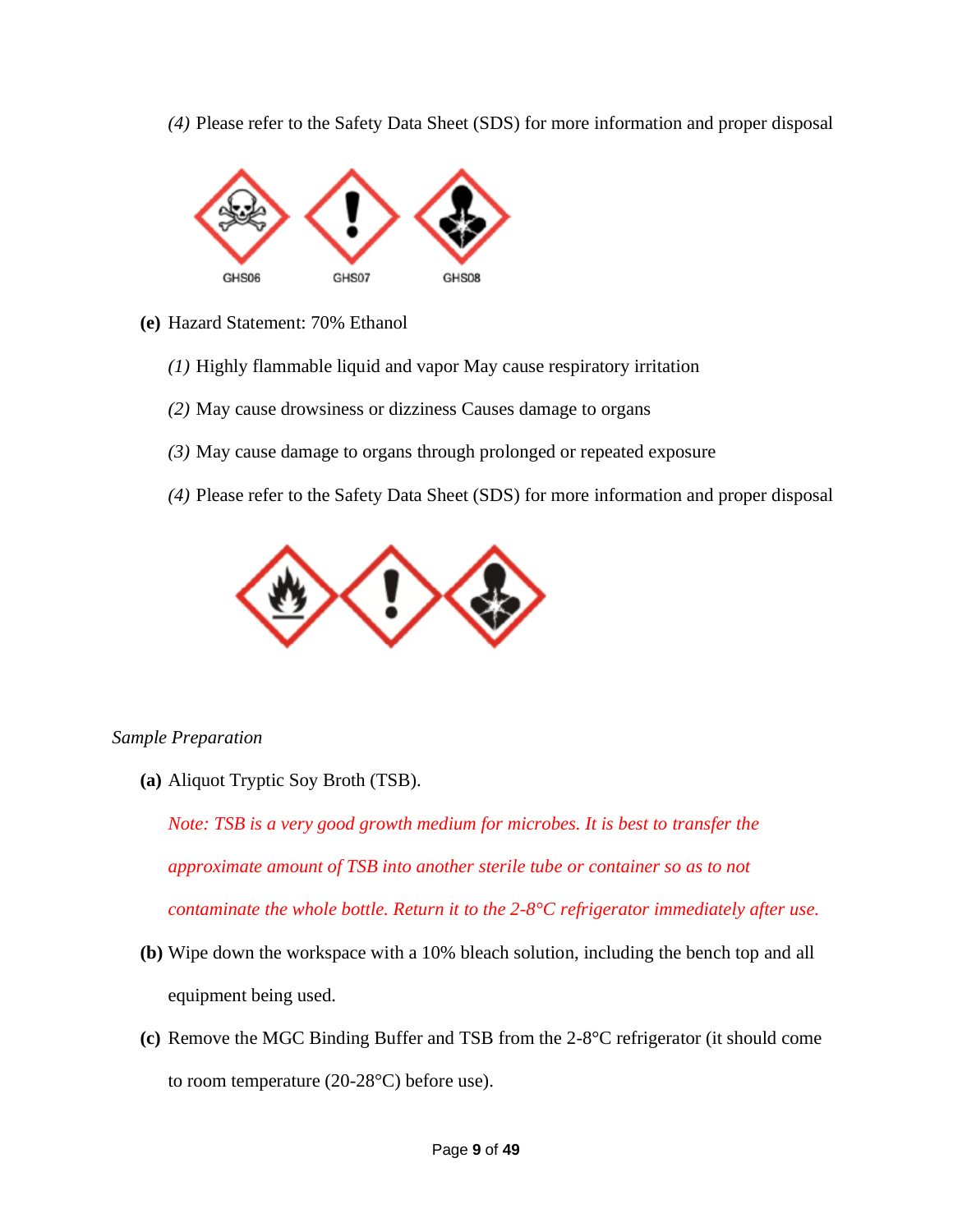- **(d)** Prepare consumables. Label all the filter bags with "[sample name] [date]".
- **(e)** Prepare consumables. Label all the 1.5mL centrifuge tubes needed "[sample name]
- **(f)** Label extraction plate with date, and if transferring eluted DNA to new plate.
- **(g)** Before weighing out the sample to be tested, make sure that the entire sample is broken up and thoroughly homogenized. A well-homogenized sample will ensure more accurate testing.

**(h)** *Dried cannabis flower (>0.3% THC), n grams* ―Weigh flower sample material into one side of the mesh liner inside the Whirl-Pak bag. Add 9 x *n* mL of TSB to each test portion. Close the Filter bag by folding the top over three times. Mix for 1 minute by hand. Incubate for 16 - 24 h at 37  $\pm$  1<sup>o</sup>C. For the PTM validation, 10 g of matrix was enriched with 90 mL TSB and tested at both 16 and 24 h.

**(i)** *Cannabis concentrate and THC-infused chocolate, n grams.* ― Weigh concentrate into a 15 mL conical tube, 50 mL conical tube or Whirl-Pak bag depending on matrix volume. Add 2.4 x *n* mL of TSB to each test portion. Vortex or homogenize sample and TSB. Incubate for 16 - 24 h at 37  $\pm$  1<sup>o</sup>C. For the PTM validation, 5 g of cannabis concentrate and 25 g of THC-infused chocolate were enriched with 12 mL TSB and 60 mL TSB, respectively, and tested at both 16 and 24 h..

**(j)** If processing multiple samples, be sure to change gloves between each, to ensure there is no cross contamination of samples during the weighing process.

#### *DNA Extraction – SenSATIVAx Flower/Leaf DNA Extraction*

**Note\*** This protocol was used for the analysis of dried cannabis flower (>0.3% THC) in the PTM matrix study.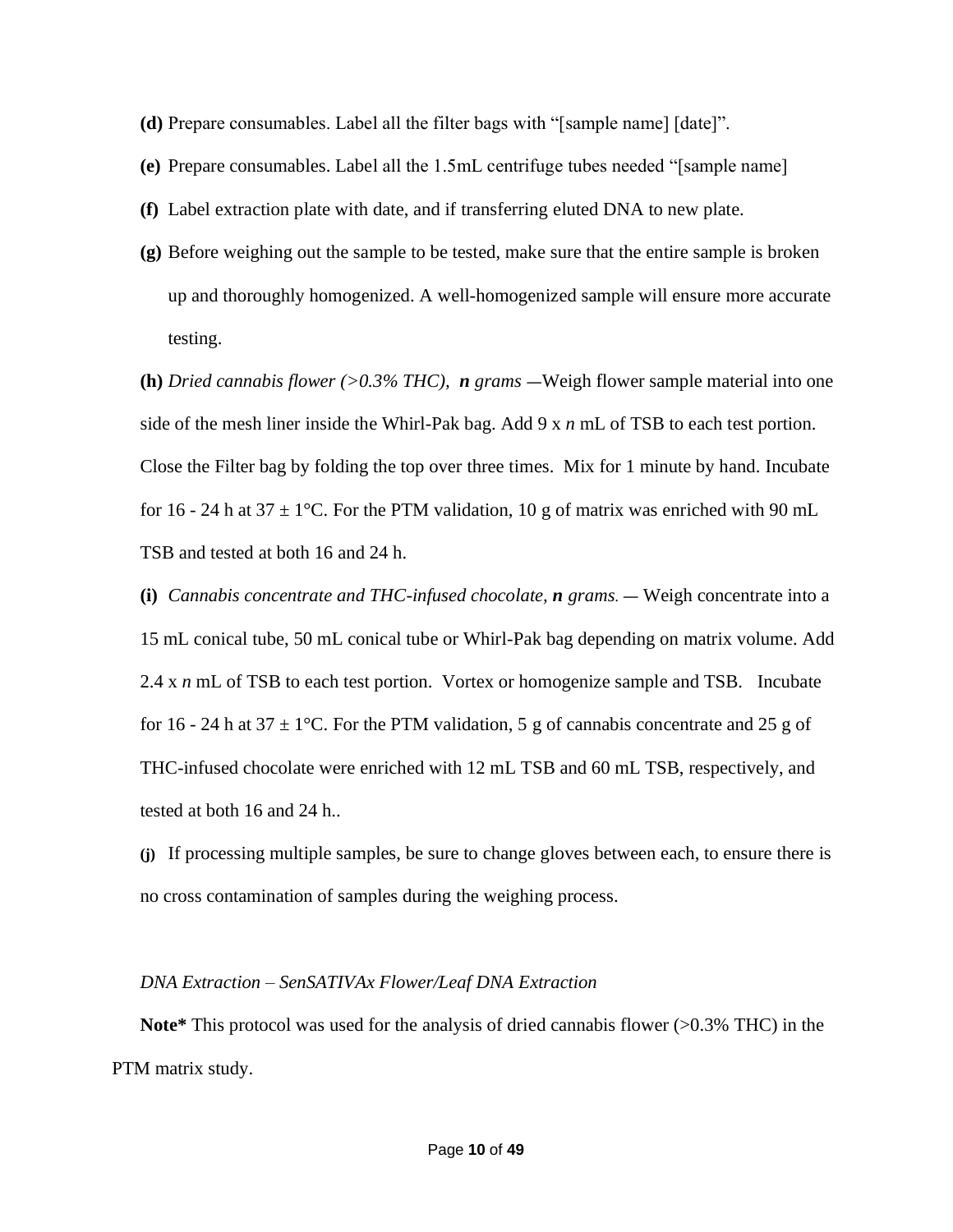**(a)** Aspirate **1 mL** from side of the filter bag, free of plant debris, and dispense into the 1.5mL tube.

**(b)** Add 50 µL of MGC Lysis buffer and vortex for 10 seconds then let incubate on the bench for 2 minutes.

**(c)** After 2 minute incubation, spin for at least 1-3 minutes in a bench top mini centrifuge.

*Note: The supernatant should be translucent at this point. If the sample is still opaque (cloudy) spin for longer. This is important for removing cellular debris.* 

**(d)** Remove the 200 μL of supernatant from the 1.5ml tube containing the centrifuged sample, being careful not to disturb the pellet at the bottom of the tube. Place the 200 μL in a labeled 96 well extraction plate labeled with Extraction Plate Day1 [date]"

*Note: Pellet size will vary depending on trichome density.*

**(e)** Vortex MGC Binding Buffer thoroughly before use, be sure that the magnetic particles are completely re-suspended in buffer at least 30 seconds.

**(f)** Add 200 μL of MGC Binding Buffer to each sample, and pipette tip mix 15 times.

*Note: Be careful to avoid adding too many bubbles by pipetting gently when tip mixing. This* 

*is extremely important as to not contaminate the wells in proximity.* 

**(g)** Incubate the plate on the bench for 5 - 10 minutes.

**(h)** Place the extraction plate onto the 96 well plate magnet plate for 5 - 10 minutes.

**(i)** After the incubation on the magnet, remove as much of the 400 µL of the supernatant as possible. Be careful not to disturb or aspirate the beads.

- *(1)* Add 400 μL of 70% ethanol (EtOH) with the extraction plate still on the magnet plate.
- *(2)* Wait at least 30 seconds and remove all the EtOH.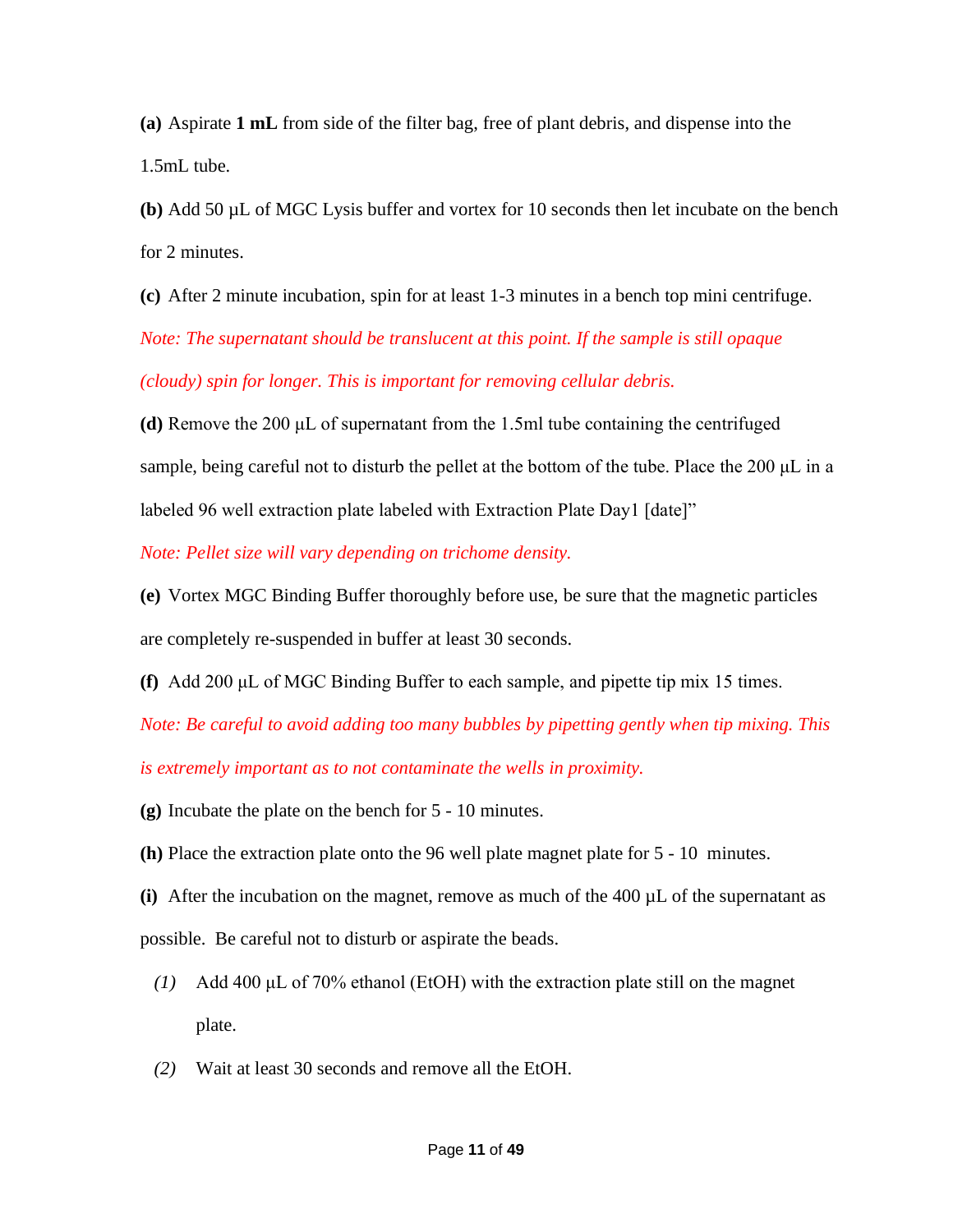*Note: Place the pipet tip at the bottom center of the well to remove all liquid.* 

**(j)** Repeat 400 μL 70% EtOH wash with the extraction plate still on the magnet plate. Wait at least 30 seconds and remove all the EtOH.

*Note: If EtOH still remains in the wells, go back in with a smaller pipet tip to remove the excess. Leftover EtOH can inhibit qPCR efficiency.* 

**(k)** After all the EtOH has been removed, let the beads dry at room temperature on the magnet plate for 15 minutes.

*Note: It is important to NOT allow the beads to dry for an extended period of time. Overdrying can cause a reduction in DNA yield.* 

**(l)** Remove the extraction plate from the magnet plate and add 50 μL of MGC Elution Buffer.

- *(1)* Tip mix approximately 15 times or until the beads are completely re-suspended. Note: The re-suspensions may appear varied in their appearance, but the result will be the same.
- *(2)* Incubate the plate for at least 1 minute on the bench, before returning the plate to the magnetic plate.
- *(3)* Let the plate sit on the magnet for at least 1 minute before transferring the eluant to a new extraction plate labeled with "Final Extract [date]".

**(m)** Seal the plate with the adhesive seal, making sure to completely seal the plate wells using a pen or flat object to slide back and forth along the seal. Store at -20°C until ready to perform qPCR protocol.

*DNA Extraction – SenSATIVAx MIP/Extracts*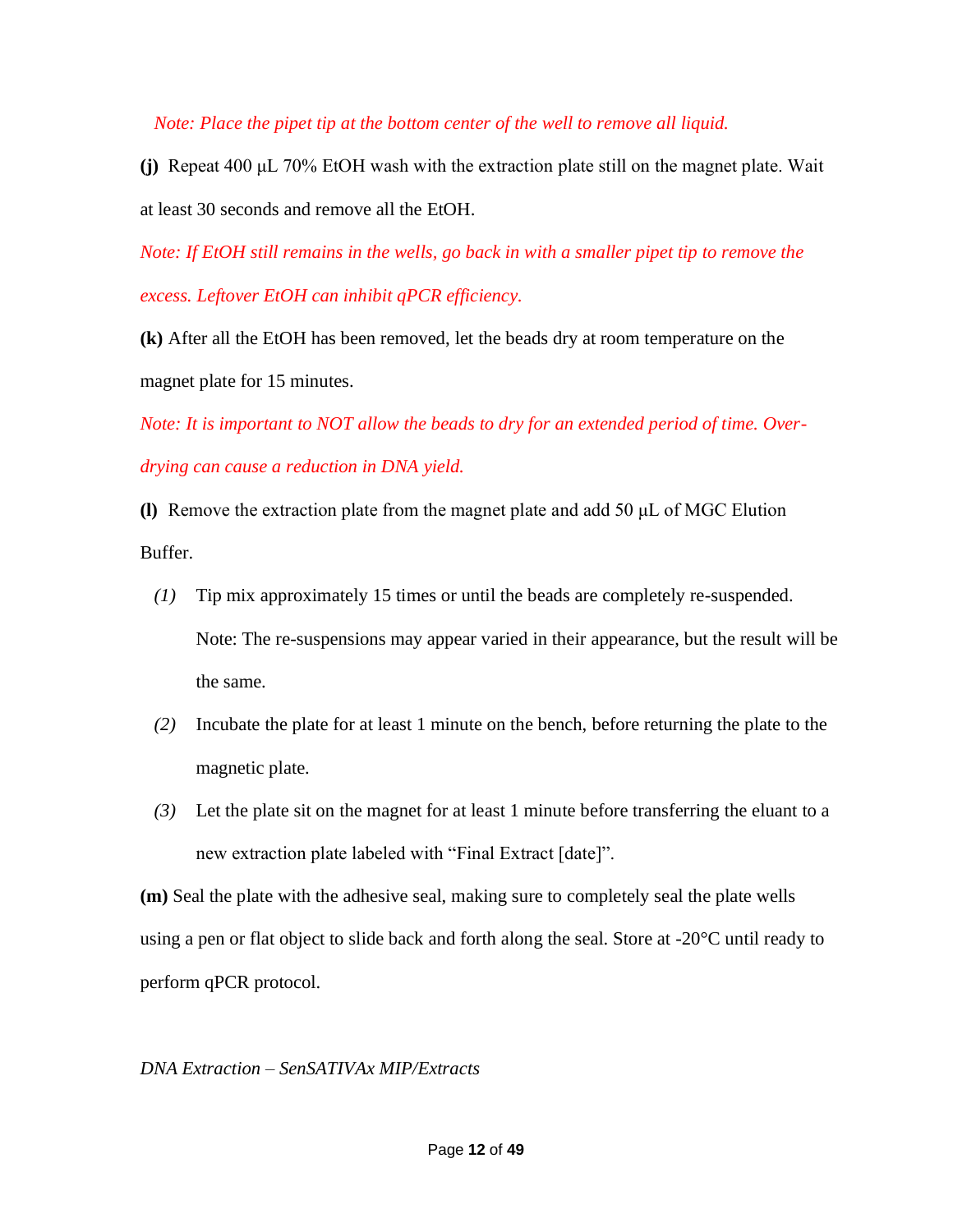**Note\*** This protocol was used for the analysis of cannabis concentrate and THC-infused chocolate in the PTM matrix study.

- **a)** Prepare a SCCG positive control dilution of 1:5,000 (internal control)
	- *(1)* Label a new 1.5 mL Eppendorf tube (SCCG 1:50), add 1 µL of SCCG positive control into  $49 \mu$ l of dH2O. Vortex to mix thoroughly and quick spin tube. Label another 1.5 mL Eppendorf tube (SCCG 1:5,000), add 99 µl of dH2O, then add 1 µl of the SCCG 1:50 dilution. Vortex to mix thoroughly and quick spin tube. This will result in a 1:5,000 dilution of SCCG.

*Note: It is easy to mis-pipette when trying to pipette only 1 µL of liquid. Visually check your pipette tip after aspirating 1 µL to ensure it is in the tip before adding it to the tube for dilutions 1 and 2.* 

*(2)* Place on ice until use.

*Note: The 100 µL dilution prepared in step 6a is enough diluted SCCG for approximately 20 extractions. If more extractions are going to be prepared at the same time, the initial 1:50 dilution can be used to make multiple 1:5,000 dilutions of SCCG.*

**b)** Add initial sample weight (*n*) x 4.6 mL SenSATIVAx Solution A to conical tube with enriched sample. Vortex the sample vigorously until homogenized.

- **c)** Transfer 1 mL of the homogenized sample into a 1.5 mL tube.
- **d)** Add 10 µL of the SCCG internal control (1:5,000) to 1.5 mL tube and vortex to mix well.
- **e)** Centrifuge for 10 minutes at 15,000 rcf using a high-speed bench top centrifuge.
	- *(1)* If no bench top centrifuge is available, centrifuge for 15 minutes using a mini centrifuge.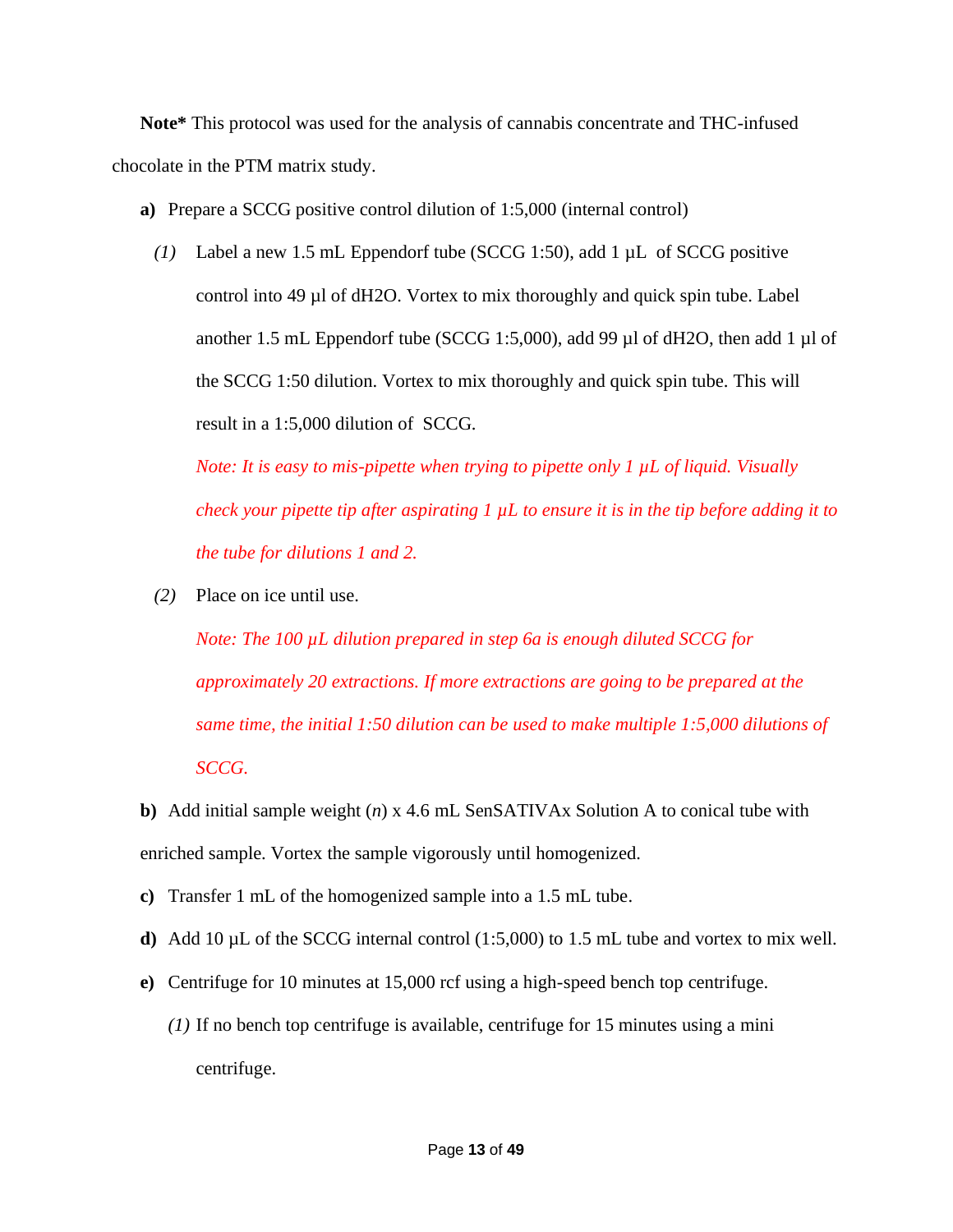*Note: Some matrices will require the use of a high-speed centrifuge due to the presence of certain substances such as gelatin that hinder phase separation.*

**f)** Transfer 600  $\mu$ l of the solution to a new tube. Push pipet tip through the top solid layer (if one exists), without disturbing the pellet on the bottom to aspirate the sample.

**g)** Add 600 μL chloroform and vortex vigorously until solution turns a milky white color throughout

*Note: This may require longer vortexing for some matrices*

Caution: ALWAYS WEAR GLOVES WHEN HANDLING CHLOROFORM

**h)** Centrifuge for 5 minutes at 15,000 rcf using a bench top centrifuge

**i)** If no bench top centrifuge is available, centrifuge for 15 minutes using a mini centrifuge. *NOTE: If there is still any color in your aqueous layer (top layer) after centrifugation another chloroform wash may help give you a strong internal control signal (HEX) for every assay. Transfer 300 µL of the top layer to a new* 

*1.5 mL tube and add 300 µL chloroform, vortex and centrifuge again.*

**j)** Transfer 100 μL of aqueous layer (TOP LAYER) from Step 7 to a well of the labeled 96 well extraction plate. Be careful not to disturb the lower chloroform layer.

**k)** Add 100 µL of SenSATIVAx Solution B to the 100ul sample in the 96 well extraction plate.

**l)** Vortex MGC Binding Buffer thoroughly before use, be sure that the

magnetic particles are completely re-suspended in buffer for at least 30 seconds.

**m)** Add 200 μL of MGC Binding Buffer to each sample, and pipette tip mix 15 times.

*Note: Be careful to avoid adding too many bubbles by pipetting gently when tip mixing. This is extremely important as to not contaminate the wells in proximity.*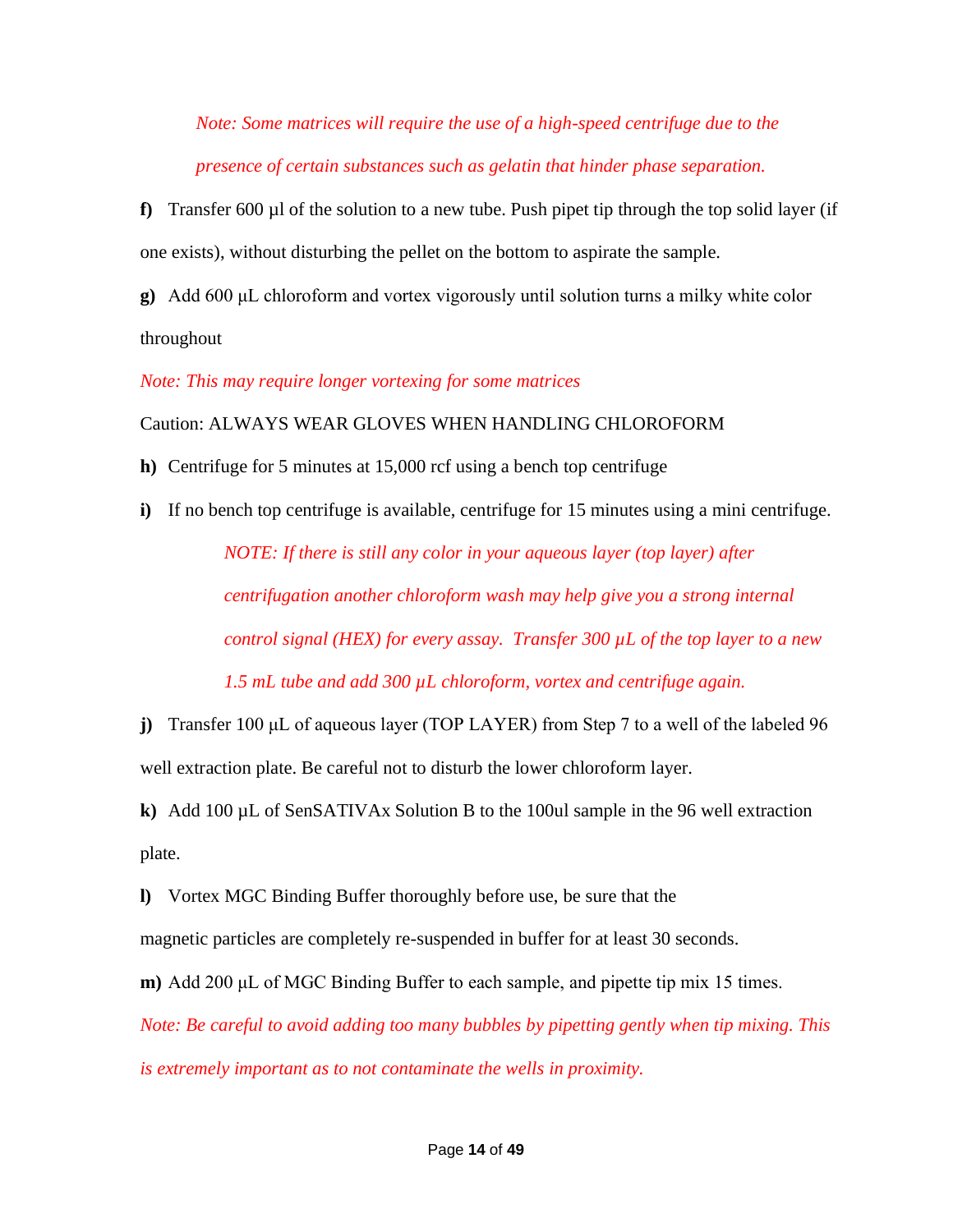- **n)** Incubate the plate on the bench for 5 10 minutes.
- **o)** Place the extraction plate onto the 96 well plate magnet plate for5 10 minutes.
- **p**) After the 5 min incubation, remove as much of the 400  $\mu$ L of the supernatant as possible.

Be careful not to disturb or aspirate the beads.

- *(1)* Add 400 μL of 70% ethanol (EtOH) with the extraction plate still on the magnet plate.
- *(2)* Wait at least 30 seconds and remove all the EtOH.

Note: Place the pipet tip at the bottom center of the well to remove all liquid.

**q)** Repeat 400 μL 70% EtOH wash with the extraction plate still on the magnet plate. Wait at least 30 seconds and remove all the EtOH.

*Note: If EtOH still remains in the wells, go back in with a smaller pipet tip to remove the excess. Leftover EtOH can inhibit qPCR efficiency.* 

**r)** After all the EtOH has been removed let the beads dry at room temperature on the magnet plate for 15 minutes.

*Note: It is important to NOT allow the beads to dry for an extended period of time. Over-*

*drying can cause a reduction in DNA yield.* 

**s)** Remove the extraction plate from the magnet plate and add 50 μL of MGC Elution Buffer.

> *(1)* Tip mix approximately 15 times or until the beads are completely resuspended.

*Note: The re-suspensions may appear varied in their appearance, but the result will be the same.*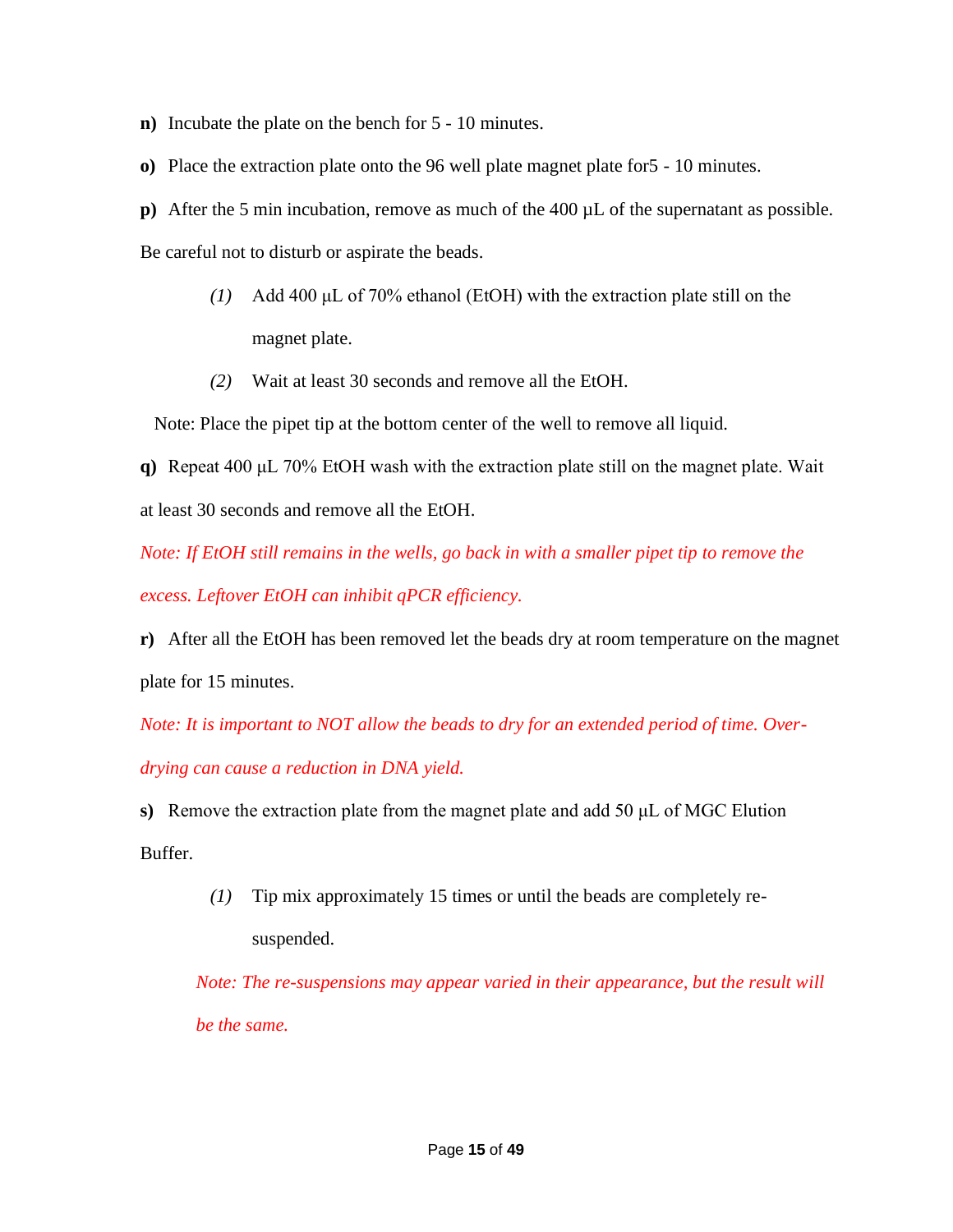*(2)* Incubate the plate for at least 1 minute on the bench, before returning the plate to the magnetic plate.

*(3)* Let the plate sit on the magnet for at least 1 minute before transferring the **t)** Seal the plate with the adhesive seal, making sure to completely seal the plate wells using a pen or flat object to slide back and forth along the seal. Store at -20°C until ready to perform qPCR protocol.

## *Real-Time Quantitative PCR (qPCR) Setup Protocol*

**a)** Remove qPCR reagents including qPCR Master Mix, water, reaction buffer and assay probe mixes to be used from the  $-20^{\circ}$ C freezer. Place qPCR master mix on ice or leave at -20°C until ready to use. Allow remaining tubes to thaw at room temperature. Once thawed, immediately place tubes on ice.

- **b)** Before preparing the reaction, invert or vortex and spin-down the reagents.
	- *(1)* Assay probe mix tubes, reaction buffer, positive controls and water Vortex quickly followed by a pulse spin-down in a microcentrifuge.
	- *(2)* qPCR Master Mix Invert the tube 5 times (do not vortex), followed by a pulse spindown in a microcentrifuge.
	- *(3)* Return all reagents to the ice.

# *Note: Do not vortex the qPCR Master Mix at any point during the protocol.*

**c)** Make a separate master mix in a 1.5mL tube for each assay type being run. All probe mixes contain the internal plant control, SCCG probe mix, and the probe for the microbial targets. Label each tube with [Assay Name] MM. Always prepare enough master mix for 1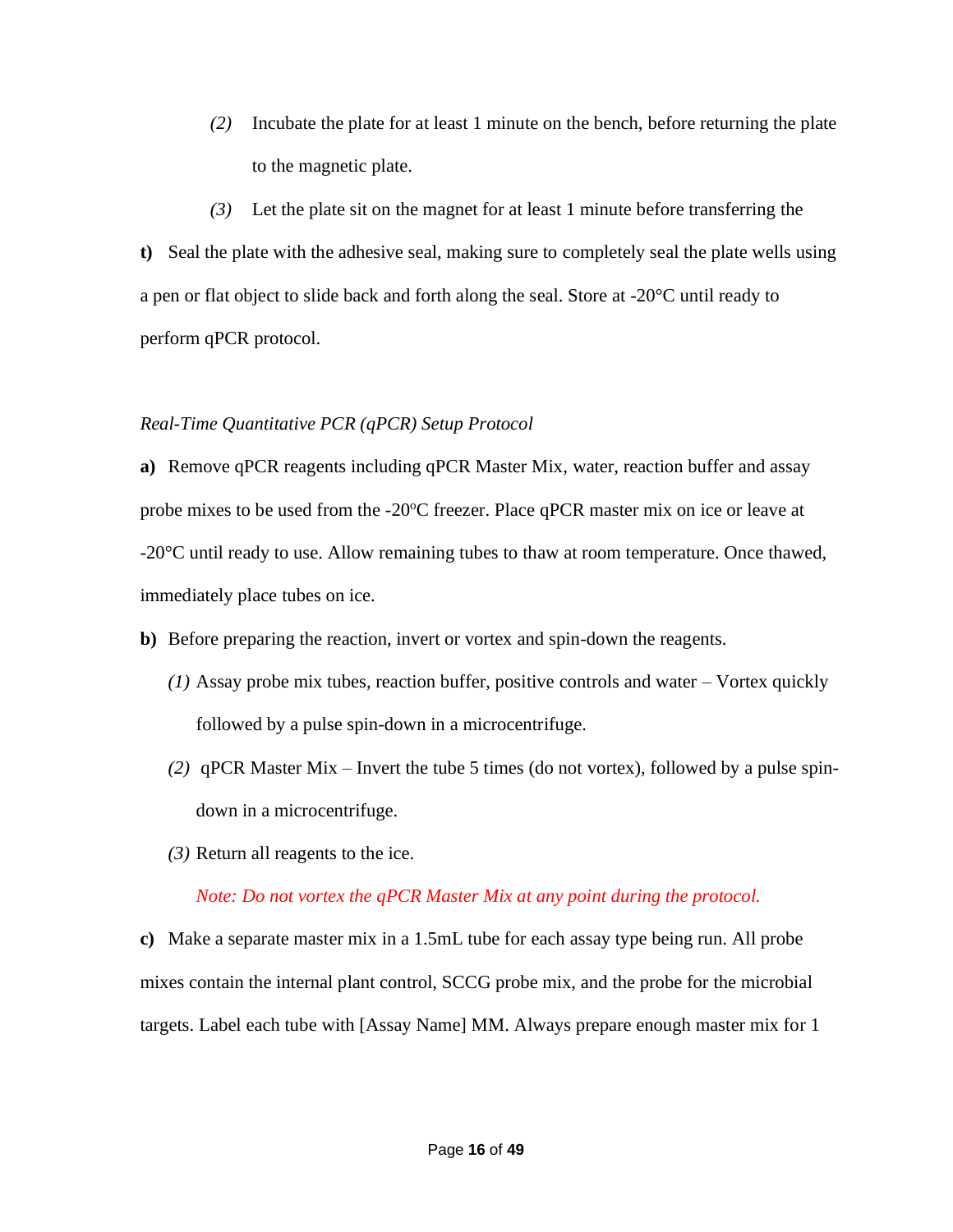or 2 additional reactions over the total number of tests to account for pipetting and dead

volumes.

*Note: It is best to add the largest volume reagent first, in this case water.*

| Reagents                | 1 Reaction    | 24 Reactions<br>(Plus 1 excess rxn) | 48 Reactions<br>(Plus 2 excess rxn) |
|-------------------------|---------------|-------------------------------------|-------------------------------------|
| qPCR Master Mix         | $3.75 \mu L$  | 93.75 µL                            | 187.5 µL                            |
| Assay Probe Mix         | $1 \mu L$     | $25 \mu L$                          | $50 \mu L$                          |
| <b>Reaction Buffer</b>  | $0.8 \mu L$   | $20 \mu L$                          | $40 \mu L$                          |
| Water                   | $8.2 \mu L$   | $205 \mu L$                         | $410 \mu L$                         |
| Total<br>Assay Probe MM | $13.75 \mu L$ | 343.75 µL                           | $687.5 \mu L$                       |

Table 1: PCR Reagent Volumes

**d)** Once combined gently, tip mix or invert the tube 5 times to combine the assay master mix.

- *(1)* Pulse spin-down tube in microcentrifuge.
- *(2)* Place qPCR Master Mix tubes on ice until used.
- *(3)* For the positive control, make a 1:10 dilution
	- *i.* Add 1 µL of Positive Control to 9 µL nuclease free water (found in the kit)
	- *ii.* For the negative control, use water (found in the kit)

Note: It is best to add the largest volume reagent first, in this case the 9  $\mu$ L water then the 1  $\mu$ L of positive control, pipette mix or vortex control dilution to ensure control DNA is in solution.

- **e)** Place the Extraction Plate on the magnet. This is to ensure no magnetic beads are transferred into the qPCR reactions if there are some left over from the extraction elution process.
- **f**) Use a 96-well optical qPCR plate and label the plate "qPCR Plate [date]".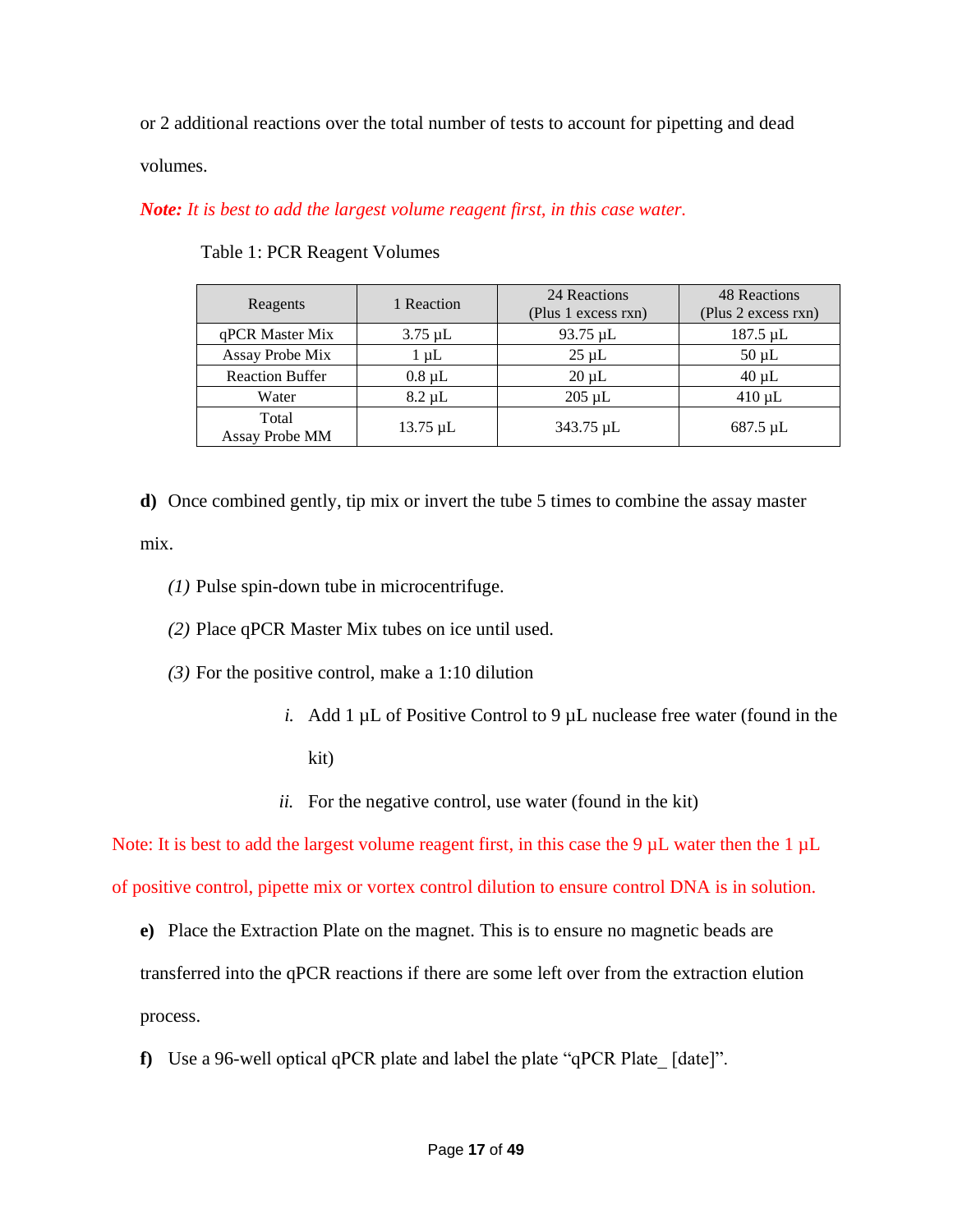**g)** Carefully remove the seal from the Extraction Plate. If frozen, let the DNA thaw completely and spin the plate to avoid cross contamination between samples. Transfer 5 µL of each sample into the corresponding well on the qPCR plate. Keep the extraction plate on the magnet when aspirating the  $5 \mu L$ .

> *(1)* Add 5 µL of the diluted Positive Control to the corresponding well. Then add 5 µL of water to the corresponding negative well.

*Note: ALWAYS use a fresh tip for every liquid transfer into the qPCR plate*

**h)** Add 13.75 µL of specific Assay Probe MM to each corresponding sample well, positive control well, and negative control well in the qPCR plate. Gently tip mix a few times after each addition of qPCR master mix. Be careful not to introduce bubbles during this mix.

*Note: It may be helpful to label each of the corresponding wells to accurately dispense the correct sample.*

- **i)** Seal the plate with strip caps or an adhesive seal.
- **j)** Spin-down for at least 1 minute in plate microcentrifuge to bring well contents to the bottom of wells and help to rid of reaction bubbles.

*Note: Check for bubbles at the bottom of the wells (minimal bubbles on the surface of the liquid is acceptable). If bubbles remain in the bottom of the wells, spindown for another minute.*

**k)** For the Agilent Aria: If using an adhesive seal; place the reusable compression pad (gray side down) on the plate directly lining up the holes in the pad with the holes in the plate.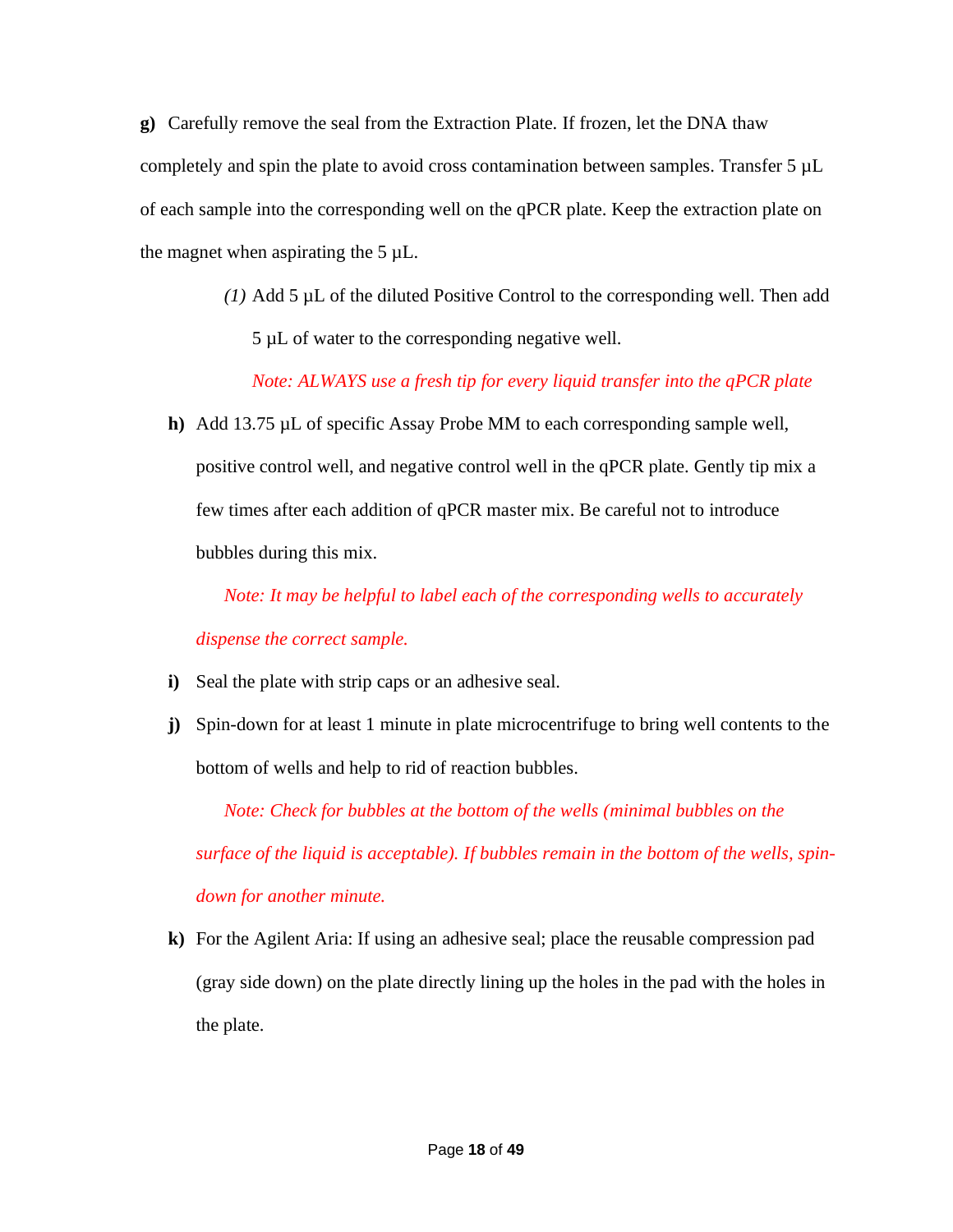**l)** Place the sealed plate onto the PCR instrument, positioning the A1 well in the top left corner.

**m)** Follow the software specific instructions to initiate the run.

**n)** Upon completion of the run save your results and proceed to confirmation if necessary.

| PathoSEEK™<br>Assay              | Cq<br>Value | <b>Fluor</b>   | <b>Negative</b><br><b>Control (Cq)</b>       | <b>CFU threshold (CFU/g)</b><br>(This may vary by state)                                         |
|----------------------------------|-------------|----------------|----------------------------------------------|--------------------------------------------------------------------------------------------------|
| Salmonella spp.                  | $\leq 40$   | ROX            | No Cq                                        | Presence/Absence                                                                                 |
| STEC E. coli                     | $\leq 40$   | <b>FAM</b>     | No Cq                                        | Presence/Absence                                                                                 |
|                                  |             |                |                                              |                                                                                                  |
| Internal Control*                | $\leq 35$   | <b>HEX</b>     |                                              | *Internal control verifies the presence or<br>absence of plant DNA and has $a \leq 35$ value for |
| <b>Assay Positive</b><br>Control | $\leq 35$   | <b>FAM/ROX</b> | flower and $\leq 40$ for all other matrices. |                                                                                                  |

Table 2: Summary of Results

# *Confirmation of Positive Results*

All positive results should be confirmed according to the following protocol.

*Salmonella* spp.

**(a)** Mix enriched sample thoroughly by hand. Transfer 0.1 mL of each test portion to 10 mL

Rappaport Vassiliadis (RV) medium and 1 mL to 10 mL Tetrathionate (TT) broth. Incubate RV

medium at  $42 \pm 0.2^{\circ}$ C for 22–26 h in a circulating water bath. Incubate TT broth at  $37 \pm 1^{\circ}$ C for

22–26 h.

**(b)** From the secondary enrichments, streak a loopful to Xylose Lysine Deoxycholate (XLD) and CHROMagar *Salmonella*. Incubate at  $37 \pm 2^{\circ}$ C for 22–26 h.

**(c)** Pick up to 2 colonies from each agar plate and stab/streak to triple sugar iron (TSI) and

lysine iron agar (LIA). Incubate at  $37 \pm 2^{\circ}$ C for 22–26 h.

**(d)** Refer to US FDA BAM Chapter 5 [6] or USDA FSIS MLG 4.11 [7] for guidance on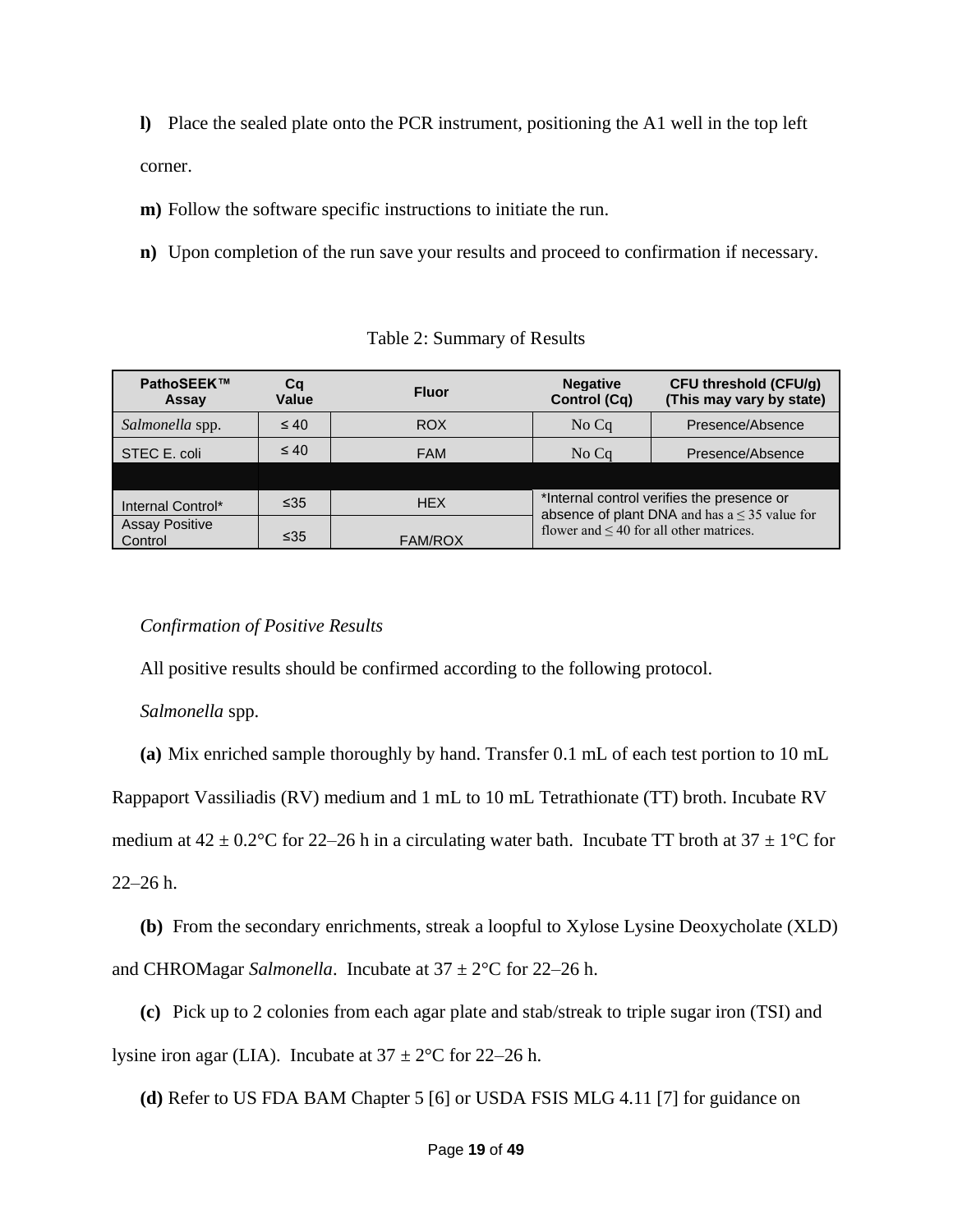reading TSI and LIA slants. If further confirmation is required based on reactions in TSI and LIA, streak growth from TSI onto a tryptic soy agar (TSA) plate. Incubate for 18–24 h at 35  $\pm$  $2^{\circ}$ C.

**(e)** Pick one well isolated colony and perform a spot polyvalent O and polyvalent H serology test.

**(f)** Biochemically analyzing using an AOAC PTM or OMA approved method or alternatively confirm via sequencing.

# **STEC**

**(a)** Mix enriched sample thoroughly by hand. From the primary enrichment, perform an isolation streak to CHROMagar STEC and either MacConkey Agar with Sorbitol, Cefixime and Tellurite (CT SMAC) or Levine's Eosin Methylene Blue (L-EMB) agar. Incubate at  $37 \pm 2^{\circ}$ C for 18–24 h.

**(b)** Screen typical colonies with antigen specific latex agglutination test. Pick presumptive positive colony and streak to tryptic soy agar with yeast (TSAYE). Place a ColiComplete (CC) disc into the heaviest streak area. Incubate at  $37 \pm 2^{\circ}$ C for 18–24 h.

**(c)** STEC will produce a blue color (galactopyranosidase; X-gal positive) and not fluorescence under ultraviolet (UV) light (glucuronidase, 4-methylumbelliferyl-β-D-glucuronide (MUG) negative).

**(d)** Wet filter paper with Kovac's reagent and perform a spot indole test using growth from the TSAYE plate.

**(e)** Confirm the presence of *Stx* in the isolate by reprocessing an isolated colony with the PathoSEEK Salmonella and STEC E. coli assay.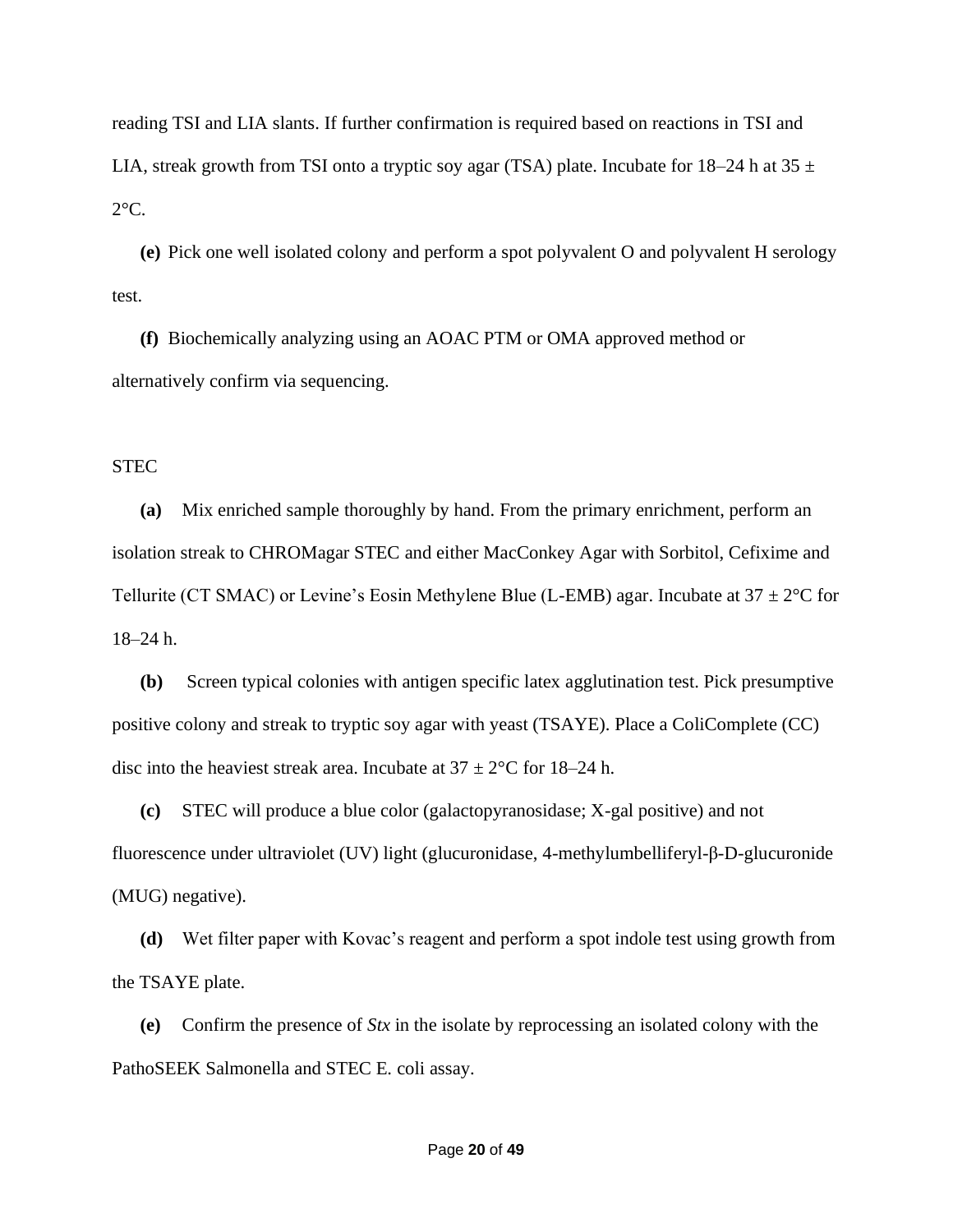**(f)** Biochemically analyzing using an AOAC PTM or OMA approved method or alternatively confirm via sequencing.

## **Method Developer Studies**

#### *Study Overview*

This validation study was conducted under the AOAC Research Institute *Performance Tested Method*<sup>SM</sup> (PTM) program and the AOAC INTERNATIONAL Appendix J: Methods Committee Guidelines for Validation of Microbiological Methods for Food and Environmental Surfaces. The PathoSEEK Salmonella and STEC E. coli Multiplex Assay with SenSATIVAx Extraction Protocols was evaluated for three matrices (dried cannabis flower  $(>0.3\%$  THC), cannabis concentrates and THC-infused chocolate). Matrix studies, inclusivity and exclusivity, robustness, instrument variation, and product consistency and stability were conducted by the method developer (Beverly, MA). The independent laboratory study involved a matrix study for dried cannabis flower (>0.3% THC) and was performed by TEQ Analytical Laboratories (Aurora, CO).

## *Inclusivity/Exclusivity*

*Methodology.*― For inclusivity evaluation, 100 strains of *Salmonella* and 51 strains of STEC were tested. Strains were grown for 16 hours at  $37 \pm 1^{\circ}$ C in TSB. The cultures were then diluted to 100 x the Limit of Detection (LOD) of the method. For the exclusivity evaluation, a total of 45 non-targeted strains were tested. Exclusivity organisms were cultured under optimal condition to achieve growth at the stationary phase. Inclusivity and exclusivity strains were randomized and blind coded prior to analysis.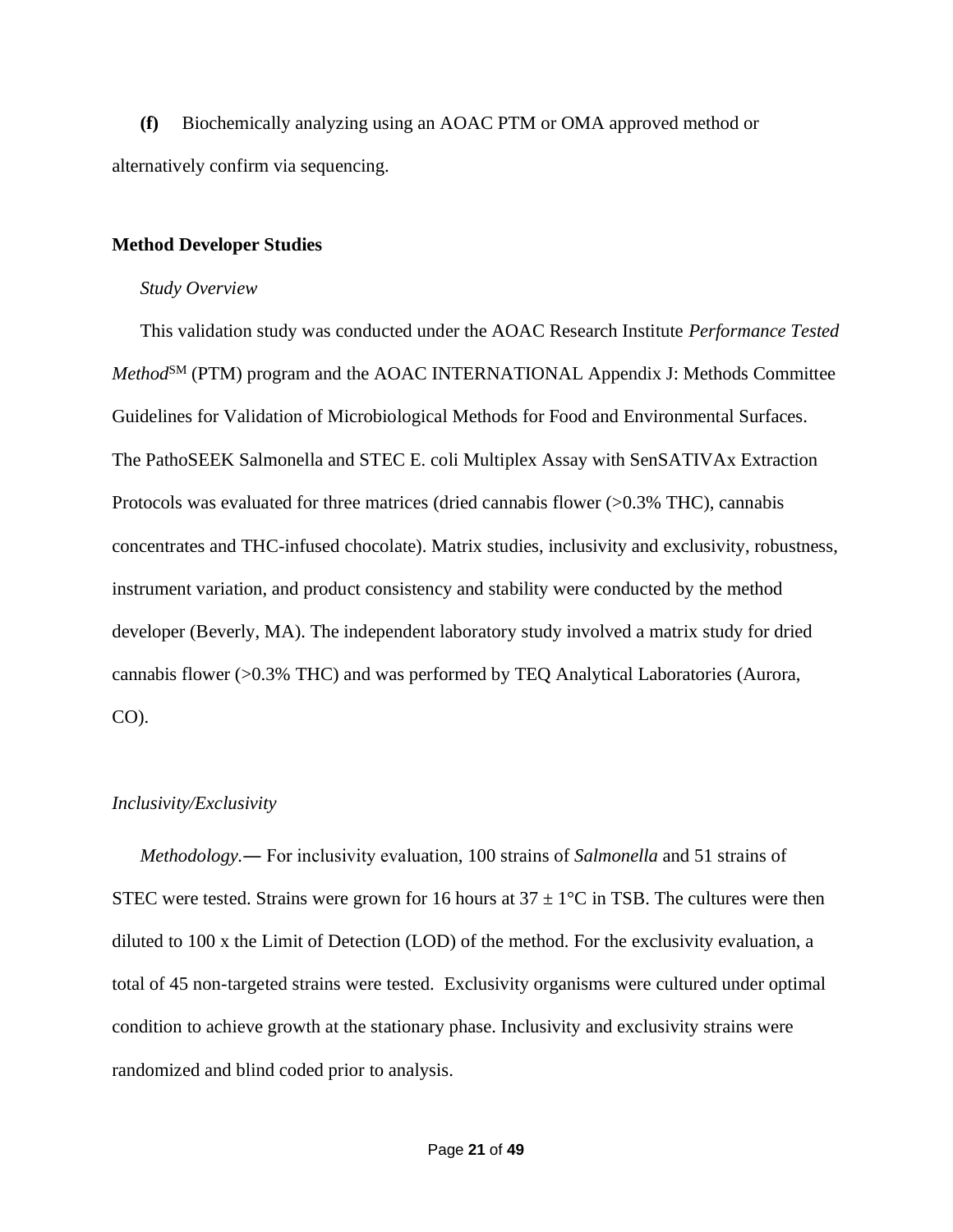*Results.—*Detailed results for the inclusivity and exclusivity evaluations are presented in Tables 3-5. For the inclusivity evaluation, all 100 strains of *Salmonella* and all 51 strains of STEC were detected by the assay using both extraction protocols (Flower/Leaf; MIP) on both thermal cyclers (CFX-96; AriaMx). For the exclusivity, 45/45 of the organisms were correctly excluded on the *Salmonella* channel and 44/45 of the organisms were correctly excluded on the STEC channel. One organism, *Shigella dysenteriae,* contains the shiga-toxin genes *stx* and is expected to be detected by the assay on the STEC channel.

|                |             | Species/subspecie |                   |                               |                         | Results <sup>a, b</sup>      |                                  |
|----------------|-------------|-------------------|-------------------|-------------------------------|-------------------------|------------------------------|----------------------------------|
| #              | Organism    | s                 | <b>Serotype</b>   | <b>Source</b>                 | Origin                  | <b>STE</b><br>$\mathbf C$    | <b>Salmonella</b>                |
| 1              | S. enterica | arizonae          | Not Available     | ATCC <sup>c</sup><br>33952    | Not Available           | $\qquad \qquad \blacksquare$ | $+$                              |
| $\overline{2}$ | S. enterica | arizonae          | Not Available     | <b>ATCC 29933</b>             | Not Available           | $\overline{a}$               | $+$                              |
| 3              | S. enterica | arizonae          | Not Available     | <b>ATCC</b><br><b>BAA-731</b> | Tissue of corn<br>snake |                              | $+$                              |
| $\overline{4}$ | S. enterica | <i>diarizonae</i> | IIIb $35$ :i: $z$ | <b>ATCC</b><br><b>BAA-216</b> | <b>Blood</b>            | $\blacksquare$               | $+$                              |
| 5              | S. enterica | diarizonae        | 47:i:z53:z57      | <b>ATCC 12325</b>             | Not Available           | $\blacksquare$               | $+$                              |
| 6              | S. enterica | <i>diarizonae</i> | Not Available     | <b>ATCC 29934</b>             | Not Available           | $\blacksquare$               | $+$                              |
| $\overline{7}$ | S. enterica | enterica          | Aberdeen          | NCTC <sup>d</sup> 5791        | Not Available           | $\overline{\phantom{a}}$     | $+$                              |
| 8              | S. enterica | enterica          | Abortusequi       | <b>NCTC 5727</b>              | Not Available           | $\overline{a}$               | $+$                              |
| 9              | S. enterica | enterica          | Abortusovis       | <b>ATCC 31684</b>             | Not Available           | $\overline{\phantom{a}}$     | $+$                              |
| 10             | S. enterica | enterica          | Adelaide          | <b>NCTC 6586</b>              | Not Available           | $\overline{\phantom{a}}$     | $+$                              |
| 11             | S. enterica | enterica          | Agona             | <b>ATCC 51957</b>             | Not Available           | ÷,                           | $\begin{array}{c} + \end{array}$ |
| 12             | S. enterica | enterica          | Anatum            | <b>ATCC 9270</b>              | Pork liver              | $\overline{\phantom{a}}$     | $+$                              |
| 13             | S. enterica | enterica          | Bareilly          | <b>ATCC 9115</b>              | Not Available           | $\overline{\phantom{a}}$     | $+$                              |
| 14             | S. enterica | enterica          | Berta             | <b>ATCC 8392</b>              | Not Available           | $\blacksquare$               | $\! +$                           |
| 15             | S. enterica | enterica          | Bispebjerg        | <b>ATCC 9842</b>              | Not Available           | $\overline{\phantom{a}}$     | $+$                              |
| 16             | S. enterica | enterica          | Braenderup        | <b>ATCC</b><br>700136         | Not Available           | ÷,                           | $+$                              |
| 17             | S. enterica | enterica          | <b>Bredeney</b>   | <b>ATCC 10728</b>             | Not Available           | $\overline{\phantom{a}}$     | $^{+}$                           |
| 18             | S. enterica | enterica          | Breukelen         | <b>ATCC 15782</b>             | Cuscus                  | $\overline{\phantom{a}}$     | $+$                              |
| 19             | S. enterica | enterica          | <b>Bristol</b>    | <b>ATCC</b><br>700136         | Not Available           | ÷,                           | $+$                              |
| 20             | S. enterica | enterica          | Caracas           | <b>NCTC 9937</b>              | Not Available           | $\overline{\phantom{a}}$     | $\begin{array}{c} + \end{array}$ |

**Table 3. Inclusivity Results for the PathoSEEK Salmonella and STEC E.coli Multiplex Assay -** *Salmonella*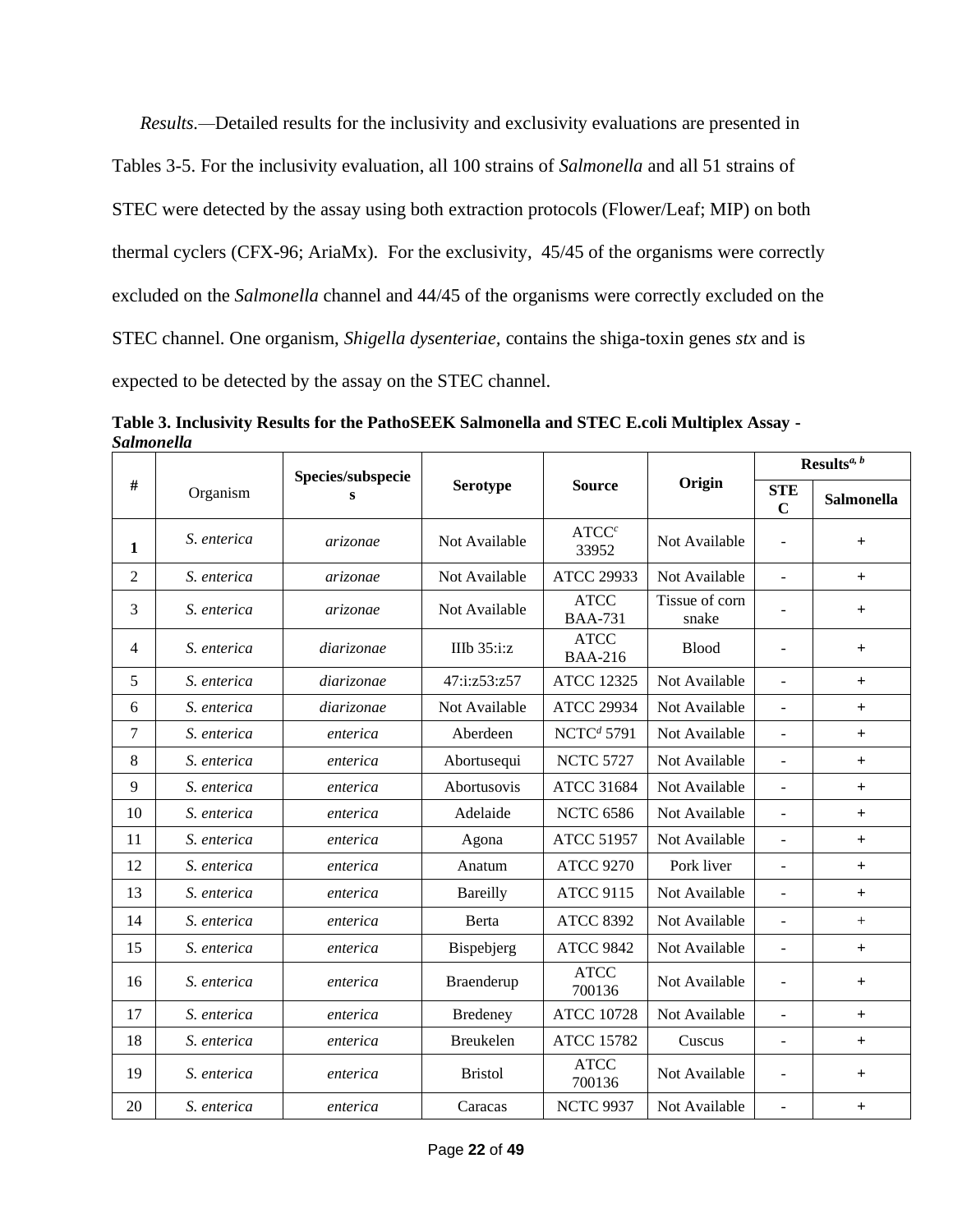| 21 | S. enterica | enterica | Cerro        | <b>NCC 5801</b>       | Not Available               | $\bar{\phantom{a}}$          | $\boldsymbol{+}$                 |
|----|-------------|----------|--------------|-----------------------|-----------------------------|------------------------------|----------------------------------|
| 22 | S. enterica | enterica | Champaign    | <b>NCTC 6851</b>      | Not Available               | $\frac{1}{2}$                | $+$                              |
| 23 | S. enterica | enterica | Chester      | <b>ATCC 11997</b>     | Not Available               | $\blacksquare$               | $\boldsymbol{+}$                 |
| 24 | S. enterica | enterica | Choleraesuis | <b>ATCC 10708</b>     | Not Available               | $\blacksquare$               | $\begin{array}{c} + \end{array}$ |
| 25 | S. enterica | enterica | Crossness    | <b>NCTC 11059</b>     | Not Available               | $\qquad \qquad \blacksquare$ | $\begin{array}{c} + \end{array}$ |
| 26 | S. enterica | enterica | Cubana       | <b>ATCC 12007</b>     | Not Available               | $\blacksquare$               | $\boldsymbol{+}$                 |
| 27 | S. enterica | enterica | Dahlem       | <b>NCTC 9949</b>      | Not Available               | $\blacksquare$               | $\, +$                           |
| 28 | S. enterica | enterica | Derby        | <b>ATCC 6960</b>      | Tank water<br>and pork pies | $\blacksquare$               | $\boldsymbol{+}$                 |
| 29 | S. enterica | enterica | Deversoir    | <b>NCTC 9792</b>      | Not Available               | $\blacksquare$               | $\boldsymbol{+}$                 |
| 30 | S. enterica | enterica | Dublin       | <b>ATCC 15480</b>     | Not Available               | ÷,                           | $\boldsymbol{+}$                 |
| 31 | S. enterica | enterica | Enteritidis  | <b>ATCC 13076</b>     | Not Available               | $\frac{1}{2}$                | $\begin{array}{c} + \end{array}$ |
| 32 | S. enterica | enterica | Essen        | <b>ATCC 6961</b>      | Not Available               | $\Box$                       | $\boldsymbol{+}$                 |
| 33 | S. enterica | enterica | Gallinarum   | <b>NCTC 10532</b>     | Not Available               | $\Box$                       | $\boldsymbol{+}$                 |
| 34 | S. enterica | enterica | Gaminara     | <b>ATCC 8324</b>      | Not Available               | $\blacksquare$               | $\begin{array}{c} + \end{array}$ |
| 35 | S. enterica | enterica | Give         | <b>ATCC 9268</b>      | Not Available               | $\overline{\phantom{a}}$     | $\boldsymbol{+}$                 |
| 36 | S. enterica | enterica | Hadar        | <b>NCTC 9877</b>      | Not Available               | ÷,                           | $\begin{array}{c} + \end{array}$ |
| 37 | S. enterica | enterica | Hartford     | <b>NCTC 6802</b>      | Not Available               | $\frac{1}{2}$                | $\begin{array}{c} + \end{array}$ |
| 38 | S. enterica | enterica | Havana       | <b>NCTC 6086</b>      | Not Available               | $\blacksquare$               | $\boldsymbol{+}$                 |
| 39 | S. enterica | enterica | Heidelberg   | <b>ATCC 8326</b>      | Not Available               | $\qquad \qquad \blacksquare$ | $\begin{array}{c} + \end{array}$ |
| 40 | S. enterica | enterica | Hillingdon   | <b>ATCC 9184</b>      | Not Available               | $\overline{\phantom{a}}$     | $\begin{array}{c} + \end{array}$ |
| 41 | S. enterica | enterica | Indiana      | <b>NCTC 11304</b>     | Not Available               | $\blacksquare$               | $\begin{array}{c} + \end{array}$ |
| 42 | S. enterica | enterica | Infantis     | <b>NCTC 10679</b>     | Not Available               | $\blacksquare$               | $\boldsymbol{+}$                 |
| 43 | S. enterica | enterica | Inverness    | <b>NCTC 6591</b>      | Not Available               | $\overline{\phantom{a}}$     | $\boldsymbol{+}$                 |
| 44 | S. enterica | enterica | Javiana      | <b>NCTC 6495</b>      | Not Available               | $\Box$                       | $\boldsymbol{+}$                 |
| 45 | S. enterica | enterica | Jerusalem    | <b>ATCC</b><br>700137 | Not Available               | $\blacksquare$               | $\ddot{}$                        |
| 46 | S. enterica | enterica | Johannesburg | <b>NCTC 8272</b>      | Not Available               | $\frac{1}{2}$                | $+$                              |
| 47 | S. enterica | enterica | Kentucky     | <b>NCTC 5799</b>      | Not Available               | $\blacksquare$               | $\begin{array}{c} + \end{array}$ |
| 48 | S. enterica | enterica | Krefeld      | <b>NCTC 9884</b>      | Not Available               | $\Box$                       | $\ddot{}$                        |
| 49 | S. enterica | enterica | Lille        | <b>NCTC 9885</b>      | Not Available               | $\overline{\phantom{a}}$     | $\begin{array}{c} + \end{array}$ |
| 50 | S. enterica | enterica | London       | <b>ATCC 8389</b>      | Not Available               | $\blacksquare$               | $+$                              |
| 51 | S. enterica | enterica | Matadi       | <b>NCTC 9887</b>      | Not Available               | $\blacksquare$               | $+$                              |
| 52 | S. enterica | enterica | Mbandaka     | <b>ATCC 51958</b>     | Not Available               | $\Box$                       | $\, +$                           |
| 53 | S. enterica | enterica | Meleagridids | <b>NCTC 6023</b>      | Not Available               | $\blacksquare$               | $+$                              |
| 54 | S. enterica | enterica | Menden       | <b>ATCC 15992</b>     | Feces                       | $\qquad \qquad \blacksquare$ | $\ddot{}$                        |
| 55 | S. enterica | enterica | Mgulani      | <b>NCTC 8492</b>      | Not Available               | $\blacksquare$               | $\begin{array}{c} + \end{array}$ |
| 56 | S. enterica | enterica | Minnesota    | <b>NTCT 5800</b>      | Not Available               | $\overline{\phantom{0}}$     | $\boldsymbol{+}$                 |
| 57 | S. enterica | enterica | Montevideo   | <b>ATCC 8387</b>      | Not Available               |                              | $+$                              |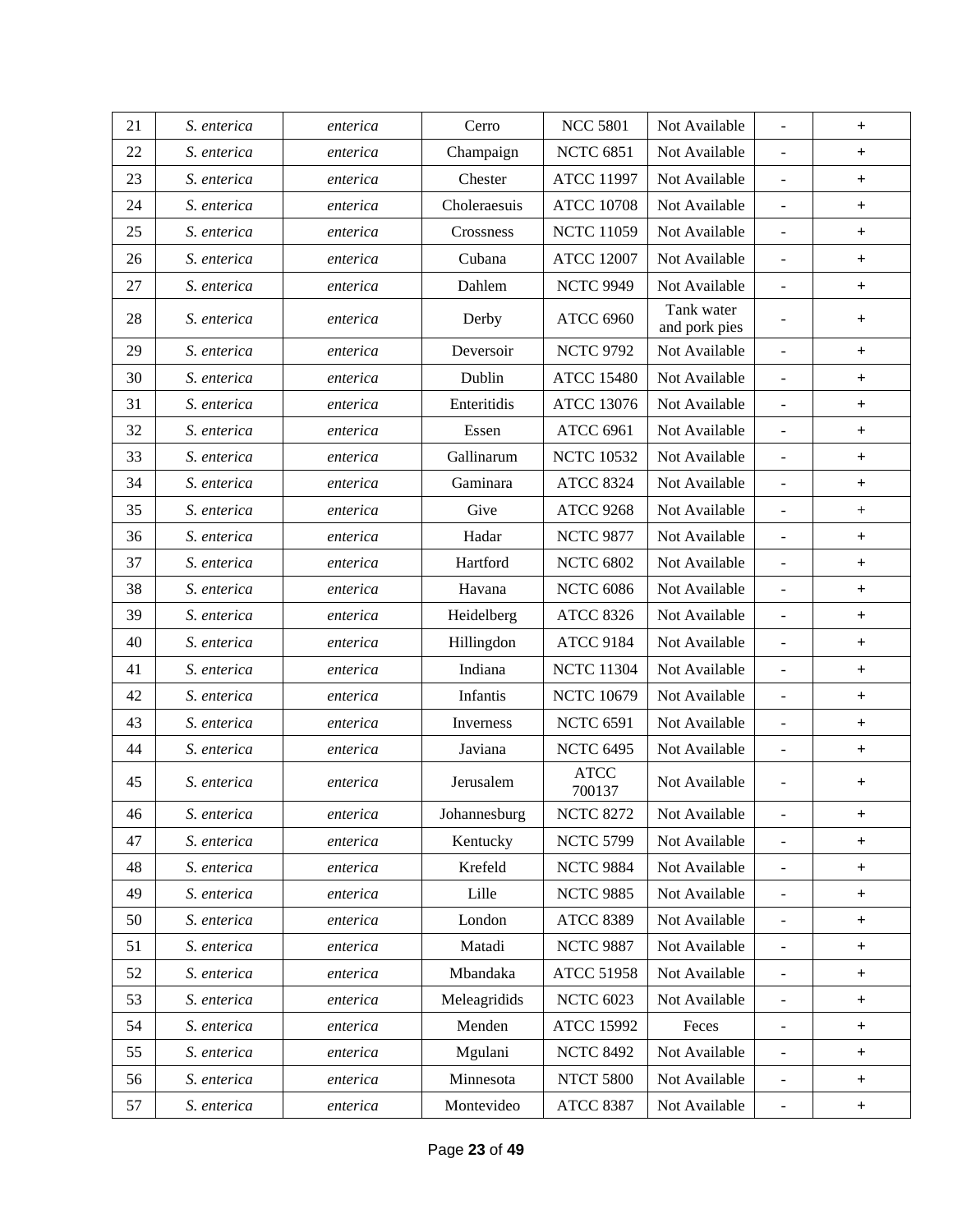| 58 | S. enterica | enterica | Muenchen           | <b>NCTC 6246</b>               | Not Available              | $\overline{\phantom{a}}$ | $+$              |
|----|-------------|----------|--------------------|--------------------------------|----------------------------|--------------------------|------------------|
| 59 | S. enterica | enterica | Newport            | <b>ATCC 6962</b>               | Food<br>poisoning          | $\overline{a}$           | $+$              |
| 60 | S. enterica | enterica | Nottingham         | <b>NCTC 7832</b>               | Not Available              | $\bar{\phantom{a}}$      | $+$              |
| 61 | S. enterica | enterica | Oranienburg        | <b>ATCC 9239</b>               | Illinois                   | $\overline{\phantom{a}}$ | $+$              |
| 62 | S. enterica | enterica | Panama             | <b>ATCC 7378</b>               | Baby                       | $\blacksquare$           | $+$              |
| 63 | S. enterica | enterica | Paratyphi A        | <b>ATCC 9150</b>               | Not Available              | $\overline{\phantom{a}}$ | $+$              |
| 64 | S. enterica | enterica | Paratyphi B        | <b>ATCC 8759</b>               | Gall bladder               | $\overline{a}$           | $+$              |
| 65 | S. enterica | enterica | Pomona             | <b>NCTC 6589</b>               | Turkey<br>intestine        |                          | $+$              |
| 66 | S. enterica | enterica | Poona              | <b>NCTC 5792</b>               | Not Available              | $\sim$                   | $+$              |
| 67 | S. enterica | enterica | Potsdam            | <b>ATCC 25957</b>              | Child                      | $\overline{a}$           | $+$              |
| 68 | S. enterica | enterica | Pullorum           | <b>ATCC 9120</b>               | Clinical<br>isolate        |                          | $+$              |
| 69 | S. enterica | enterica | Reading            | <b>ATCC 6967</b>               | Guinea pig                 | $\overline{\phantom{a}}$ | $\boldsymbol{+}$ |
| 70 | S. enterica | enterica | Saintpaul          | <b>ATCC 9712</b>               | Cystitis                   |                          | $+$              |
| 71 | S. enterica | enterica | Sandiego           | <b>ATCC</b><br>231999          | Urinary<br>bladder, turtle |                          | $+$              |
| 72 | S. enterica | enterica | Schwarzengrun<br>d | <b>NCTC 6756</b>               | Not Available              | $\overline{\phantom{a}}$ | $+$              |
| 73 | S. enterica | enterica | Senftenberg        | <b>ATCC 8400</b>               | Not Available              | $\overline{\phantom{a}}$ | $\boldsymbol{+}$ |
| 74 | S. enterica | enterica | Sloterdijk         | <b>ATCC 15791</b>              | Family<br>outbreak         |                          | $+$              |
| 75 | S. enterica | enterica | Stanley            | <b>ATCC 7308</b>               | Not Available              | $\overline{\phantom{a}}$ | $+$              |
| 76 | S. enterica | enterica | Sundsvall          | <b>NCTC 6758</b>               | Not Available              | $\blacksquare$           | $+$              |
| 77 | S. enterica | enterica | Tennessee          | <b>ATCC 10722</b>              | Not Available              | $\bar{\phantom{a}}$      | $+$              |
| 78 | S. enterica | enterica | Thompson           | <b>ATCC 8391</b>               | Not Available              | $\overline{\phantom{a}}$ | $+$              |
| 79 | S. enterica | enterica | Typhi              | <b>ATCC 19430</b>              | Not Available              | $\overline{\phantom{a}}$ | $+$              |
| 80 | S. enterica | enterica | Typhimurium        | <b>ATCC 13311</b>              | Feces                      | $\sim$                   | $+$              |
| 81 | S. enterica | enterica | Typhisuis          | <b>ATCC 8321</b>               | Not Available              |                          | +                |
| 82 | S. enterica | enterica | Urbana             | <b>NCTC 6248</b>               | Not Available              | $\blacksquare$           | $+$              |
| 83 | S. enterica | enterica | Utrecht            | <b>NCTC 10077</b>              | Not Available              | $\blacksquare$           | $^{+}$           |
| 84 | S. enterica | enterica | Vellore            | <b>ATCC 15611</b>              | Rectal swab                | $\blacksquare$           | $+$              |
| 85 | S. enterica | enterica | Virchow            | <b>ATCC 51955</b>              | Not Available              | $\overline{\phantom{a}}$ | $+$              |
| 86 | S. enterica | enterica | Waycross           | <b>NCTC 7401</b>               | Not Available              | $\overline{\phantom{a}}$ | $^{+}$           |
| 87 | S. enterica | enterica | Weltervreden       | <b>NCTC 6534</b>               | Not Available              | $\overline{\phantom{a}}$ | $+$              |
| 88 | S. enterica | enterica | Zwickau            | <b>ATCC 15804</b>              | Not Available              | $\blacksquare$           | $+$              |
| 89 | S. enterica | houtenae | $45:g,z51:-$       | <b>ATCC 43974</b>              | Not Available              | $\blacksquare$           | $+$              |
| 90 | S. enterica | houtenae | Not Available      | <b>ATCC</b><br><b>BAA-1580</b> | Not Available              | $\blacksquare$           | $+$              |
| 91 | S. enterica | houtenae | $11:z4, z23: -$    | <b>ATCC 15788</b>              | Not Available              | $\overline{\phantom{a}}$ | $+$              |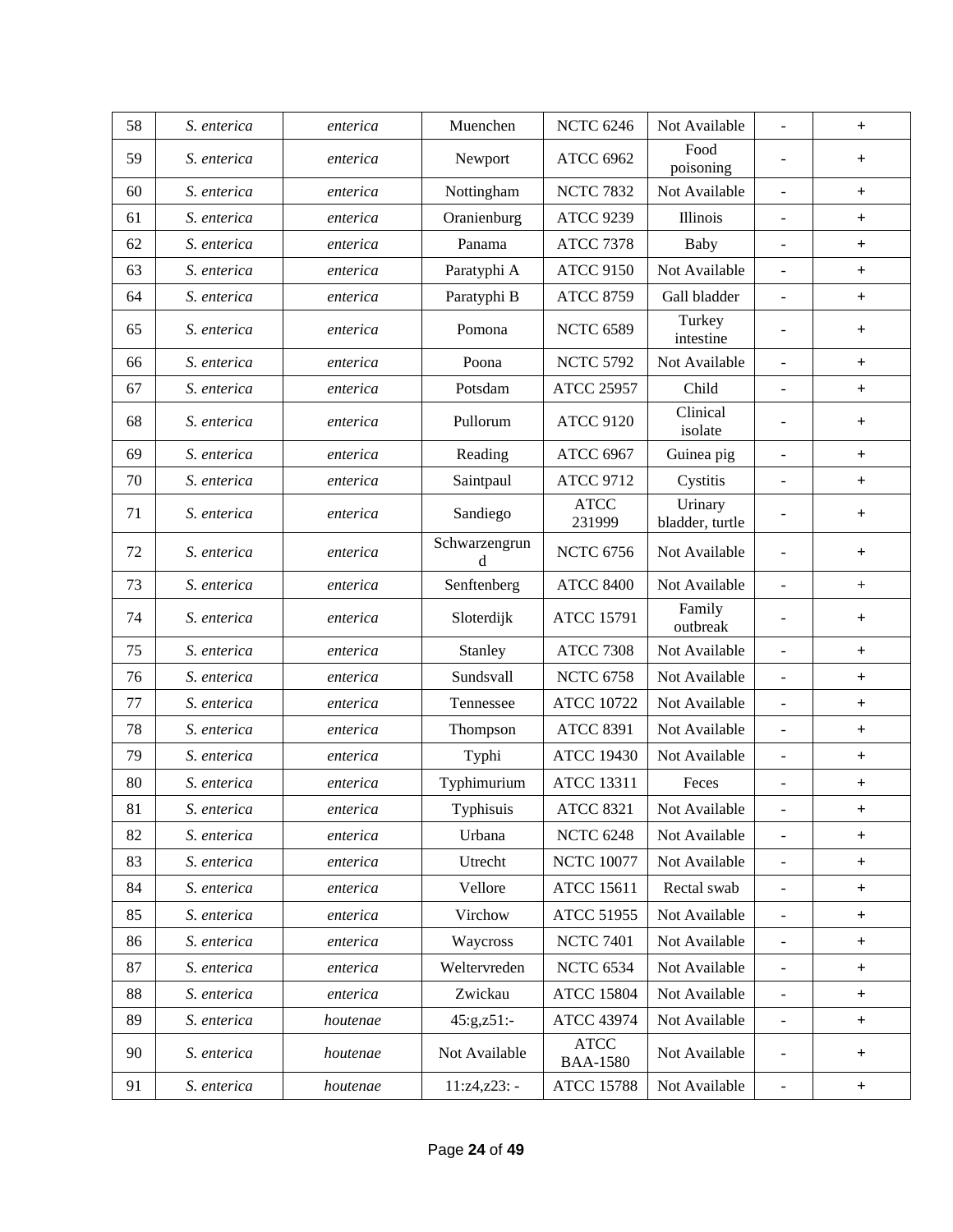| 92  | S. enterica | indica  | 45:a.e.,n,x                 | <b>ATCC</b><br><b>BAA-1578</b> | Not Available | $\overline{\phantom{a}}$ | $+$    |
|-----|-------------|---------|-----------------------------|--------------------------------|---------------|--------------------------|--------|
| 93  | S. enterica | indica  | $1,6,14,25$ : a: e, n,<br>X | ATC 43976                      | Not Available | $\overline{\phantom{a}}$ | $+$    |
| 94  | S. enterica | indica  | 6, 14, 25:a:e,n,x           | <b>NCTC 10458</b>              | coconut       |                          | $+$    |
| 95  | S. enterica | salamae | $56$ :b:-                   | <b>ATCC</b><br>700149          | Not Available | ٠                        | $+$    |
| 96  | S. enterica | salamae | 1,9,12:1,w.e, n             | <b>ATCC 6959</b>               | Urine         |                          | $+$    |
| 97  | S. enterica | salamae | 55:k:z39                    | <b>ATCC</b><br>700148          | Not Available | $\overline{\phantom{a}}$ | $+$    |
| 98  | S. enterica | salamae | $1,9,12$ :l,w:e,n,x         | <b>ATCC 43972</b>              | Not Available |                          | $+$    |
| 99  | S. bongori  |         | 66:z41:                     | <b>ATCC 43975</b>              | Not Available |                          | $^{+}$ |
| 100 | S. bongori  |         | 48:z35                      | <b>NCTC 14392</b>              | Not Available |                          | $^{+}$ |

 $a<sup>a</sup>$  + = Positive Result; - = Negative Result; <sup>*b*</sup> Results identical between extraction protocols (flower or marijuana infused products) and between thermal cyclers (CFX-96, AriaMx); *<sup>c</sup>*ATCC – American Type Culture Collection, Manassas, VA; *<sup>d</sup>* NCTC – National Type Culture Collection, London, UK.

|             | Table 4: Inclusivity Results for the PathoSEEK Salmonella and STEC E.coli Multiplex Assay - |  |
|-------------|---------------------------------------------------------------------------------------------|--|
| <b>STEC</b> |                                                                                             |  |

|                |                           |                             |                  | Results <sup><i>a</i>, <i>b</i></sup> |                          |  |
|----------------|---------------------------|-----------------------------|------------------|---------------------------------------|--------------------------|--|
| #              | Organism                  | <b>Source</b>               | Origin           | <b>STEC</b>                           | Salmonella               |  |
| 1              | Escherichia coli O3       | $TW01413^c$                 | Germany          | $+$                                   |                          |  |
| $\overline{2}$ | Escherichia coli O3       | TW01414                     | Germany          | $+$                                   | $\overline{\phantom{a}}$ |  |
| 3              | Escherichia coli O5       | TW00021                     | Cow (MI)         | $+$                                   | $\blacksquare$           |  |
| $\overline{4}$ | Escherichia coli O5       | TW05097                     | Cow (CA)         | $+$                                   | $\blacksquare$           |  |
| 5              | Escherichia coli Q26:H11  | $ATCCd BAA-2205$            | Feces            | $+$                                   | $\overline{\phantom{a}}$ |  |
| 6              | Escherichia coli O26:H11  | ATCC BAA-2196               | Feces            | $+$                                   | $\blacksquare$           |  |
| 7              | Escherichia coli O26:H11  | ATCC BAA-2204               | Feces            | $+$                                   | $\blacksquare$           |  |
| 8              | Escherichia coli O26:H11  | ATCC BAA-2181               | Not Available    | $+$                                   | $\overline{\phantom{a}}$ |  |
| 9              | Escherichia coli O26:H11  | ATCC BAA-2188               | Feces            | $+$                                   | $\overline{\phantom{a}}$ |  |
| 10             | Escherichia coli O45:H2   | ATCC BAA-2193               | Feces            | $+$                                   | $\overline{\phantom{a}}$ |  |
| 11             | Escherichia coli O45:H2   | ATCC BAA-2189               | Feces            | $+$                                   | $\overline{\phantom{a}}$ |  |
| 12             | Escherichia coli O45:H2   | ATCC BAA-2185               | Not Available    | $+$                                   |                          |  |
| 13             | Escherichia coli O45:H2   | ATCC BAA-2202               | Feces            | $+$                                   | $\overline{\phantom{a}}$ |  |
| 14             | Escherichia coli O45:H2   | ATCC BAA-2198               | Feces            | $+$                                   | $\overline{\phantom{a}}$ |  |
| 15             | Escherichia coli O91:H21  | <b>ATCC 51434</b>           | Not Available    | $+$                                   |                          |  |
| 16             | Escherichia coli O91:H21  | <b>ATCC 51435</b>           | Clinical Isolate | $+$                                   | $\overline{\phantom{a}}$ |  |
| 17             | Escherichia coli O103:H11 | ATCC BAA-2215               | Not Available    | $+$                                   | $\blacksquare$           |  |
| 18             | Escherichia coli O103:H11 | ATCC BAA-2200               | Not Available    | $+$                                   |                          |  |
| 19             | Escherichia coli O103:H11 | NJDPH <sup>e</sup> 151297-1 | Not Available    | $+$                                   | $\overline{\phantom{a}}$ |  |
| 20             | Escherichia coli O103:H11 | NJDPH 130928-3              | Not Available    | $+$                                   | $\overline{\phantom{a}}$ |  |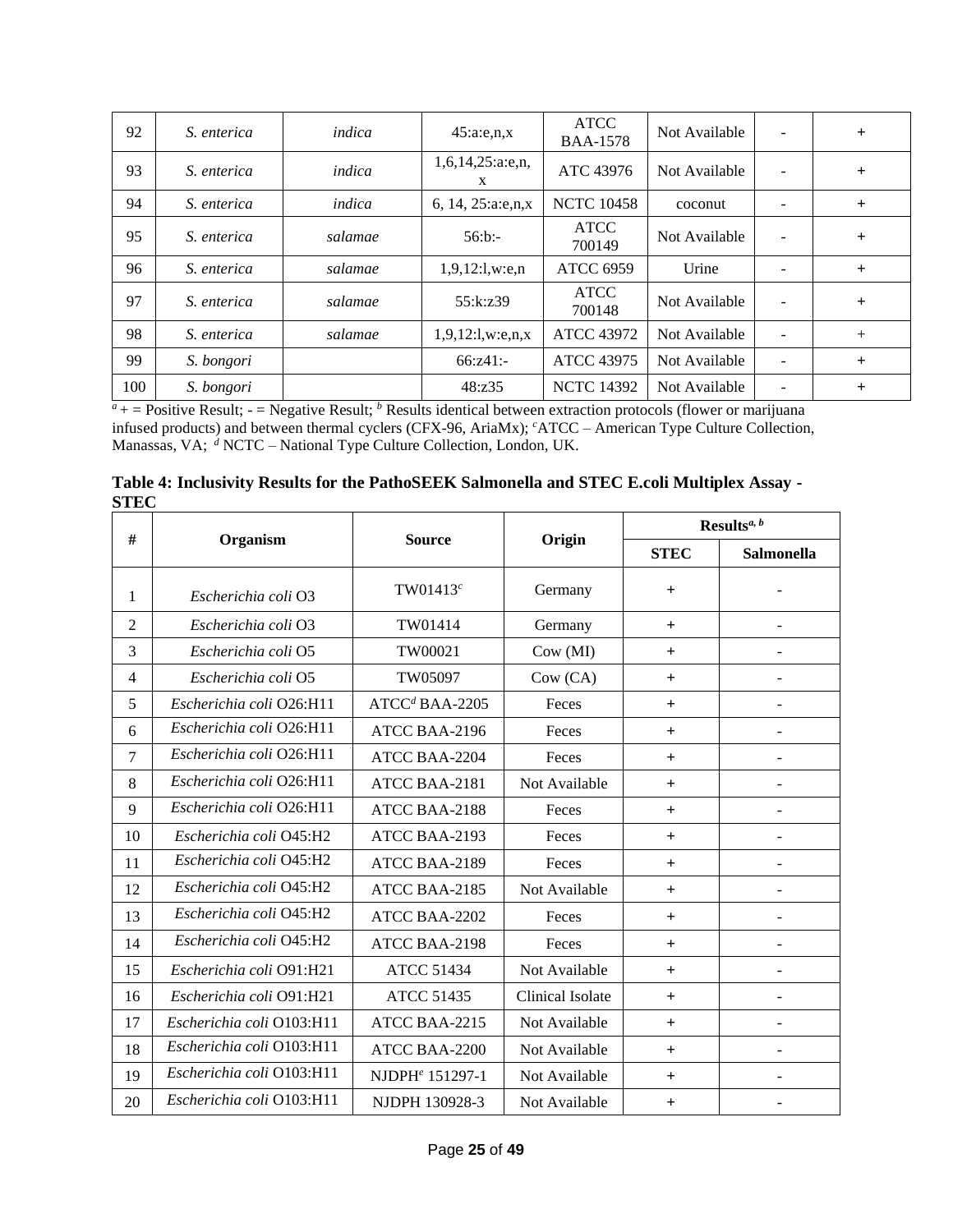| 21 | Escherichia coli O103:H11 | TW08869              | Human Isolate    | $\ddot{}$    | $\overline{a}$           |
|----|---------------------------|----------------------|------------------|--------------|--------------------------|
| 22 | Escherichia coli O103:H11 | TW08872              | Human Isolate    | $\ddot{}$    | $\overline{\phantom{a}}$ |
| 23 | Escherichia coli O111:H8  | <b>ATCC BAA-2201</b> | Feces            | $\ddot{}$    |                          |
| 24 | Escherichia coli O111:H8  | ATCC BAA-2180        | Feces            | $\ddot{}$    | $\overline{\phantom{a}}$ |
| 25 | Escherichia coli O111:H8  | <b>ATCC BAA-184</b>  | Feces            | $\ddot{}$    | ÷                        |
| 26 | Escherichia coli O111:H8  | <b>ATCC BAA-180</b>  | Feces            | $\ddot{}$    |                          |
| 27 | Escherichia coli O111:H8  | <b>ATCC BAA-181</b>  | Feces            | $\ddot{}$    |                          |
| 28 | Escherichia coli O113     | <b>ATCC BAA-177</b>  | Feces            | $\ddot{}$    |                          |
| 29 | Escherichia coli O113     | ATCC BAA-176         | Feces            | $\ddot{}$    | $\overline{\phantom{a}}$ |
| 30 | Escherichia coli O113     | ATCC BAA-183         | Urine            | $+$          |                          |
| 31 | Escherichia coli O118     | TW08644              | Feces            | $+$          | $\overline{\phantom{0}}$ |
| 32 | Escherichia coli O118     | TW08134              | <b>Cow Feces</b> | $\ddot{}$    |                          |
| 33 | Escherichia coli O121:H19 | ATCC BAA-2219        | Feces            | $\ddot{}$    |                          |
| 34 | Escherichia coli O121:H19 | ATCC BAA-2203        | Feces            | $\ddot{}$    |                          |
| 35 | Escherichia coli O121:H19 | ATCC BAA-2187        | Not Available    | $\mathrm{+}$ |                          |
| 36 | Escherichia coli O121:H19 | ATCC BAA-2220        | Feces            | $\ddot{}$    | -                        |
| 37 | Escherichia coli O121:H19 | TW08868              | Feces            | $\ddot{}$    |                          |
| 38 | Escherichia coli O145:NM  | TW09356              | Human Isolate    | $\ddot{}$    | $\overline{a}$           |
| 39 | Escherichia coli O145:NM  | TW07596              | Feces            | $\ddot{}$    |                          |
| 40 | Escherichia coli O145:NM  | ATCC BAA-2223        | Feces            | $\ddot{}$    | $\frac{1}{2}$            |
| 41 | Escherichia coli O145:NM  | ATCC BAA-2192        | Feces            | $\ddot{}$    | $\overline{a}$           |
| 42 | Escherichia coli O145:NM  | NJDPH 17257-1        | Not Available    | $\ddot{}$    |                          |
| 43 | Escherichia coli O145:NM  | NJDPH 161296-1       | Not Available    | $\ddot{}$    | $\frac{1}{2}$            |
| 44 | Escherichia coli Q157:H7  | <b>ATCC 35150</b>    | Feces            | $\ddot{}$    | $\overline{a}$           |
| 45 | Escherichia coli O157:H7  | <b>ATCC 43889</b>    | Feces            | $\ddot{}$    | $\overline{a}$           |
| 46 | Escherichia coli O157:H7  | <b>ATCC 43894</b>    | Feces            | $\ddot{}$    |                          |
| 47 | Escherichia coli O157:H7  | ATCC 700599          | Salami           | $\pm$        |                          |
| 48 | Escherichia coli O157:H7  | TW00116              | Feces            | $+$          |                          |
| 49 | Escherichia coli O157:H7  | TW00975              | Human Isolate    | $+$          | $\overline{\phantom{0}}$ |
| 50 | Escherichia coli O157:H7  | TW02302              | Human Isolate    | $+$          |                          |
| 51 | Escherichia coli O157:H7  | TW04863              | Feces            | $+$          | $\overline{\phantom{0}}$ |

 $a<sub>+</sub>$  = Positive Result; - = Negative Result; <sup>*b*</sup> Results identical between extraction protocols (flower or marijuana infused products) and between thermal cyclers (CFX-96, AriaMx); *<sup>c</sup>*TW – Michigan St. STEC Center, Lansing, MI; *<sup>d</sup>*ATCC – American Type Culture Collection, Manassas, VA; *<sup>e</sup>* NJDPH – New Jersey Department of Public Health, Trenton, New Jersey.

|  |  | Table 5. Exclusivity Results for the PathoSEEK Salmonella and STEC E.coli Multiplex Assay - |
|--|--|---------------------------------------------------------------------------------------------|
|  |  |                                                                                             |

| $\cdot$ | <b><i><u>rganism</u></i></b> | source |        | Results <sup><i>a</i>, <i>b</i></sup> |                                      |
|---------|------------------------------|--------|--------|---------------------------------------|--------------------------------------|
|         | ------                       |        | Origin | STEC                                  | $\mathbf{A}$<br>$\sim$<br>Salmonella |

 $\overline{\phantom{0}}$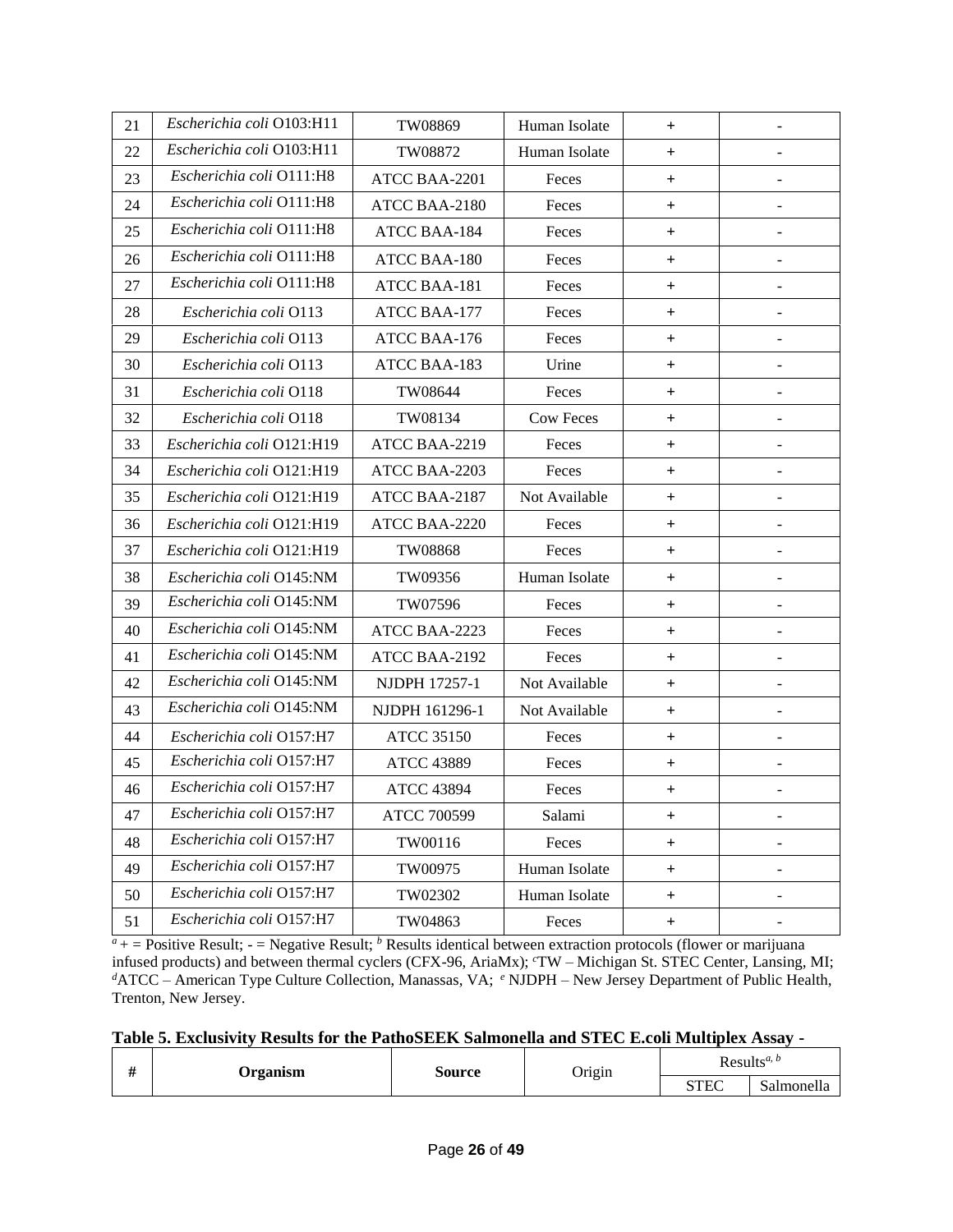| $\mathbf{1}$   | Aeromonas bestiarum       | ATCC <sup>c</sup> BAA-231 | Cake                              |                          |                              |
|----------------|---------------------------|---------------------------|-----------------------------------|--------------------------|------------------------------|
| $\overline{2}$ | Aeromonas hydrophila      | <b>ATCC 7966</b>          | Milk                              | -                        |                              |
| 3              | Burkholderia multivorans  | <b>ATCC 17616</b>         | Soil                              |                          |                              |
| 4              | <b>Bacillus</b> subtilis  | <b>ATCC 11774</b>         | Not Available                     | $\overline{\phantom{a}}$ |                              |
| 5              | Campylobacter jejuni      | <b>ATCC 29428</b>         | Feces                             |                          |                              |
| 6              | Candida tropicalis        | <b>ATCC 13803</b>         | Not Available                     |                          |                              |
| 7              | Citrobacter braakii       | <b>ATCC 3037</b>          | Urine                             | $\blacksquare$           |                              |
| 8              | Citrobacter farmerii      | <b>ATCC 51112</b>         | Feces                             | $\overline{\phantom{0}}$ | $\overline{\phantom{m}}$     |
| 9              | Citrobacter freundii      | <b>ATCC 8090</b>          | Not Available                     | $\blacksquare$           | $\overline{\phantom{a}}$     |
| 10             | Citrobacter koseri        | <b>ATCC 25408</b>         | Throat                            | $\overline{a}$           |                              |
| 11             | Citrobacter murliae       | <b>ATCC 51118</b>         | <b>United States;</b><br>Illinois |                          |                              |
| 12             | Citrobacter youngae       | <b>ATCC 29935</b>         | Meat scraps                       | $\blacksquare$           | $\overline{a}$               |
| 13             | Edwardsiella tarda        | <b>ATCC 23672</b>         | Not Available                     |                          |                              |
| 14             | Enterobacter aerogenes    | <b>ATCC 13048</b>         | Sputum                            |                          |                              |
| 15             | Enterobacter cloacae      | <b>ATCC 13047</b>         | Spinal fluid                      | $\blacksquare$           |                              |
| 16             | Enterobacter gergoviae    | <b>ATCC 33028</b>         | Urine                             |                          |                              |
| 17             | Enterobacter sakazakii    | ATCC BAA-894              | Clinical specimen                 |                          |                              |
| 18             | Enterobacter amnigenus    | <b>ATCC 51818</b>         | Milk                              |                          |                              |
| 19             | Enterobacter cancerogenus | <b>ATCC 35318</b>         | Cerebrospinal<br>fluid            | $\overline{\phantom{0}}$ | Ĭ.                           |
| 20             | Erwinia rhapontici        | <b>ATCC 29290</b>         | English pink<br>wheat grains      | ÷,                       |                              |
| 21             | Escherichia coli          | <b>ATCC 25922</b>         | Clinical isolate                  | $\overline{a}$           |                              |
| 22             | Escherichia fergusonii    | <b>ATCC 35469</b>         | Feces                             | ÷,                       |                              |
| 23             | Escherichia hermannii     | ATCC 700368               | Not Available                     |                          |                              |
| 24             | Escherichia vulneris      | <b>ATCC 33821</b>         | Wound                             | $\overline{\phantom{a}}$ |                              |
| 25             | Hafnia alvei              | ATCC 51873                | Feces                             | -                        | $\overline{\phantom{a}}$     |
| 26             | Klebsiella oxytoca        | <b>ATCC 51983</b>         | <b>Blood</b>                      |                          |                              |
| 27             | Klebsiella pneumonia      | ATCC BAA-2146             | Urine                             |                          |                              |
| 28             | Listeria monocytogenes    | <b>ATCC 7647</b>          | Bovine                            |                          |                              |
| 29             | Morganella morganii       | <b>ATCC 25829</b>         | Stool                             |                          |                              |
| 30             | Pantoea agglomerans       | <b>ATCC 43348</b>         | Gypsophila<br>paniculata galls    |                          |                              |
| 31             | Proteus hauseri           | <b>ATCC 13315</b>         | Not Available                     | $\overline{a}$           | $\overline{a}$               |
| 32             | Proteus mirabilis         | <b>ATCC 43071</b>         | Rectum                            |                          |                              |
| 33             | Proteus vulgaris          | <b>ATCC 8427</b>          | Inner ear infection               | $\overline{a}$           | $\overline{\phantom{0}}$     |
| 34             | Pseudomonas aeruginosa    | <b>ATCC 15442</b>         | Water bottle in<br>animal room    |                          |                              |
| 35             | Pseudomonas fluorescens   | <b>ATCC 13525</b>         | Pre-filter tanks                  | $\overline{\phantom{0}}$ | $\qquad \qquad \blacksquare$ |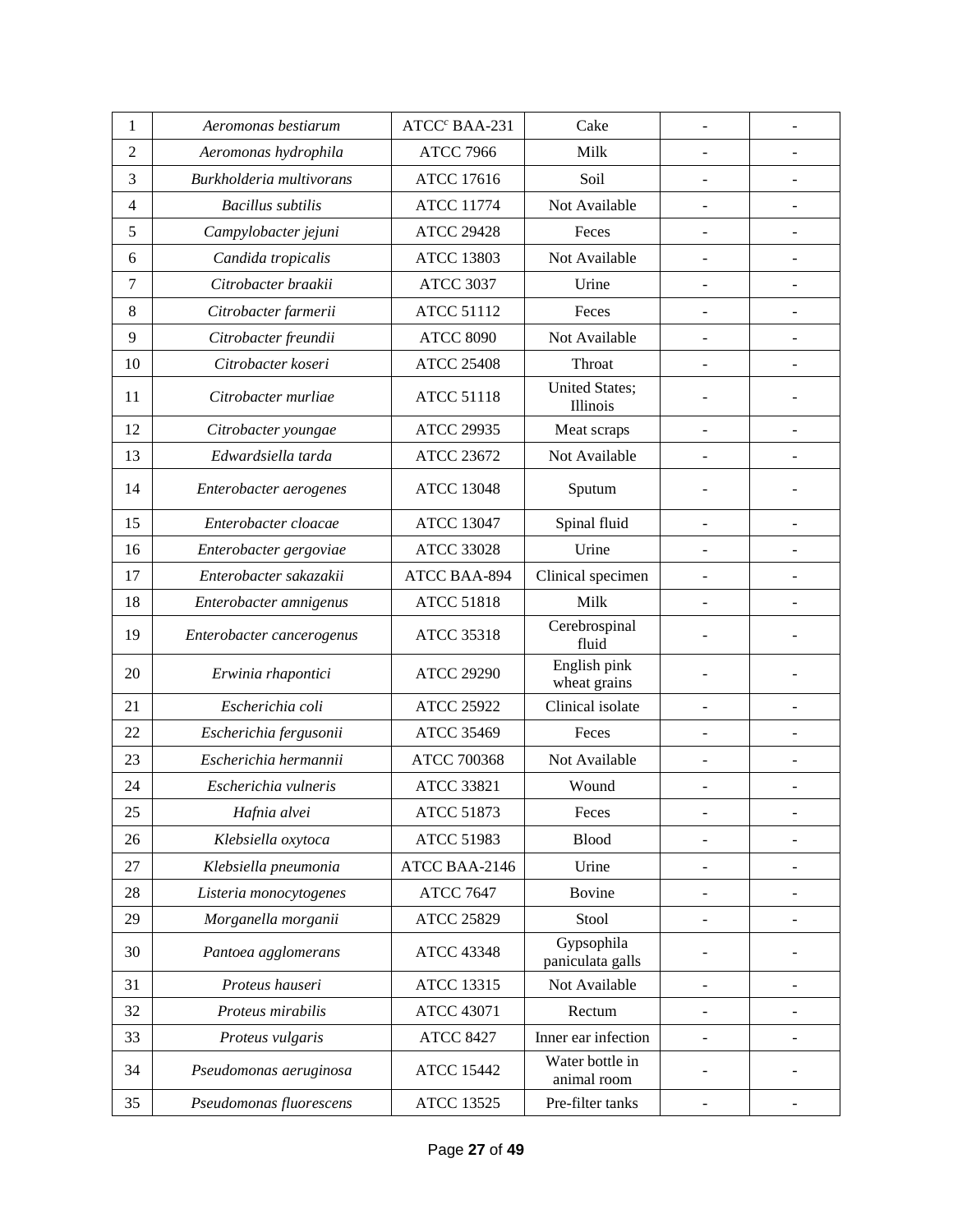| 36 | Pseudomonas putida    | <b>ATCC 47054</b> | Not Available    |     |  |
|----|-----------------------|-------------------|------------------|-----|--|
| 37 | Rahnella aquatilis    | <b>ATCC 33991</b> | Soil             |     |  |
| 38 | Ralstonia insidiosa   | <b>ATCC 49129</b> | Clinical isolate |     |  |
| 39 | Serratia marcescens   | <b>ATCC</b>       | Not Available    |     |  |
| 40 | Shigella dysenteeriae | <b>ATCC 13313</b> | Foreign seaman   | $+$ |  |
| 41 | Shigella flexneri     | <b>ATCC 12022</b> | Not Available    |     |  |
| 42 | Shigella sonnei       | <b>ATCC 9290</b>  | Not Available    |     |  |
| 43 | Trichoderma harzianum | <b>ATCC 60850</b> | Soil             |     |  |
| 44 | Vibrio vulnificus     | <b>ATCC 29307</b> | <b>Blood</b>     |     |  |
| 45 | Yersinia ruckeri      | <b>ATCC 29473</b> | Rainbow trout    |     |  |

 $a^4$  + = Positive Result; - = Negative Result; <sup>*b*</sup> Results identical between extraction protocols (flower or marijuana infused products) and between thermal cyclers (CFX-96, AriaMx); *<sup>c</sup>*ATCC – American Type Culture Collection, Manassas, VA;

#### *Matrix Studies*

*Methodology*.— The PathoSEEK Salmonella and STEC E.coli Multiplex Assay with SenSATIVAx Extraction protocols were validated for three matrices, dried cannabis flower (10 g,  $>0.3\%$  THC), cannabis concentrates  $(5 g)$  and THC-infused chocolate  $(25 g)$  at the method developer (Medicinal Genomics, Beverly, MA). Dried cannabis flower (10 g,  $>0.3\%$  THC) was also evaluated at the independent laboratory (TEQ Analytical Laboratories, Aurora, CO). The study was conducted following guidance defined in AOAC SMPR 2020.002, SMPR 2020.012 and AOAC Appendix J. Each matrix was evaluated at 16 h and 24 h of enrichment by the candidate method. Regardless of the presumptive results, all matrix enrichments were culturally confirmed after 24 h of enrichment.

Matrices were obtained following local state regulations and prescreened for natural contamination of *Salmonella* and STEC with the candidate method and by cultural procedures as described in this report. No natural contamination was found with either the candidate method or the culture method, so each matrix were artificially contaminated. Total aerobic plate count was determined following the FDA BAM Chapter 3: Aerobic Plate Count (8). Dried cannabis flower (>0.3% THC) was inoculated using a dry inoculum. Cannabis concentrates and THC-infused chocolate were evaluated with a heat stressed liquid culture.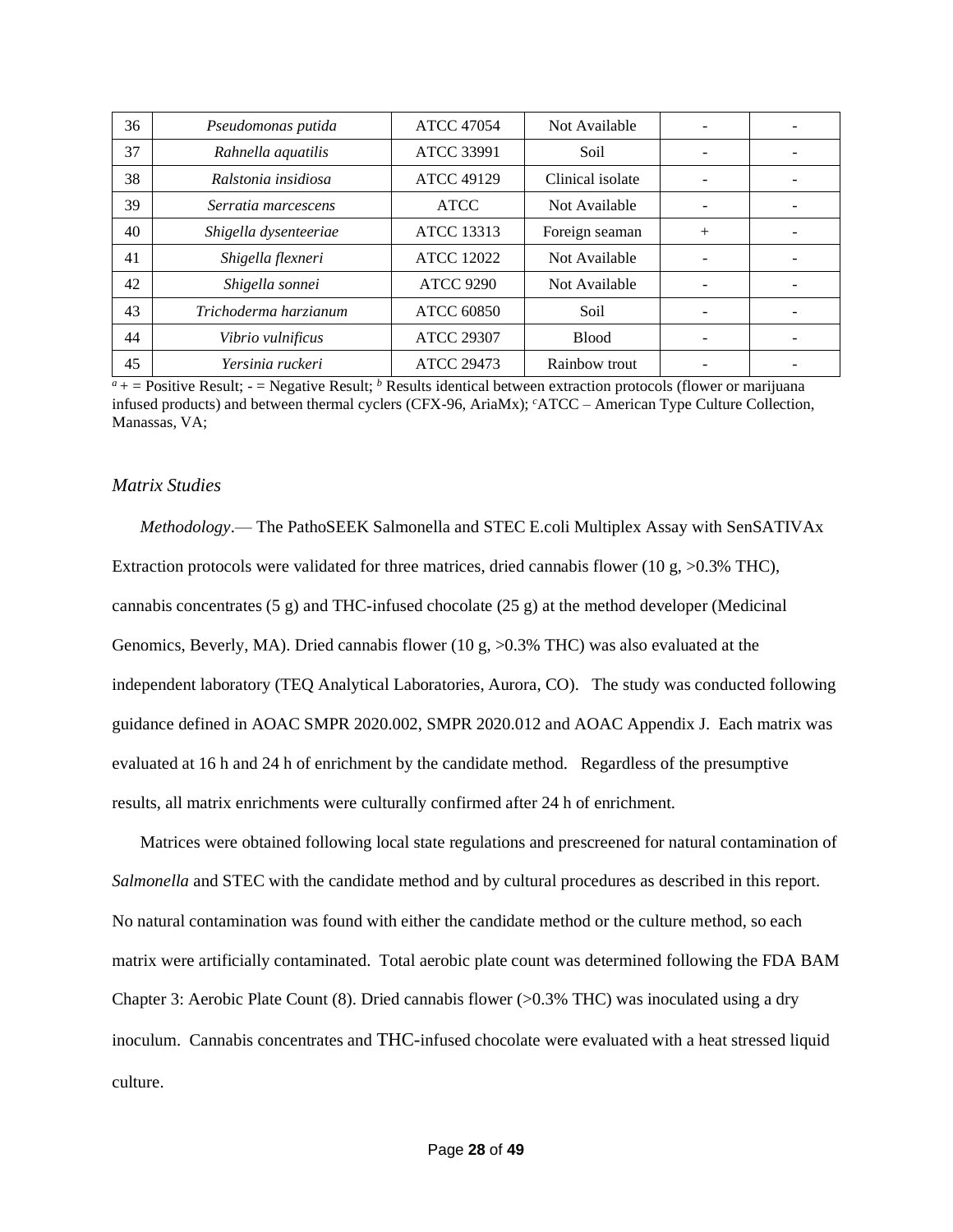For dried cannabis flower (>0.3% THC), lyophilized pellets of *Salmonella* and STEC cultures were crushed and mixed together with the flower matrix. Using non-inoculated matrix as the diluent, contaminated matrix was diluted to a low-level expected to yield fractional positive results (5-15 positive results) and a high-level expected to yield all positive results. The matrix was mixed with sterile mixing utensils and allowed to equilibrate for two weeks at room temperature (20-25℃) prior to testing. Inoculation protocols were consistent between the method developer and independent laboratory.

For heat stressed matrices, *Salmonella* and STEC cultures were grown in TSB for 18-24 h at 37  $\pm$ 1°C. After incubation, cultures were heat stressed for 10-12 min at 50-55°C to achieve injury. The level of injury was determined by plating the culture onto selective  $(Xy\text{lose lysine deoxycholate } (XLD) -$ *Salmonella*) or Levine's Eosin-Methylene Blue (L-EMB) – STEC) and non-selective agar (Tryptic soy agar (TSA)). The percent injury was determined using the following formula:

$$
(1 - \frac{n_{select}}{n_{nonselect}}) \times 100
$$

Where  $n_{select}$  = number of colonies on selective agar And  $n_{nonselect}$  = number of colonies on nonselective agar

Using TSB as the diluent, the heat stressed cultures were diluted to a low-level expected to yield fractional positive results (5-15 positive results) and a high-level expected to yield all positive results. For the chocolate matrix, the inoculum were added dropwise to melted, tempered chocolate and mixed by hand. After inoculation, the chocolate was separated into test portions and allowed to harden. Cannabis concentrate and THC-infused chocolate were held for 2 weeks at  $20-25^{\circ}$ C prior to analysis to allow time for the organism to equilibrate within the sample.

Each matrix was analyzed at three target levels of artificial contamination: non-inoculated (0 CFU/test portion), low level (1-2 CFU/test portion), and high level (~2-20 CFU/test portion). For the 10 g test portions, an MPN for the low level was performed on the day of testing by analyzing 20 x 10 g (test portions from matrix study), 3 x 5 g, and 3 x 1 g test portions. For the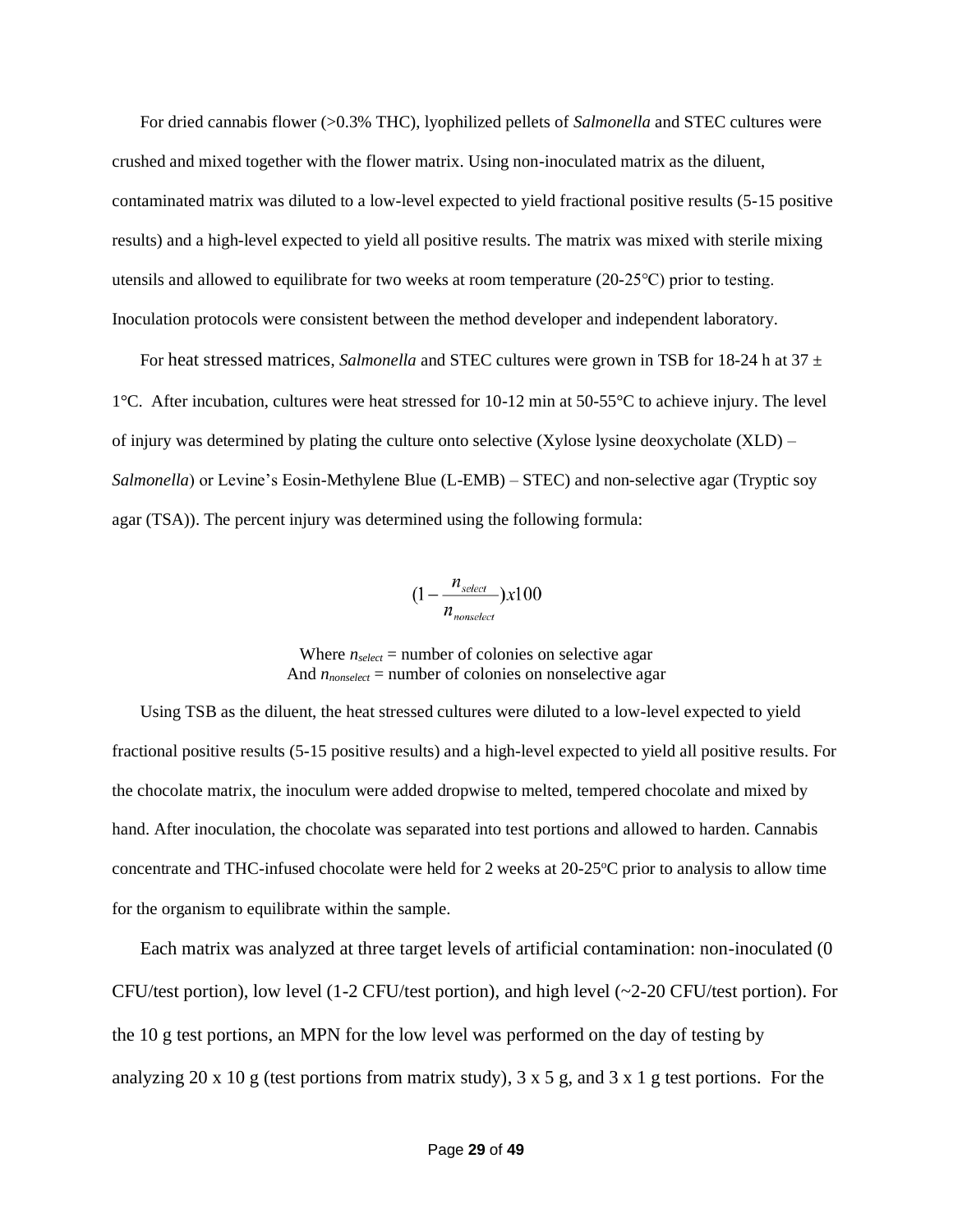high levels, 5 replicates were used instead of 20 for the largest test portion size. For the 25 g test portions, an MPN for the low level was performed on the day of testing by analyzing 20 x 25 g (test portions from matrix study),  $3 \times 10$  g, and  $3 \times 5$  g test portions. For the high levels, 5 replicates were used instead of 20 for the largest test portion size. For the 5 g test portions, an MPN for the low level was performed on the day of testing by analyzing 20 x 5 g (test portions from matrix study),  $3 \times 2.5$  g, and  $3 \times 1$  g test portions. For the high levels, 5 replicates were used instead of 20 for the largest test portion size. Each test portion for MPN determination was enriched following the candidate method protocol and confirmed following cultural procedures described in this report. The number of positives from the 3 test levels was used to calculate the MPN using the LCF MPN calculator (version 1.6) provided by AOAC RI (9).

#### *PathoSEEK Salmonella and STEC E. coli Multiplex Assays with SenSATIVAx Extraction*

All matrices were enriched and incubated according to the protocol as described previously in "*Sample Preparation*"*.* After incubation all test portions were processed by the qPCR assay. All samples, regardless of presumptive result, were culturally confirmed.

*Salmonella Confirmation*.— To confirm the presence of the target analyte, 0.1 mL of primary enrichment was transferred into 10 mL of RV medium and 1.0 mL into 10 mL of TT broth. RV was incubated at  $42 \pm 0.2$ °C for  $24 \pm 2$  h in a circulating water bath. TT was incubated at  $37 \pm$  $1^{\circ}$ C for 24  $\pm$  2 h. Following incubation, a loopful of the secondary enrichments were streaked to XLD and CHROMagar *Salmonella* and incubated at  $37 \pm 2^{\circ}$ C for  $24 \pm 2$  h. A minimum of two suspect colonies from each selective agar were transferred to TSI and LIA slants and incubated at  $37 \pm 2^{\circ}$ C for  $24 \pm 2$  h. Following incubation, TSI and LIA slants were examined for typical and atypical reactions. Slants producing reactions requiring further confirmation (as outlined in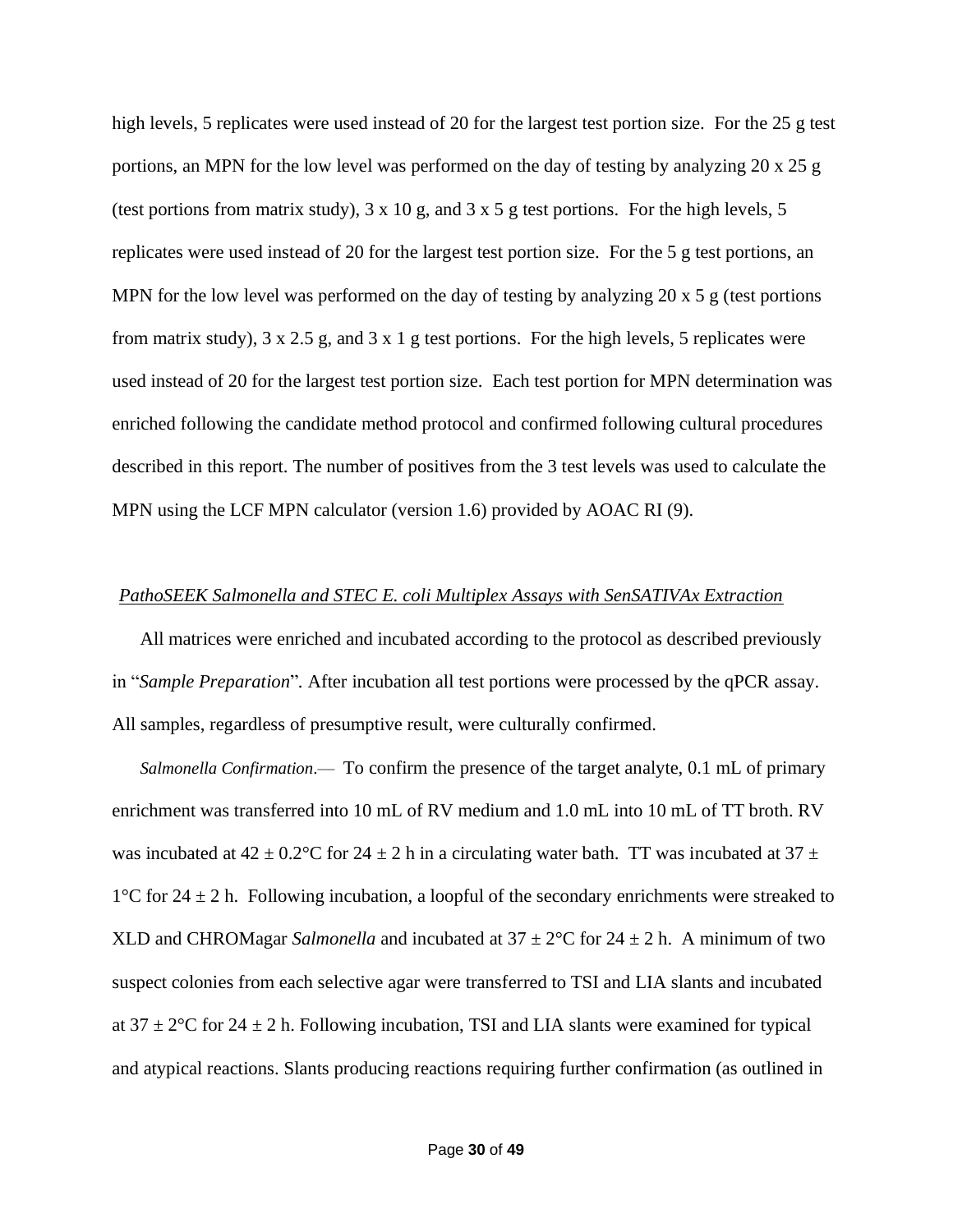BAM Chapter 5 and MLG 4.11) were streaked to TSA and incubated for  $35 \pm 2^{\circ}$ C for 18–24 h. Following incubation, isolates were serologically tested for both somatic O and flagellar H agglutination. Additionally, purified TSA isolates were identified using API 20E AOAC Official Method **978.24** (independent laboratory) or sequencing (method developer).

*STEC Confirmation*.— To confirm the presence of the target analyte, an isolation streak of the primary enrichment was performed onto selective agars. For *E. coli* O157:H7 test portions, TC SMAC and CHROMagar STEC are used. For non-O157 STEC test portions, L-EMB and CHROMagar STEC were used. All plates were incubated at  $37 \pm 1.0^{\circ}$ C for 18–24 h.

For confirmation of test portions, typical isolates were screened by antigen specific latex agglutination. Presumptive positive isolates were struck to TSAYE, and a CC disc was placed into the heaviest streaked area. Plates were incubated at  $37 \pm 1.0$ °C for 18–24 h. Isolates were considered STEC if they produced a blue color (X-gal positive) and did not fluorescence under UV light (MUG negative). Presumptive positive isolates were screened for production of indole using Kovac's reagent and biochemically confirmed using API 20E AOAC Official Method **978.24** (independent laboratory) or sequencing (method developer). A final confirmation for the presence of *stx* genes in the isolates was performed by reprocessing an isolated colony with PTM #121806 and the candidate method.

*Results*.— Aerobic plate count results for the matrices are as follows: dried cannabis flower  $(>0.3\%$  THC) – 2.8 x 10<sup>3</sup> CFU/g; cannabis concentrate - 1.6 x 10<sup>3</sup> CFU/g; THC-infused chocolate -2.4 x  $10^3$  CFU/g. As per criteria outlined in Appendix J, fractional positive results were obtained at the low level of inoculation for all matrices. Method comparison results and statistical analyses are presented in Table 7 (AriaMx) and Table 8 (CFX-96). The POD comparisons (10) between the candidate method presumptive and confirmed results using either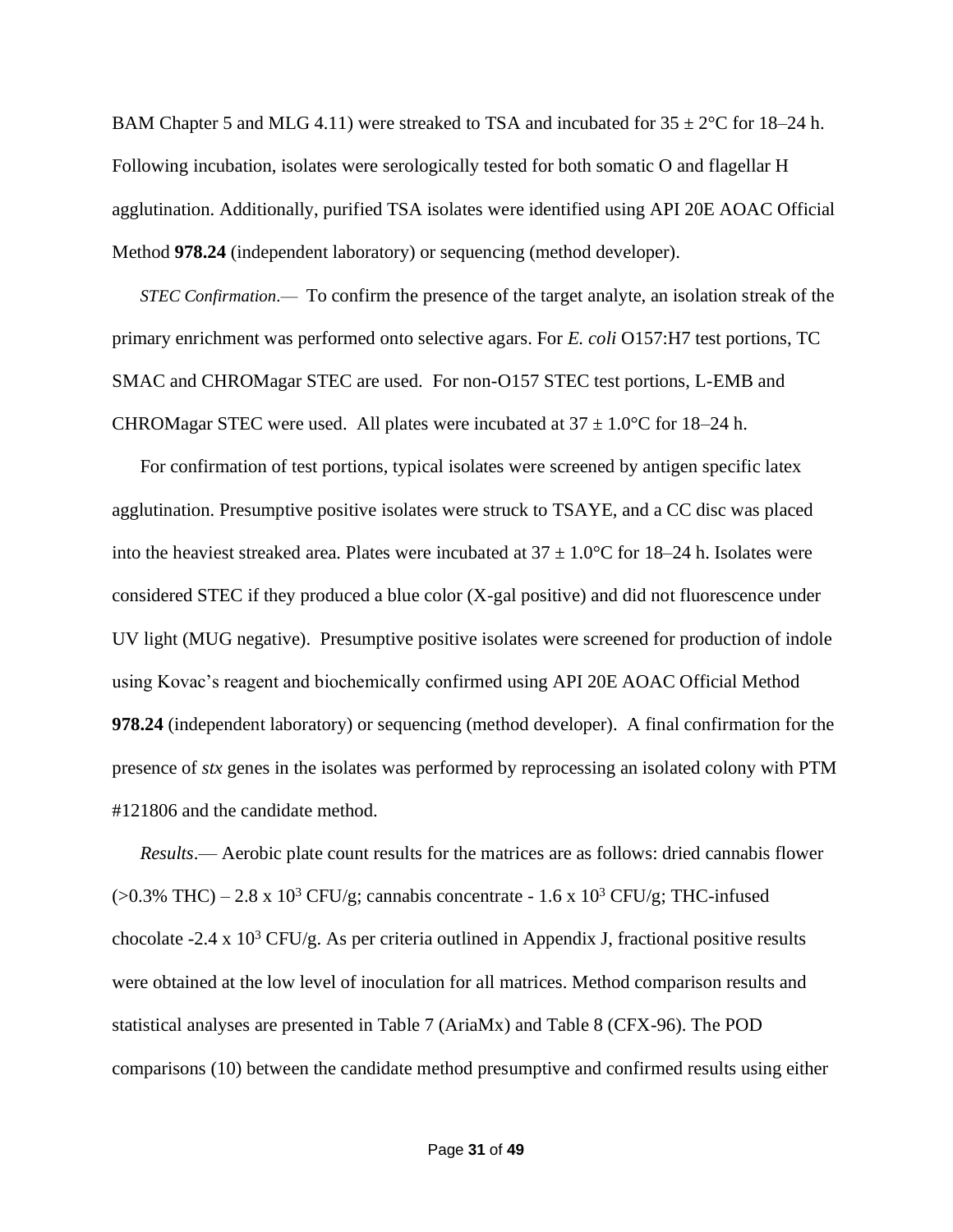extraction protocols (Flower/Leaf and MIP/Extracts) indicated there was no significant difference at the 5% level for all matrices and on either thermocycler.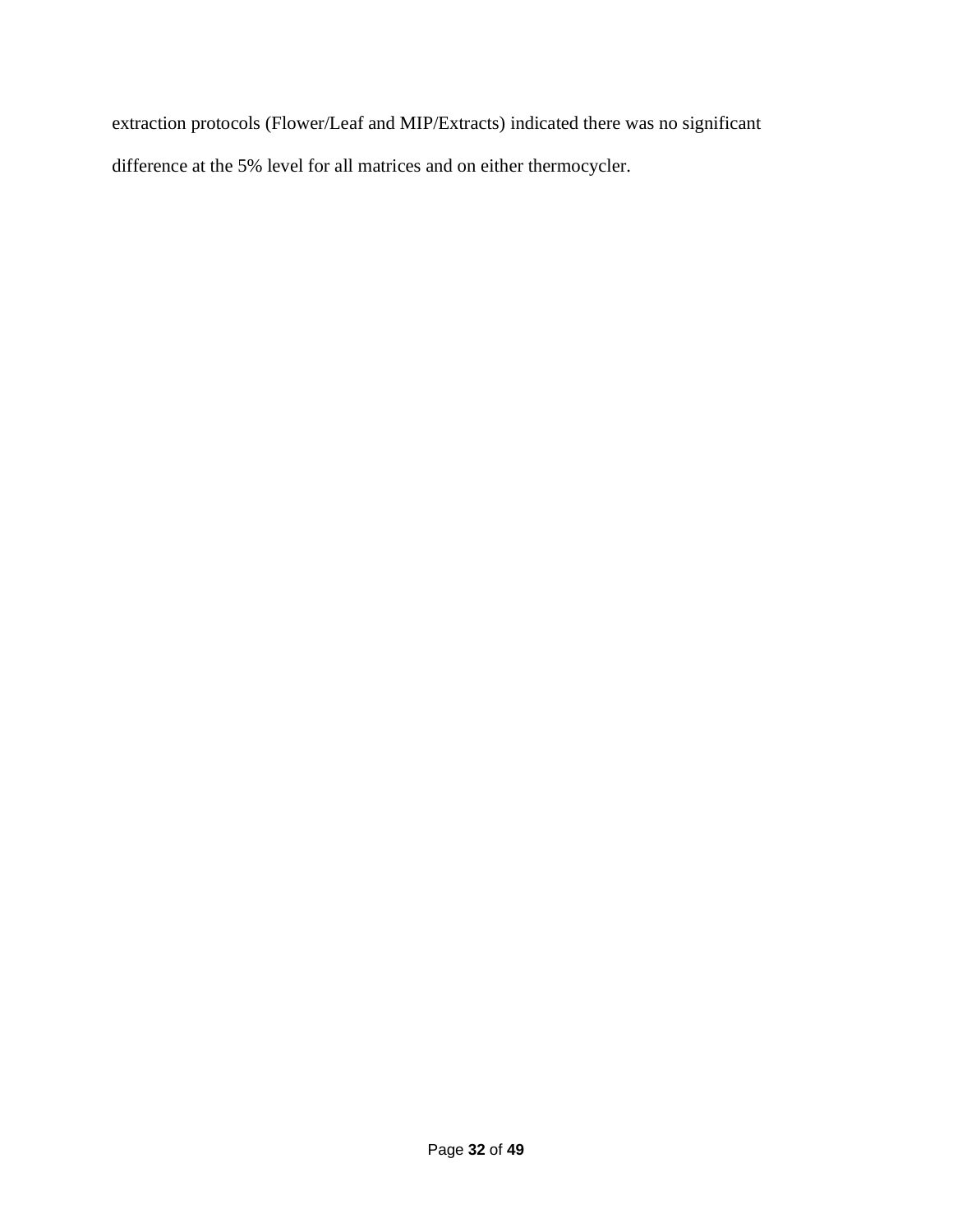| Matrix and                         | Enrichment                  | MPN <sub>a</sub> / Test | $\mathrm{N}^{\rm b}$ | $\mathbf{x}^{\rm c}$ |                                     | Presumptive |                | Confirmed                           |            | $dPOD_{cp}$ <sup>f</sup> | 95% Clg       |
|------------------------------------|-----------------------------|-------------------------|----------------------|----------------------|-------------------------------------|-------------|----------------|-------------------------------------|------------|--------------------------|---------------|
| Inoculum                           | <b>Time Point</b>           | Portion                 |                      |                      | $\text{POD}_{\text{cp}}^{\text{d}}$ | 95% Cl      | $\mathbf X$    | $\text{POD}_{\text{cc}}^{\text{e}}$ | 95% Cl     |                          |               |
| Dried cannabis                     |                             | NA                      | 5                    | $\overline{0}$       | 0.00                                | 0.00, 0.43  | $\overline{0}$ | 0.00                                | 0.00, 0.43 | 0.00                     | $-0.47, 0.47$ |
| flower $(>0.3\%$                   | 16h                         | 1.08(0.60, 1.86)        | 20                   | 13                   | 0.65                                | 0.43, 0.82  | 13             | 0.65                                | 0.43, 0.82 | 0.00                     | $-0.13, 0.13$ |
| THC $)$ <sup>h</sup> ; 10g         |                             | $>10$ (8.00, $>30.0$ )  | 5                    | 5                    | 1.00                                | 0.57, 1.00  | 5              | 1.00                                | 0.57, 1.00 | 0.00                     | $-0.47, 0.47$ |
| Salmonella                         |                             | NA                      | 5                    | $\overline{0}$       | 0.00                                | 0.00, 0.43  | $\overline{0}$ | 0.00                                | 0.00, 0.43 | 0.00                     | $-0.47, 0.47$ |
| Typhimurium                        | 24 h                        | 1.08(0.60, 1.86)        | $20\,$               | 13                   | 0.65                                | 0.43, 0.82  | 13             | 0.65                                | 0.43, 0.82 | 0.00                     | $-0.13, 0.13$ |
| <b>ATCC 13311</b>                  |                             | $>10$ (8.00, $>30.0$ )  | 5                    | 5                    | 1.00                                | 0.57, 1.00  | 5              | 1.00                                | 0.57, 1.00 | 0.00                     | $-0.47, 0.47$ |
|                                    |                             | NA                      | 5                    | $\mathbf{0}$         | 0.00                                | 0.00, 0.43  | $\overline{0}$ | 0.00                                | 0.00, 0.43 | 0.00                     | $-0.47, 0.47$ |
| Dried cannabis<br>flower $(>0.3\%$ | 16h                         | 0.09(0.52, 1.67)        | 20                   | 11                   | 0.55                                | 0.34, 0.74  | 12             | 0.60                                | 0.39, 0.78 | $-0.05$                  | $-0.21, 0.11$ |
| THC) $^h$ ; 10g                    |                             | $>10$ (8.00, $>30.0$ )  | 5                    | 5                    | 1.00                                | 0.57, 1.00  | 5              | 1.00                                | 0.57, 1.00 | 0.00                     | $-0.47, 0.47$ |
|                                    |                             | <b>NA</b>               | 5                    | $\mathbf{0}$         | 0.00                                | 0.00, 0.43  | $\overline{0}$ | 0.00                                | 0.00, 0.43 | 0.00                     | $-0.47, 0.47$ |
| E. coli O26<br>ATCC BAA-2188       | $24\ \mathrm{h}$            | 0.09(0.52, 1.67)        | 20                   | 12                   | 0.60                                | 0.39, 0.78  | 12             | 0.60                                | 0.39, 0.78 | 0.00                     | $-0.13, 0.13$ |
|                                    |                             | $>10$ (8.00, $>30.0$ )  | 5                    | 5                    | 1.00                                | 0.57, 1.00  | 5              | 1.00                                | 0.57, 1.00 | 0.00                     | $-0.47, 0.47$ |
|                                    |                             | NA                      | 5                    | $\overline{0}$       | 0.00                                | 0.00, 0.43  | $\overline{0}$ | 0.00                                | 0.00, 0.43 | 0.00                     | $-0.47, 0.47$ |
| Cannabis<br>concentrates $h$ ; 5 g | 16h                         | 1.41(0.83, 2.47)        | $20\,$               | 14                   | 0.70                                | 0.48, 0.86  | 14             | 0.70                                | 0.48, 0.86 | 0.00                     | $-0.13, 0.13$ |
|                                    |                             | $>10$ (8.00, $>30.0$ )  | 5                    | 5                    | 1.00                                | 0.57, 1.00  | 5              | 1.00                                | 0.57, 1.00 | 0.00                     | $-0.47, 0.47$ |
| Salmonella                         |                             | NA                      | 5                    | $\mathbf{0}$         | 0.00                                | 0.00, 0.43  | $\overline{0}$ | 0.00                                | 0.00, 0.43 | 0.00                     | $-0.47, 0.47$ |
| Newport<br><b>ATCC 6962</b>        | $24\,\ensuremath{\hbox{h}}$ | 1.41(0.83, 2.47)        | $20\,$               | 14                   | 0.70                                | 0.48, 0.86  | 14             | 0.70                                | 0.48, 0.86 | 0.00                     | $-0.13, 0.13$ |
|                                    |                             | $>10$ (8.00, $>30.0$ )  | 5                    | 5                    | 1.00                                | 0.57, 1.00  | 5              | 1.00                                | 0.57, 1.00 | 0.00                     | $-0.47, 0.47$ |
|                                    |                             | NA                      | 5                    | $\overline{0}$       | 0.00                                | 0.00, 0.43  | $\overline{0}$ | 0.00                                | 0.00, 0.43 | 0.00                     | $-0.47, 0.47$ |
| Cannabis                           | 16h                         | 1.59(0.95, 2.79)        | 20                   | 15                   | 0.75                                | 0.53, 0.89  | 15             | 0.75                                | 0.53, 0.89 | 0.00                     | $-0.13, 0.13$ |
| concentrates $h$ ; 5 g             |                             | $>10$ (8.00, $>30.0$ )  | 5                    | 5                    | 1.00                                | 0.57, 1.00  | 5              | 1.00                                | 0.57, 1.00 | 0.00                     | $-0.47, 0.47$ |
| E. coli O103                       |                             | NA                      | 5                    | $\overline{0}$       | 0.00                                | 0.00, 0.43  | $\overline{0}$ | 0.00                                | 0.00, 0.43 | 0.00                     | $-0.47, 0.47$ |
| ATCC BAA-2215                      | 24 h                        | 1.59(0.95, 2.79)        | $20\,$               | 15                   | 0.75                                | 0.53, 0.89  | 15             | 0.75                                | 0.53, 0.89 | 0.00                     | $-0.13, 0.13$ |
|                                    |                             | $>10$ (8.00, $>30.0$ )  | 5                    | 5                    | 1.00                                | 0.57, 1.00  | 5              | 1.00                                | 0.57, 1.00 | 0.00                     | $-0.47, 0.47$ |

**Table 7: PathoSEEK Salmonella and STEC E. coli Multiplex Assays with SenSATIVAx Extraction Presumptive vs Confirmed Results (Paired) for AriaMx – POD Results**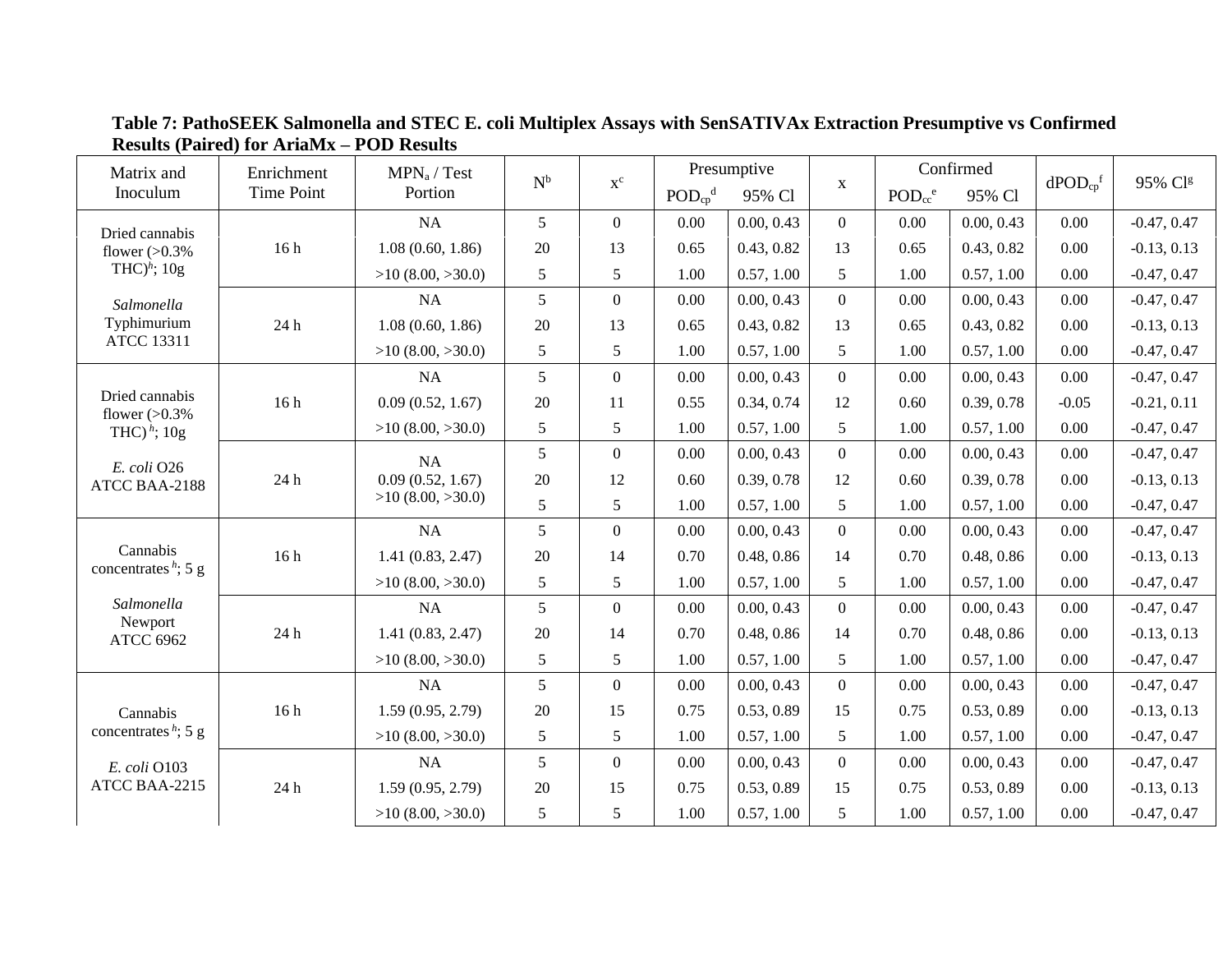|                                          |      | <b>NA</b>              | $\overline{5}$ | $\overline{0}$ | 0.00 | 0.00, 0.43 | $\overline{0}$   | 0.00 | 0.00, 0.43 | 0.00    | $-0.47, 0.47$ |
|------------------------------------------|------|------------------------|----------------|----------------|------|------------|------------------|------|------------|---------|---------------|
| THC-Infused<br>Chocolate $h$ ; 25 g      | 16h  | 1.08(0.60, 1.85)       | 20             | 14             | 0.70 | 0.48, 0.86 | 13               | 0.65 | 0.43, 0.82 | 0.05    | $-0.11, 0.21$ |
|                                          |      | $>10$ (8.00, $>30.0$ ) | 5              | 5              | 1.00 | 0.57, 1.00 | 5                | 1.00 | 0.57, 1.00 | 0.00    | $-0.47, 0.47$ |
| Salmonella                               |      | <b>NA</b>              | 5              | $\mathbf{0}$   | 0.00 | 0.00, 0.43 | $\overline{0}$   | 0.00 | 0.00, 0.43 | 0.00    | $-0.47, 0.47$ |
| Heidelberg<br><b>ATCC 8326</b>           | 24 h | 1.08(0.60, 1.85)       | $20\,$         | 13             | 0.65 | 0.43, 0.82 | 13               | 0.65 | 0.43, 0.82 | 0.00    | $-0.13, 0.13$ |
|                                          |      | $>10$ (8.00, $>30.0$ ) | $\mathfrak{S}$ | 5              | 1.00 | 0.57, 1.00 | 5                | 1.00 | 0.57, 1.00 | 0.00    | $-0.47, 0.47$ |
|                                          |      | <b>NA</b>              | 5              | $\overline{0}$ | 0.00 | 0.00, 0.43 | $\mathbf{0}$     | 0.00 | 0.00, 0.43 | 0.00    | $-0.47, 0.47$ |
| THC-Infused                              | 16h  | 0.85(0.45, 1.49)       | $20\,$         | 11             | 0.55 | 0.34, 0.74 | 11               | 0.55 | 0.34, 0.74 | 0.00    | $-0.13, 0.13$ |
| Chocolate $h$ ; 25 g                     |      | $>10$ (8.00, $>30.0$ ) | $\mathfrak{S}$ | 5              | 1.00 | 0.57, 1.00 | 5                | 1.00 | 0.57, 1.00 | 0.00    | $-0.47, 0.47$ |
| E. coli O145                             |      | <b>NA</b>              | 5              | $\overline{0}$ | 0.00 | 0.00, 0.43 | $\mathbf{0}$     | 0.00 | 0.00, 0.43 | 0.00    | $-0.47, 0.47$ |
| ATCC BAA-2192                            | 24 h | 0.85(0.45, 1.49)       | $20\,$         | 11             | 0.55 | 0.34, 0.74 | 11               | 0.55 | 0.34, 0.74 | 0.00    | $-0.13, 0.13$ |
|                                          |      | $>10$ (8.00, $>30.0$ ) | 5              | 5              | 1.00 | 0.57, 1.00 | 5                | 1.00 | 0.57, 1.00 | 0.00    | $-0.47, 0.47$ |
| Dried cannabis                           |      | NA                     | 5              | $\overline{0}$ | 0.00 | 0.00, 0.43 | $\mathbf{0}$     | 0.00 | 0.00, 0.43 | 0.00    | $-0.47, 0.47$ |
| flower <sup>h</sup> (>0.3%)<br>THC); 10g | 16h  | 1.44(0.85, 2.57)       | $20\,$         | 13             | 0.65 | 0.43, 0.82 | 14               | 0.70 | 0.48, 0.86 | $-0.05$ | $-0.21, 0.11$ |
|                                          |      | 11.4(2.97, 43.3)       | 5              | 5              | 1.00 | 0.57, 1.00 | 5                | 1.00 | 0.57, 1.00 | 0.00    | $-0.47, 0.47$ |
| Salmonella                               |      | <b>NA</b>              | 5              | $\overline{0}$ | 0.00 | 0.00, 0.43 | $\overline{0}$   | 0.00 | 0.00, 0.43 | 0.00    | $-0.47, 0.47$ |
| Typhimurium<br><b>ATCC 16888</b>         | 24 h | 1.44(0.85, 2.57)       | 20             | 14             | 0.70 | 0.48, 0.86 | 14               | 0.70 | 0.48, 0.86 | 0.00    | $-0.13, 0.13$ |
| (Independent<br>Laboratory)              |      | 11.4(2.97, 43.3)       | 5              | 5              | 1.00 | 0.57, 1.00 | 5                | 1.00 | 0.57, 1.00 | 0.00    | $-0.47, 0.47$ |
| Dried cannabis                           |      | NA                     | 5              | $\overline{0}$ | 0.00 | 0.00, 0.43 | $\mathbf{0}$     | 0.00 | 0.00, 0.43 | 0.00    | $-0.47, 0.47$ |
| flower $(>0.3\%$<br>THC $)^{h}$ ; 10g    | 16h  | 0.87(0.46, 1.46)       | 20             | 10             | 0.50 | 0.30, 0.70 | 11               | 0.55 | 0.34, 0.74 | $-0.05$ | $-0.21, 0.11$ |
|                                          |      | 6.16(1.91, 19.9)       | 5              | 5              | 1.00 | 0.57, 1.00 | 5                | 1.00 | 0.57, 1.00 | 0.00    | $-0.47, 0.47$ |
| E. coli O26 ATCC                         |      | NA                     | 5              | $\overline{0}$ | 0.00 | 0.00, 0.43 | $\boldsymbol{0}$ | 0.00 | 0.00, 0.43 | 0.00    | $-0.47, 0.47$ |
| 16888<br>(Independent                    | 24 h | 0.87(0.46, 1.46)       | $20\,$         | 11             | 0.55 | 0.34, 0.74 | 11               | 0.55 | 0.34, 0.74 | 0.00    | $-0.13, 0.13$ |
| Laboratory)                              |      | 6.16(1.91, 19.9)       | 5              | 5              | 1.00 | 0.57, 1.00 | $\sqrt{5}$       | 1.00 | 0.57, 1.00 | 0.00    | $-0.47, 0.47$ |

*<sup>a</sup>*MPN = Most Probable Number is based on the POD of reference method test portions using the Least Cost Formulations MPN calculator, with 95% confidence interval.

 $bN$  = Number of test potions.

 $c<sub>x</sub>$  = Number of positive test portions.

 $dPOD_{CP} =$  Candidate method presumptive positive outcomes divided by the total number of trials.

*<sup>e</sup>*PODCC = Candidate method confirmed positive outcomes divided by the total number of trials.

*f*dPOD<sub>CP</sub> = Difference between the candidate method presumptive result and candidate method confirmed result POD values.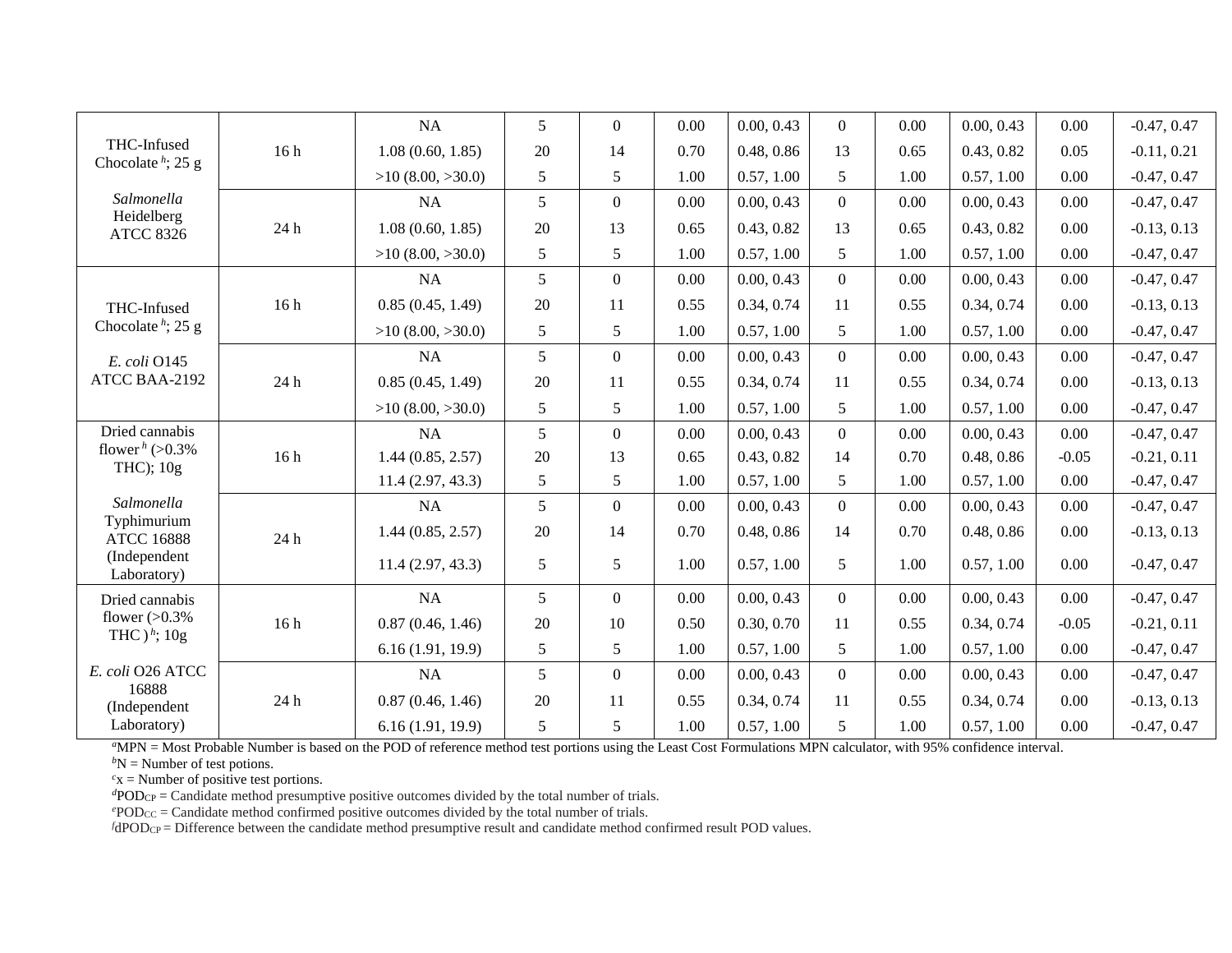*<sup>g</sup>*95% CI = If the confidence interval of a dPOD does not contain zero, then the difference is statistically significant at the 5% level. *<sup>h</sup>* Dried cannabis flower evaluated using SenSATIVAx Flower/Leaf extraction kit, all other matrixes used SenSATIVAx MIP/Extract

|                                                  |  | Table 8: PathoSEEK Salmonella and STEC E. coli Multiplex Assays with SenSATIVAx Extraction Presumptive vs Confirmed |  |  |
|--------------------------------------------------|--|---------------------------------------------------------------------------------------------------------------------|--|--|
| <b>Results (Paired) for CFX-96 – POD Results</b> |  |                                                                                                                     |  |  |
|                                                  |  |                                                                                                                     |  |  |

| Matrix and                          | Enrichment | MPN <sub>a</sub> / Test                    | $\mathbf{N}^{\text{b}}$ | $x^c$            |                                     | Presumptive |                | Confirmed                           |               |                                 | 95% Clg       |
|-------------------------------------|------------|--------------------------------------------|-------------------------|------------------|-------------------------------------|-------------|----------------|-------------------------------------|---------------|---------------------------------|---------------|
| Inoculum                            | Time Point | Portion                                    |                         |                  | $\text{POD}_{\text{cp}}^{\text{d}}$ | 95% Cl      | $\mathbf X$    | $\text{POD}_{\text{cc}}^{\text{e}}$ | 95% Cl        | $d\text{POD}_{cp}$ <sup>f</sup> |               |
|                                     |            | NA                                         | 5                       | $\overline{0}$   | 0.00                                | 0.00, 0.43  | $\overline{0}$ | 0.00                                | 0.00,<br>0.43 | 0.00                            | $-0.47, 0.47$ |
| Dried cannabis                      | 16h        | 1.08(0.60, 1.86)                           | 20                      | 13               | 0.65                                | 0.43, 0.82  | 13             | 0.65                                | 0.43,<br>0.82 | 0.00                            | $-0.13, 0.13$ |
| flower $(>0.3\%$<br>THC) $^h$ ; 10g |            | $>10$ (8.00, $>30.0$ )                     | $\mathfrak{S}$          | 5                | 1.00                                | 0.57, 1.00  | 5              | 1.00                                | 0.57,<br>1.00 | 0.00                            | $-0.47, 0.47$ |
| Salmonella<br>Typhimurium           |            | NA                                         | $\mathfrak s$           | $\overline{0}$   | 0.00                                | 0.00, 0.43  | $\overline{0}$ | 0.00                                | 0.00,<br>0.43 | 0.00                            | $-0.47, 0.47$ |
| <b>ATCC 13311</b>                   | 24 h       | 1.08(0.60, 1.86)                           | 20                      | 13               | 0.65                                | 0.43, 0.82  | 13             | 0.65                                | 0.43,<br>0.82 | 0.00                            | $-0.13, 0.13$ |
|                                     |            | $>10$ (8.00, $>30.0$ )                     | $\sqrt{5}$              | 5                | 1.00                                | 0.57, 1.00  | 5              | 1.00                                | 0.57,<br>1.00 | 0.00                            | $-0.47, 0.47$ |
|                                     |            | NA                                         | 5                       | $\overline{0}$   | 0.00                                | 0.00, 0.43  | $\overline{0}$ | 0.00                                | 0.00,<br>0.43 | 0.00                            | $-0.47, 0.47$ |
| Dried cannabis                      | 16h        | 0.09(0.52, 1.67)                           | 20                      | 11               | 0.55                                | 0.34, 0.74  | 12             | 0.60                                | 0.39,<br>0.78 | $-0.05$<br>0.00                 | $-0.21, 0.11$ |
| flower $(>0.3\%$<br>THC) $^h$ ; 10g |            | $>10$ (8.00, $>30.0$ )                     | 5                       | 5                | 1.00                                | 0.57, 1.00  | 5              | 1.00                                | 0.57,<br>1.00 |                                 | $-0.47, 0.47$ |
| E. coli O26                         |            | NA                                         | 5                       | $\overline{0}$   | 0.00                                | 0.00, 0.43  | $\overline{0}$ | 0.00                                | 0.00,<br>0.43 | 0.00                            | $-0.47, 0.47$ |
| ATCC BAA-2188                       | 24 h       | 0.09(0.52, 1.67)<br>$>10$ (8.00, $>30.0$ ) | $20\,$                  | 11               | 0.55                                | 0.34, 0.74  | 12             | 0.60                                | 0.39,<br>0.78 | $-0.05$                         | $-0.21, 0.11$ |
|                                     |            |                                            | 5                       | 5 <sup>5</sup>   | 1.00                                | 0.57, 1.00  | 5              | 1.00                                | 0.57,<br>1.00 | 0.00                            | $-0.47, 0.47$ |
| Cannabis<br>concentrates $h$ ; 5 g  | 16h        | NA                                         | 5                       | $\boldsymbol{0}$ | 0.00                                | 0.00, 0.43  | $\overline{0}$ | 0.00                                | 0.00,<br>0.43 | 0.00                            | $-0.47, 0.47$ |
|                                     |            | 1.41(0.83, 2.47)                           | 20                      | 14               | 0.70                                | 0.48, 0.86  | 14             | 0.70                                | 0.48,<br>0.86 | 0.00                            | $-0.13, 0.13$ |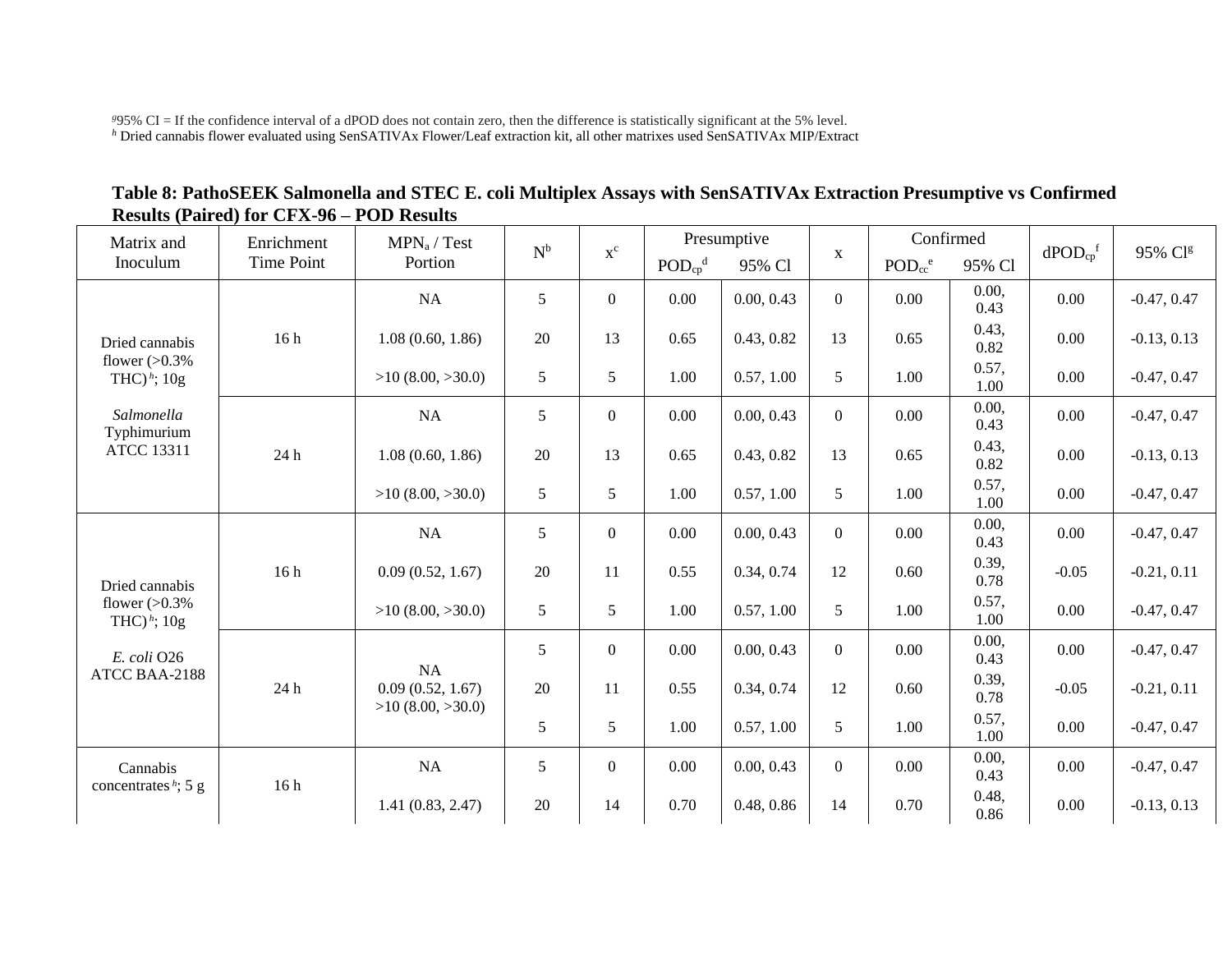| Salmonella<br>Newport                        |      | $>10$ (8.00, $>30.0$ ) | 5               | 5                | 1.00 | 0.57, 1.00 | 5              | 1.00 | 0.57,<br>1.00 | 0.00     | $-0.47, 0.47$ |
|----------------------------------------------|------|------------------------|-----------------|------------------|------|------------|----------------|------|---------------|----------|---------------|
| <b>ATCC 6962</b>                             |      | NA                     | 5               | $\mathbf{0}$     | 0.00 | 0.00, 0.43 | $\overline{0}$ | 0.00 | 0.00,<br>0.43 | 0.00     | $-0.47, 0.47$ |
|                                              | 24 h | 1.41(0.83, 2.47)       | 20              | 14               | 0.70 | 0.48, 0.86 | 14             | 0.70 | 0.48,<br>0.86 | 0.00     | $-0.13, 0.13$ |
|                                              |      | $>10$ (8.00, $>30.0$ ) | $5\overline{)}$ | $5\overline{)}$  | 1.00 | 0.57, 1.00 | 5              | 1.00 | 0.57,<br>1.00 | 0.00     | $-0.47, 0.47$ |
|                                              |      | NA                     | 5               | $\overline{0}$   | 0.00 | 0.00, 0.43 | $\overline{0}$ | 0.00 | 0.00,<br>0.43 | 0.00     | $-0.47, 0.47$ |
|                                              | 16h  | 1.59(0.95, 2.79)       | 20              | 15               | 0.75 | 0.53, 0.89 | 15             | 0.75 | 0.53,<br>0.89 | 0.00     | $-0.13, 0.13$ |
| Cannabis<br>concentrates $h$ ; 5 g           |      | $>10$ (8.00, $>30.0$ ) | $5\overline{)}$ | $5\overline{)}$  | 1.00 | 0.57, 1.00 | 5              | 1.00 | 0.57,<br>1.00 | $0.00\,$ | $-0.47, 0.47$ |
| E. coli O103<br>ATCC BAA-2215                | 24 h | NA                     | 5               | $\mathbf{0}$     | 0.00 | 0.00, 0.43 | $\overline{0}$ | 0.00 | 0.00,<br>0.43 | 0.00     | $-0.47, 0.47$ |
|                                              |      | 1.59(0.95, 2.79)       | 20              | 15               | 0.75 | 0.53, 0.89 | 15             | 0.75 | 0.53,<br>0.89 | 0.00     | $-0.13, 0.13$ |
|                                              |      | $>10$ (8.00, $>30.0$ ) | $5\overline{)}$ | $5\overline{)}$  | 1.00 | 0.57, 1.00 | 5              | 1.00 | 0.57,<br>1.00 | $0.00\,$ | $-0.47, 0.47$ |
|                                              |      | NA                     | 5               | $\boldsymbol{0}$ | 0.00 | 0.00, 0.43 | $\overline{0}$ | 0.00 | 0.00,<br>0.43 | $0.00\,$ | $-0.47, 0.47$ |
| THC-Infused                                  | 16h  | 1.08(0.60, 1.85)       | 20              | 14               | 0.70 | 0.48, 0.86 | 13             | 0.65 | 0.43,<br>0.82 | 0.05     | $-0.11, 0.21$ |
| Chocolate <sup><i>h</i></sup> ; 25 g         |      | $>10$ (8.00, $>30.0$ ) | 5               | 5                | 1.00 | 0.57, 1.00 | 5              | 1.00 | 0.57,<br>1.00 | 0.00     | $-0.47, 0.47$ |
| Salmonella<br>Heidelberg                     |      | NA                     | 5               | $\mathbf{0}$     | 0.00 | 0.00, 0.43 | $\overline{0}$ | 0.00 | 0.00,<br>0.43 | 0.00     | $-0.47, 0.47$ |
| <b>ATCC 8326</b>                             | 24 h | 1.08(0.60, 1.85)       | 20              | 13               | 0.65 | 0.43, 0.82 | 13             | 0.65 | 0.43,<br>0.82 | 0.00     | $-0.13, 0.13$ |
|                                              |      | $>10$ (8.00, $>30.0$ ) | 5               | 5                | 1.00 | 0.57, 1.00 | 5              | 1.00 | 0.57,<br>1.00 | $0.00\,$ | $-0.47, 0.47$ |
| THC-Infused<br>Chocolate <sup>h</sup> ; 25 g |      | NA                     | $5\overline{)}$ | $\mathbf{0}$     | 0.00 | 0.00, 0.43 | $\overline{0}$ | 0.00 | 0.00,<br>0.43 | 0.00     | $-0.47, 0.47$ |
| E. coli O145                                 | 16h  | 0.85(0.45, 1.49)       | 20              | 11               | 0.55 | 0.34, 0.74 | 11             | 0.55 | 0.34,<br>0.74 | 0.00     | $-0.13, 0.13$ |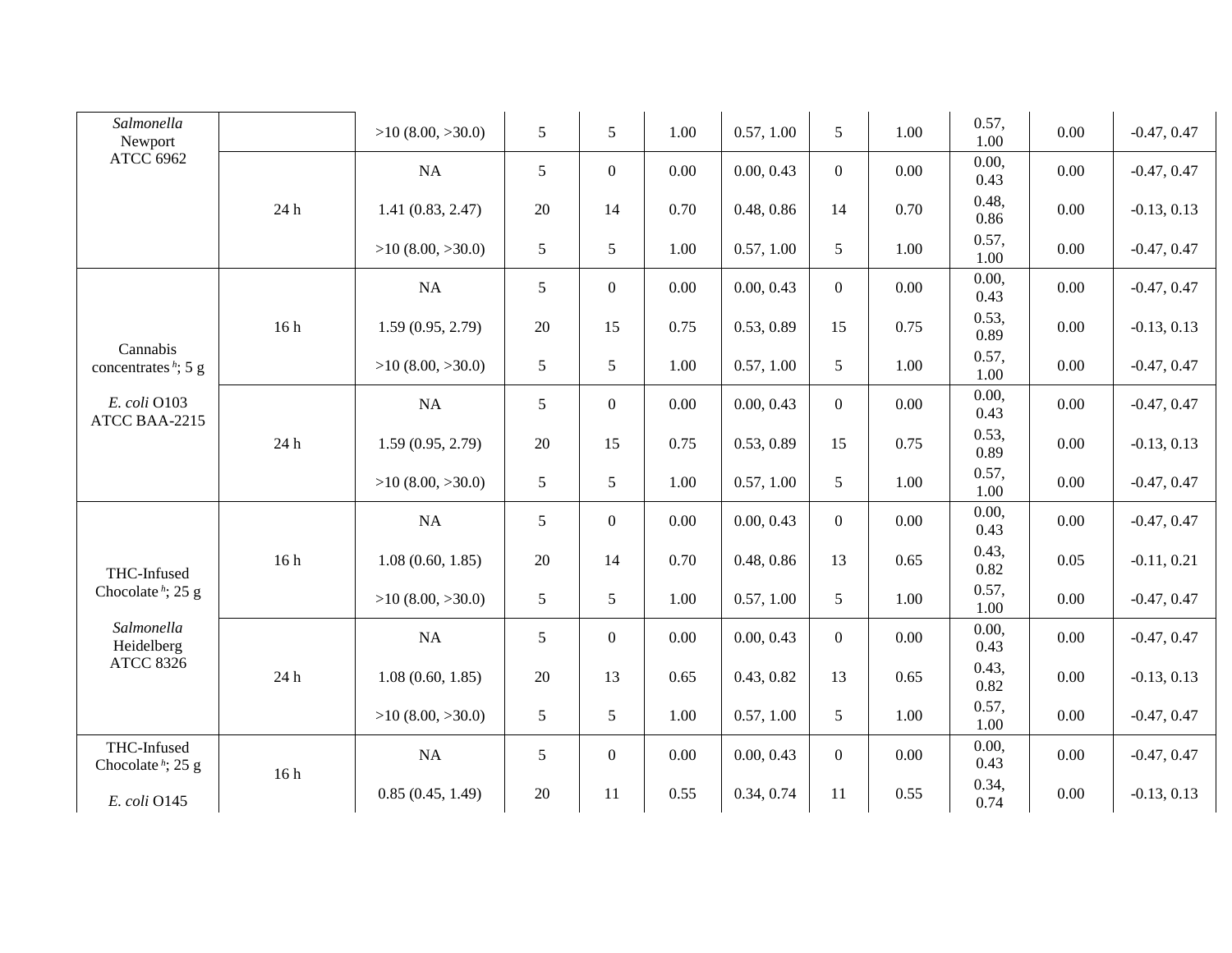| ATCC BAA-2192                      |      | $>10$ (8.00, $>30.0$ ) | 5      | 5              | 1.00 | 0.57, 1.00 | 5              | 1.00 | 0.57,<br>1.00 | 0.00                                              | $-0.47, 0.47$  |
|------------------------------------|------|------------------------|--------|----------------|------|------------|----------------|------|---------------|---------------------------------------------------|----------------|
|                                    |      | NA                     | 5      | $\overline{0}$ | 0.00 | 0.00, 0.43 | $\overline{0}$ | 0.00 | 0.00,<br>0.43 | 0.00                                              | $-0.47, 0.47$  |
|                                    | 24 h | 0.85(0.45, 1.49)       | 20     | 11             | 0.55 | 0.34, 0.74 | 11             | 0.55 | 0.34,<br>0.74 | 0.00                                              | $-0.13, 0.13$  |
|                                    |      | $>10$ (8.00, $>30.0$ ) | $5\,$  | 5              | 1.00 | 0.57, 1.00 | 5              | 1.00 | 0.57,<br>1.00 | 0.00                                              | $-0.47, 0.47$  |
|                                    |      | NA                     | 5      | $\overline{0}$ | 0.00 | 0.00, 0.43 | $\overline{0}$ | 0.00 | 0.00,<br>0.43 | 0.00                                              | $-0.47, 0.47$  |
| Dried cannabis<br>flower $(>0.3\%$ | 16h  | 1.44(0.85, 2.57)       | $20\,$ | 13             | 0.65 | 0.43, 0.82 | 14             | 0.70 | 0.48,<br>0.86 | $-0.05$<br>$-0.21, 0.11$<br>0.00<br>$-0.47, 0.47$ |                |
| THC) $^h$ ; 10g<br>Salmonella      |      | 11.4(2.97, 43.3)       | 5      | 5              | 1.00 | 0.57, 1.00 | 5              | 1.00 | 0.57,<br>1.00 |                                                   |                |
| Typhimurium<br><b>ATCC 16888</b>   | 24 h | NA                     | 5      | $\overline{0}$ | 0.00 | 0.00, 0.43 | $\overline{0}$ | 0.00 | 0.00,<br>0.43 | 0.00                                              | $-0.47, 0.47$  |
| (Independent<br>Laboratory)        |      | 1.44(0.85, 2.57)       | 20     | 14             | 0.70 | 0.48, 0.86 | 14             | 0.70 | 0.48,<br>0.86 | 0.00                                              | $-0.13, 0.13$  |
|                                    |      | 11.4(2.97, 43.3)       | $5\,$  | 5              | 1.00 | 0.57, 1.00 | 5              | 1.00 | 0.57,<br>1.00 | 0.00                                              | $-0.47, 0.47$  |
|                                    |      | NA                     | 5      | $\overline{0}$ | 0.00 | 0.00, 0.43 | $\overline{0}$ | 0.00 | 0.00,<br>0.43 | 0.00                                              | $-0.47, 0.47$  |
| Dried cannabis<br>flower $(>0.3\%$ | 16h  | 0.87(0.46, 1.46)       | 20     | $\overline{4}$ | 0.20 | 0.08, 0.42 | 11             | 0.55 | 0.34,<br>0.74 | $-0.35$                                           | $-0.59, -0.11$ |
| THC) $^h$ ; 10g                    |      | 6.16(1.91, 19.9)       | $5\,$  | 5              | 1.00 | 0.57, 1.00 | 5              | 1.00 | 0.57,<br>1.00 | 0.00                                              | $-0.47, 0.47$  |
| E. coli O26 ATCC<br>16888          |      | NA                     | 5      | $\overline{0}$ | 0.00 | 0.00, 0.43 | $\overline{0}$ | 0.00 | 0.00,<br>0.43 | 0.00                                              | $-0.47, 0.47$  |
| (Independent<br>Laboratory)        | 24 h | 0.87(0.46, 1.46)       | 20     | 9              | 0.45 | 0.26, 0.66 | 11             | 0.55 | 0.34,<br>0.74 | $-0.10$                                           | $-0.28, 0.83$  |
|                                    |      | 6.16(1.91, 19.9)       | 5      | 5              | 1.00 | 0.57, 1.00 | 5              | 1.00 | 0.57,<br>1.00 | 0.00                                              | $-0.47, 0.47$  |

*<sup>a</sup>*MPN = Most Probable Number is based on the POD of reference method test portions using the Least Cost Formulations MPN calculator, with 95% confidence interval.

 ${}^bN$  = Number of test potions.

 $c<sub>x</sub>$  = Number of positive test portions.

 $dPOD_{CP} =$  Candidate method presumptive positive outcomes divided by the total number of trials.

 $e^{\rho}POD_{CC}$  = Candidate method confirmed positive outcomes divided by the total number of trials.

*<sup>f</sup>*dPODCP = Difference between the candidate method presumptive result and candidate method confirmed result POD values.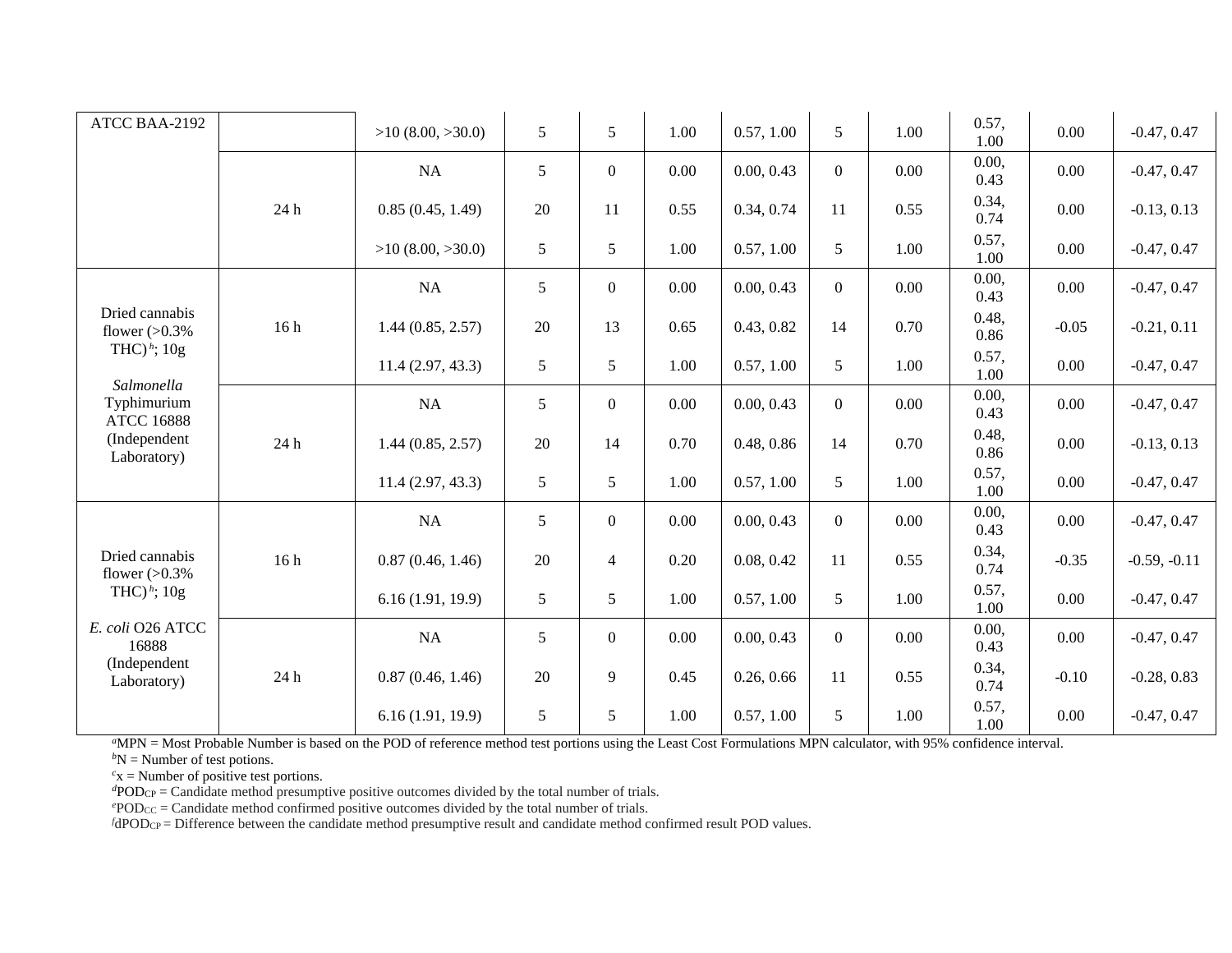*<sup>g</sup>*95% CI = If the confidence interval of a dPOD does not contain zero, then the difference is statistically significant at the 5% level. *h* Dried cannabis flower evaluated using SenSATIVAx Flower/Leaf extraction kit, all other matrixes used SenSATIVAx MIP/Extract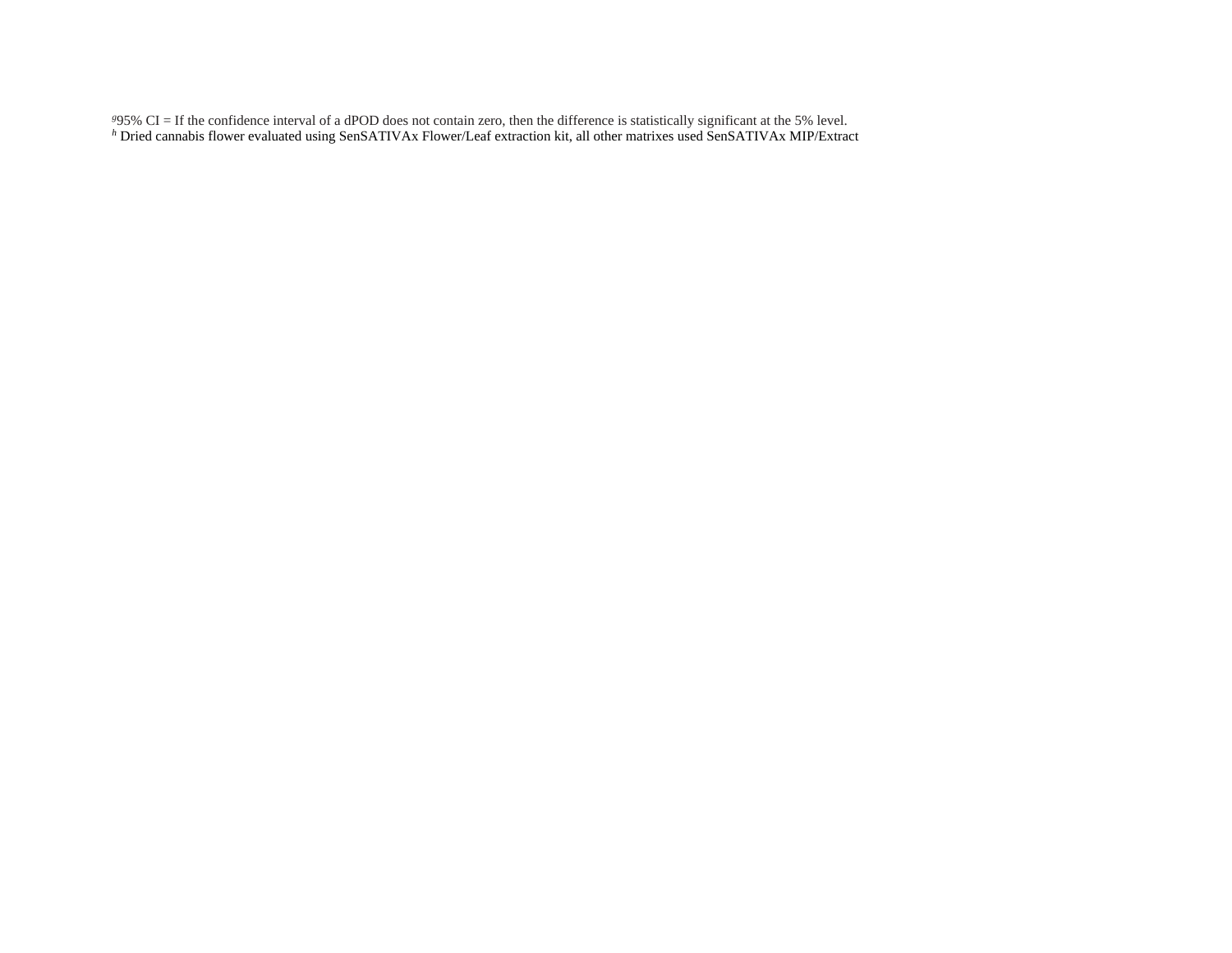#### *Robustness Study*

*Methodology*.—All the assays were carried out by the method developer. SenSATIVAx extraction kits had previously been validated (PathoSEEK 5 – Color Aspergillus Multiplex Assay, PTM #082102) and were not included in the study. Parameters varied for the PathoSEEK assay included: extraction aliquot volume  $(4.5 \mu L, 5.5 \mu L)$ , assay probe mix volume (0.8 μL, 1.2 μL) and master mix volume (3.5 μL, 4.0 μL), along with one combination of the nominal values  $(5.0 \mu L, 2.0 \mu L, 3.75 \mu L)$ .

Each parameter was evaluated in dried cannabis flower (>0.3% THC) using both thermal cyclers by analyzing the candidate method with ten replicates of a target strains (*Salmonella*  Enteritidis ATCC 13076 and *E. coli* O111:H8 ATCC BAA-2201) diluted to achieve fractional positive results and ten replicates of non-target organism (*Enterobacter cloacae* ATCC 13047). POD values and confidence intervals were calculated, and the data analyzed for potential variable detection due to changes in parameter settings.

*Results*.—Results were decoded with POD values and confidence intervals calculated for combinations 1–8 when compared to the nominal combination 9. Data was analyzed for variable detection due to changes in parameters.

For both *Salmonella* and STEC targets, no statistically significant results were observed in the dPOD analysis with 95% confidence intervals between combinations 1-8 and the nominal combination (9). For the non-target organism, there were 0 presumptive positives out of 10 replicates for all test combinations 1-9. Detailed results are presented in table 9-10).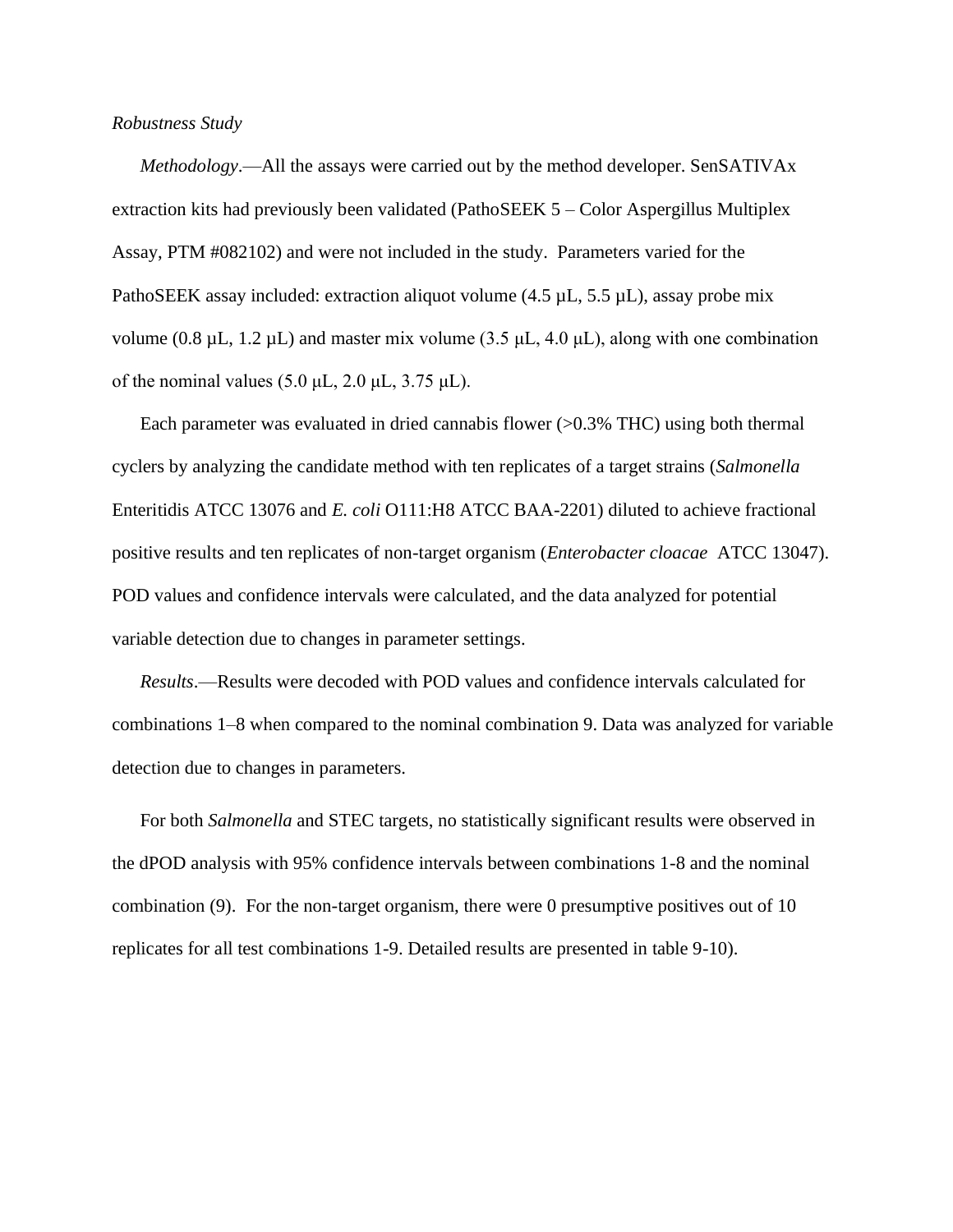|                          |                                                                                        | Parameters            |               |        |                |                  |            |                                     |        |                  |                  |            |                              |               |
|--------------------------|----------------------------------------------------------------------------------------|-----------------------|---------------|--------|----------------|------------------|------------|-------------------------------------|--------|------------------|------------------|------------|------------------------------|---------------|
|                          |                                                                                        | Assay                 | Master        |        |                |                  |            |                                     |        |                  |                  |            |                              |               |
| Parameter test           | Extraction<br>Aliquot                                                                  | Probe Mix<br>volume   | Mix<br>Volume |        |                |                  |            | Nominal                             |        |                  |                  |            |                              |               |
| combination <sup>a</sup> | Volume $(\mu L)$                                                                       | $(\mu L)$             | $(\mu L)$     | $N^b$  | $\mathbf{x}^c$ | $\text{POD}_E^d$ | 95% CI     | condition <sup><math>e</math></sup> | N      | $\mathbf X$      | $\text{POD}_N^f$ | 95% CI     | $d$ POD $_{EN}$ <sup>g</sup> | 95% $CIh$     |
|                          | Target analyte: dried hemp flower inoculated with Salmonella Enteritidis ATCC          |                       |               |        |                |                  | 13076      |                                     |        |                  |                  |            |                              |               |
|                          | $4.5 \mu L$                                                                            | $0.8 \mu L$           | $3.50 \mu L$  | 10     | 6              | 0.60             | 0.31, 0.83 | $\overline{9}$                      | 10     | 5                | 0.50             | 0.24, 0.77 | 0.10                         | $-0.29, 0.45$ |
| $\overline{c}$           | $4.5 \mu L$                                                                            | $0.8 \mu L$           | $4.00 \mu L$  | 10     | $\overline{4}$ | 0.40             | 0.17, 0.69 | 9                                   | 10     | 5                | 0.50             | 0.24, 0.77 | $-0.10$                      | $-0.45, 0.29$ |
| 3                        | $4.5 \mu L$                                                                            | $1.2 \mu L$           | $3.50 \mu L$  | 10     | $\overline{4}$ | 0.40             | 0.17, 0.69 | 9                                   | 10     | 5                | 0.50             | 0.24, 0.77 | $-0.10$                      | $-0.45, 0.29$ |
| $\overline{4}$           | $4.5 \mu L$                                                                            | $1.2 \mu L$           | $4.00 \mu L$  | 10     | 5              | 0.50             | 0.24, 0.76 | $\boldsymbol{9}$                    | 10     | 5                | 0.50             | 0.24, 0.77 | 0.00                         | $-0.37, 0.37$ |
| 5                        | $5.5 \mu L$                                                                            | $0.8 \mu L$           | $3.50 \mu L$  | 10     | $\overline{2}$ | 0.20             | 0.06, 0.51 | 9                                   | 10     | 5                | 0.50             | 0.24, 0.77 | $-0.30$                      | $-0.60, 0.11$ |
| 6                        | $5.5 \mu L$                                                                            | $0.8 \mu L$           | $4.00 \mu L$  | 10     | 5              | 0.50             | 0.24, 0.76 | 9                                   | 10     | 5                | 0.50             | 0.24, 0.77 | 0.00                         | $-0.37, 0.37$ |
| $\tau$                   | $5.5 \mu L$                                                                            | $1.2 \mu L$           | $3.50 \mu L$  | 10     | $\overline{4}$ | 0.40             | 0.17, 0.69 | 9                                   | 10     | 5                | 0.50             | 0.24, 0.77 | $-0.10$                      | $-0.45, 0.29$ |
| 8                        | $5.5 \mu L$                                                                            | $1.2 \mu L$           | $4.00 \mu L$  | 10     | $\overline{4}$ | 0.40             | 0.17, 0.69 | 9                                   | 10     | 5                | 0.50             | 0.24, 0.77 | $-0.10$                      | $-0.45, 0.29$ |
| 9                        | $5.0 \mu L$                                                                            | $1.0 \mu L$           | $3.75 \mu L$  | 10     | 5              | 0.50             | 0.24, 0.76 | 9                                   | 10     | 5                | 0.50             | 0.24, 0.77 | 0.00                         | $-0.37, 0.37$ |
|                          | Non-target analyte: dried hemp flower inoculated with Enterobacter cloacae ATCC #13047 |                       |               |        |                |                  |            |                                     |        |                  |                  |            |                              |               |
| 1                        | $4.5 \mu L$                                                                            | $0.8 \mu L$           | $3.50 \mu L$  | 10     | $\overline{0}$ | 0.00             | 0.00, 0.28 | $\overline{9}$                      | 10     | $\Omega$         | 10               | 0.00, 0.28 | 0.00                         | $-0.28, 0.28$ |
| $\overline{c}$           | $4.5 \mu L$                                                                            | $0.8 \mu L$           | $4.00 \mu L$  | 10     | $\overline{0}$ | 0.00             | 0.00, 0.28 | 9                                   | 10     | $\overline{0}$   | 10               | 0.00, 0.28 | 0.00                         | $-0.28, 0.28$ |
| 3                        | $4.5 \mu L$                                                                            | $1.2 \mu L$           | $3.50 \mu L$  | 10     | $\overline{0}$ | 0.00             | 0.00, 0.28 | 9                                   | 10     | $\boldsymbol{0}$ | $10\,$           | 0.00, 0.28 | 0.00                         | $-0.28, 0.28$ |
| $\overline{4}$           | $4.5 \mu L$                                                                            | $1.2 \mu L$           | $4.00 \mu L$  | 10     | $\overline{0}$ | 0.00             | 0.00, 0.28 | 9                                   | 10     | $\boldsymbol{0}$ | 10               | 0.00, 0.28 | 0.00                         | $-0.28, 0.28$ |
| 5                        | $5.5 \mu L$                                                                            | $0.8 \mu L$           | $3.50 \mu L$  | 10     | $\overline{0}$ | 0.00             | 0.00, 0.28 | 9                                   | 10     | $\overline{0}$   | 10               | 0.00, 0.28 | 0.00                         | $-0.28, 0.28$ |
| 6                        | $5.5 \mu L$                                                                            | $0.8~\upmu\mathrm{L}$ | $4.00 \mu L$  | 10     | $\overline{0}$ | 0.00             | 0.00, 0.28 | 9                                   | 10     | $\overline{0}$   | 10               | 0.00, 0.28 | 0.00                         | $-0.28, 0.28$ |
| $\tau$                   | $5.5 \mu L$                                                                            | $1.2 \mu L$           | $3.50 \mu L$  | 10     | $\overline{0}$ | 0.00             | 0.00, 0.28 | 9                                   | 10     | $\overline{0}$   | 10               | 0.00, 0.28 | 0.00                         | $-0.28, 0.28$ |
| 8                        | $5.5 \mu L$                                                                            | $1.2 \mu L$           | $4.00 \mu L$  | 10     | $\overline{0}$ | 0.00             | 0.00, 0.28 | 9                                   | 10     | $\overline{0}$   | 10               | 0.00, 0.28 | 0.00                         | $-0.28, 0.28$ |
| 9                        | $5.0 \mu L$                                                                            | $1.0 \mu L$           | $3.75 \mu L$  | $10\,$ | $\overline{0}$ | 0.00             | 0.00, 0.28 | 9                                   | $10\,$ | $\overline{0}$   | $10\,$           | 0.00, 0.28 | $0.00\,$                     | $-0.28, 0.28$ |

**Table 9: Robustness study of the PathoSEEK Salmonella and STEC E. coli Multiplex Assay -** *Salmonella***, POD comparison**

*<sup>a</sup>*Each parameter test combination is being compared to the nominal test condition.

 $bN =$ Number of test portions experimental combination.

 $c<sub>x</sub>$  = Number of positive test portions experimental combination.

*<sup>d</sup>*POD<sup>E</sup> = Positive outcomes divided by the total number of trials experimental combination.

*<sup>e</sup>*Nominal condition = parameter test combination No. 9.

 $fPOD<sub>N</sub>$  = Positive outcomes divided by the total number of trials nominal condition.

<sup>*g*</sup>dPOD<sub>EN</sub> = Difference in POD between the nominal condition and experimental combinations.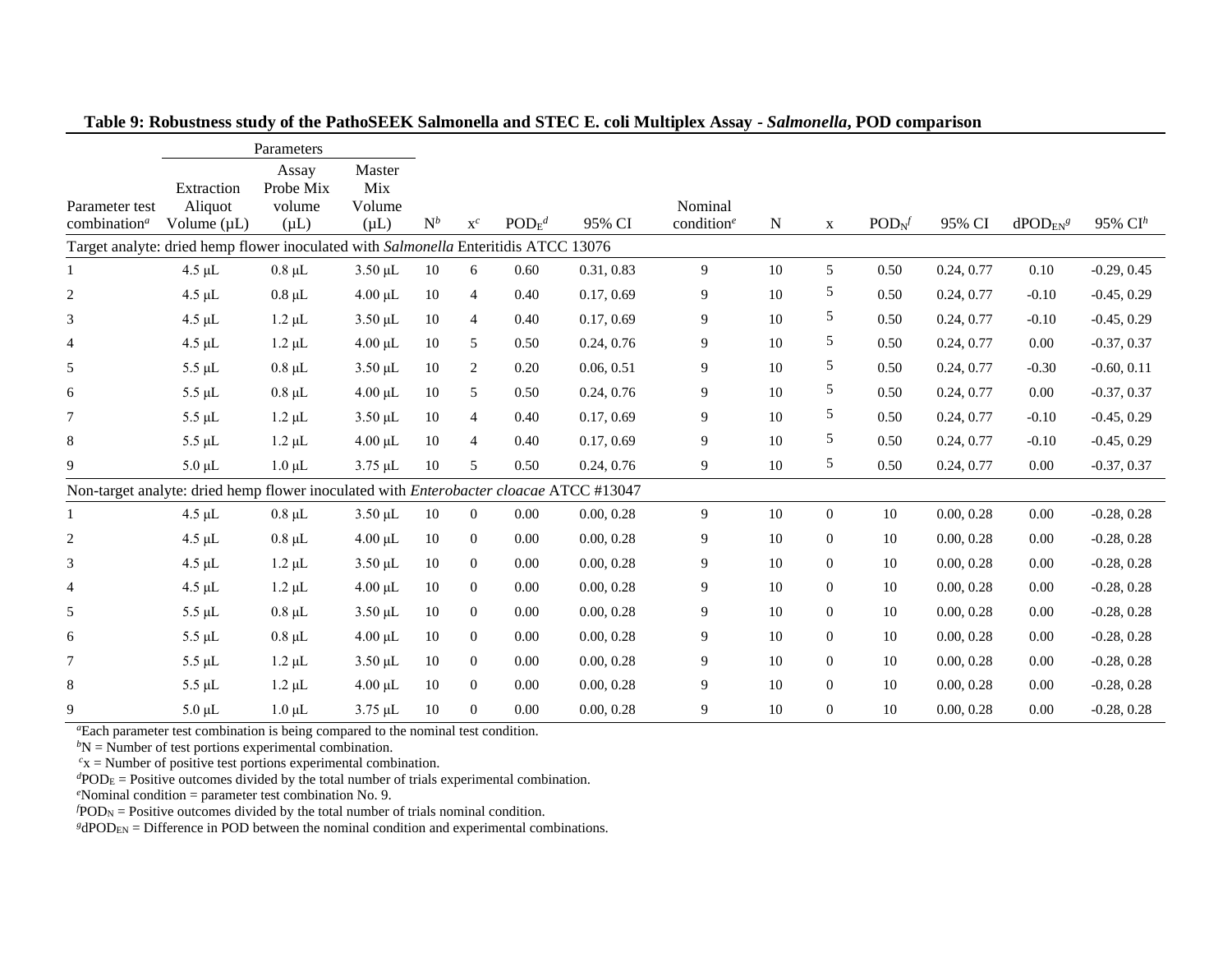Parameter test combination*<sup>a</sup>* Parameters Extraction Aliquot Volume (uL) Assay Probe Mix volume  $(uL)$ Master Mix Volume  $(uL)$   $N^b$   $x^c$  $POD<sub>F</sub><sup>d</sup>$ *<sup>d</sup>* 95% CI Nominal condition<sup>e</sup> N x  $POD<sub>N</sub>$ <sup>f</sup> 95% CI  $\frac{dPOD_{FN}g}{dt}$ *<sup>g</sup>* 95% CI*<sup>h</sup>* Target analyte: dried hemp flower inoculated with *E. coli* O111:H8 ATCC BAA-2201 1 4.5 μL 0.8 μL 3.50 μL 10 5 0.50 0.24, 0.76 9 10 5 0.50 0.24, 0.77 0.00 -0.37, 0.37 2 4.5 μL 0.8 μL 4.00 μL 10 7 0.70 0.40, 0.89 9 10 5 0.50 0.24, 0.77 -0.20 -0.20, 0.53 3 4.5 μL 1.2 μL 3.50 μL 10 6 0.60 0.31, 0.83 9 10 5 0.50 0.24, 0.77 0.10 -0.29, 0.45 4 4.5 μL 1.2 μL 4.00 μL 10 5 0.50 0.24, 0.76 9 10 5 0.50 0.24, 0.77 0.00 -0.37, 0.37 5 5.5 μL 0.8 μL 3.50 μL 10 6 0.60 0.31, 0.83 9 10 5 0.50 0.24, 0.77 0.10 -0.29, 0.45 6 5.5 μL 0.8 μL 4.00 μL 10 6 0.60 0.31, 0.83 9 10 5 0.50 0.24, 0.77 0.10 -0.29, 0.45 7 5.5 μL 1.2 μL 3.50 μL 10 4 0.40 0.17, 0.69 9 10 5 0.50 0.24, 0.77 -0.10 -0.45, 0.29 8 5.5 μL 1.2 μL 4.00 μL 10 8 0.80 0.49, 0.94 9 10 5 0.50 0.24, 0.77 0.40 -0.22, 0.60 9 5.0 μL 1.0 μL 3.75 μL 10 5 0.50 0.24, 0.76 9 10 5 0.50 0.24, 0.77 0.00 -0.37, 0.37 Non-target analyte: dried hemp flower inoculated with *Enterobacter cloacae* ATCC #13047 1 4.5 μL 0.8 μL 3.50 μL 10 0 0.00 0.00, 0.28 9 10 0 10 0.00, 0.28 0.00 -0.28, 0.28  $2$  4.5 μL  $0.8$  μL  $4.00$  μL  $10$  0  $0.00$   $0.00, 0.28$  9  $10$  0  $10$   $0.00, 0.28$   $0.00$   $-0.28, 0.28$ 3 4.5 μL 1.2 μL 3.50 μL 10 0 0.00 0.00, 0.28 9 10 0 10 0.00, 0.28 0.00 -0.28, 0.28 4 4.5 μL 1.2 μL 4.00 μL 10 0 0.00 0.00, 0.28 9 10 0 10 0.00, 0.28 0.00 -0.28, 0.28 5 5.5 μL 0.8 μL 3.50 μL 10 0 0.00 0.00, 0.28 9 10 0 10 0.00, 0.28 0.00 -0.28, 0.28 6 5.5 μL 0.8 μL 4.00 μL 10 0 0.00 0.00, 0.28 9 10 0 10 0.00, 0.28 0.00 -0.28, 0.28 7 5.5 μL 1.2 μL 3.50 μL 10 0 0.00 0.00, 0.28 9 10 0 10 0.00, 0.28 0.00 -0.28, 0.28 8 5.5 μL 1.2 μL 4.00 μL 10 0 0.00 0.00, 0.28 9 10 0 10 0.00, 0.28 0.00 -0.28, 0.28 9 5.0 μL 1.0 μL 3.75 μL 10 0 0.00 0.00, 0.28 9 10 0 10 0.00, 0.28 0.00 -0.28, 0.28

#### **Table 10: Robustness study of the PathoSEEK Salmonella and STEC E. coli Multiplex Assay - STEC, POD comparison**

*h*95% CI = If the confidence interval of a dPOD does not contain zero, then the difference is statistically significant at the 5% level.

*<sup>a</sup>*Each parameter test combination is being compared to the nominal test condition.

 $bN$  = Number of test portions experimental combination.

 $c<sub>x</sub>$  = Number of positive test portions experimental combination.

 $d$ POD<sub>E</sub> = Positive outcomes divided by the total number of trials experimental combination.

*e*Nominal condition = parameter test combination No. 9.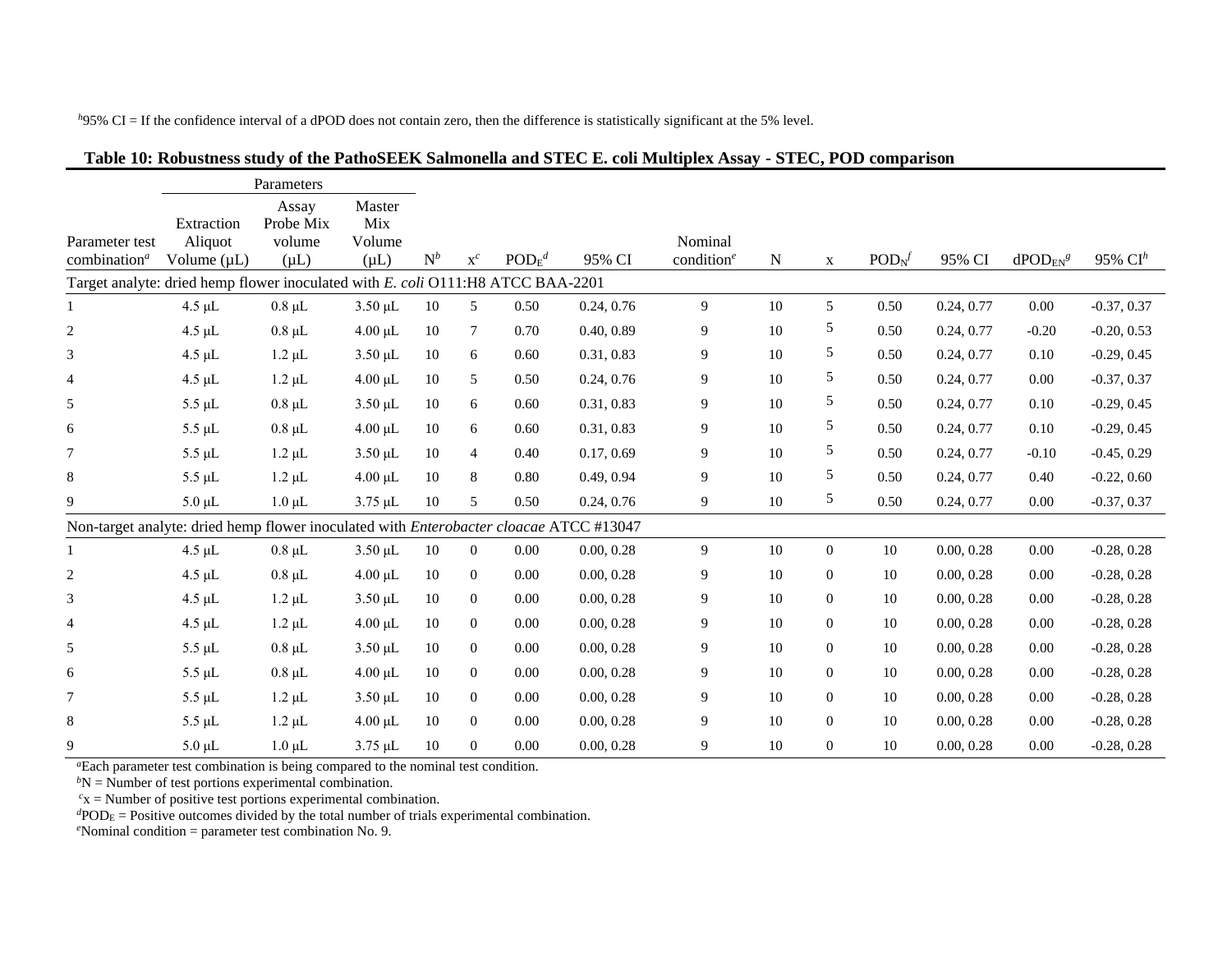$fPOD<sub>N</sub>$  = Positive outcomes divided by the total number of trials nominal condition.

 $g d$ POD<sub>EN</sub> = Difference in POD between the nominal condition and experimental combinations.

*h*95% CI = If the confidence interval of a dPOD does not contain zero, then the difference is statistically significant at the 5% level.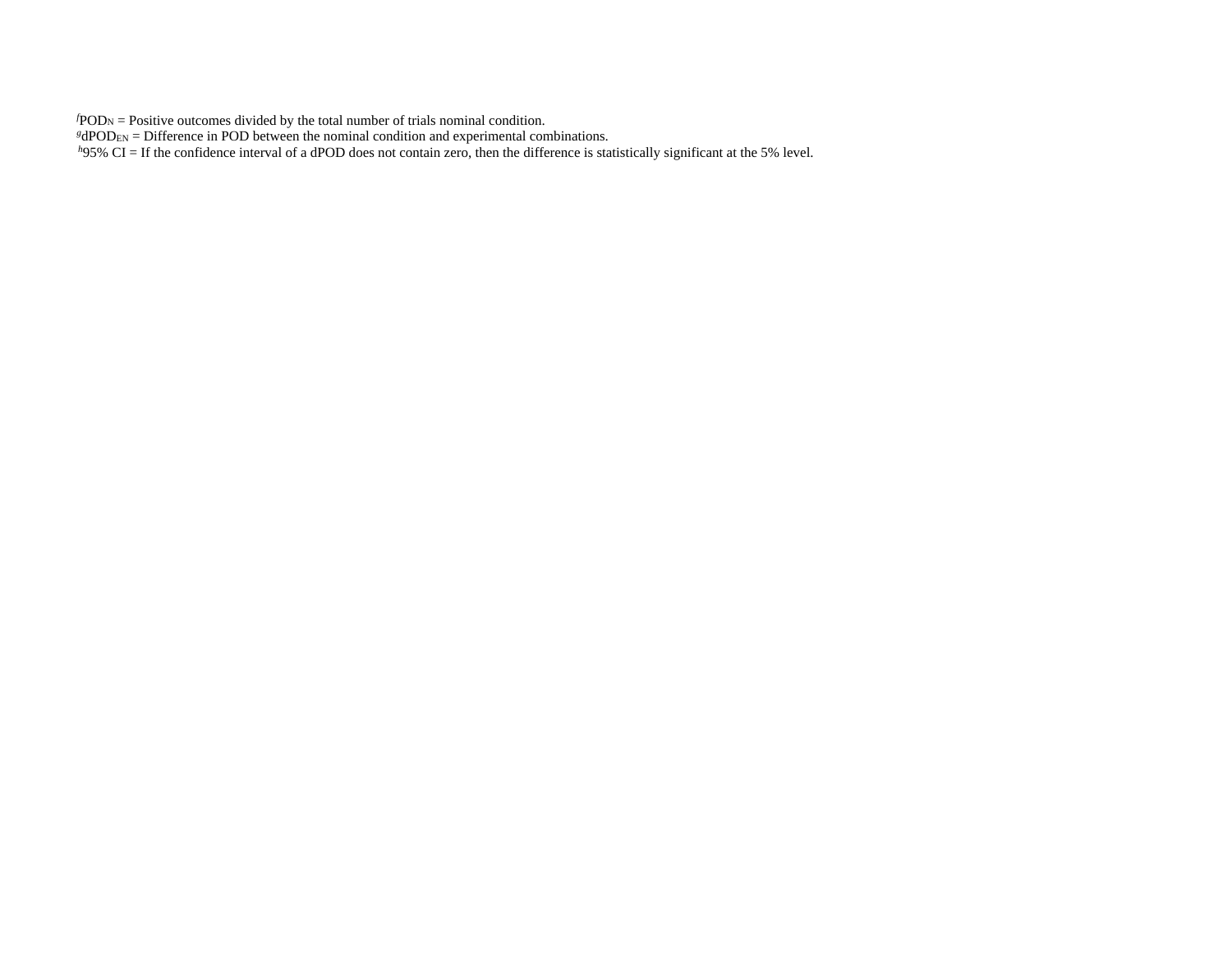#### *Product Consistency (lot-to-lot)*

*Methodology*.— Three lots of PathoSEEK Salmonella and STEC E. coli Multiplex Assay, consisting of assays newly manufactured, mid-shelf life and end of shelf life, were evaluated for lot-to-lot consistency (SenSATIVAx Extraction assays were previously evaluated for lot-to-lot consistency). One strain for each target, *Salmonella* Typhimurium ATCC 13311 and *E. coli*  O157:H7 ATCC 35150, and 1 non-target strain, *E. coli* ATCC 25922, were incubated in TSB for 48 h at  $37 \pm 1$ °C. The target strain was diluted to a level that yields fractional recovery and the non-target strain was tested without dilution. Each lot of PCR assay was tested with 10 replicates each diluted target strain and 10 replicates of undiluted non-target strain in a randomized blind coded fashion. POD values and confidence intervals were calculated, and data analyzed for potential variable detection in lots.

*Results*.—For the 10 non-target strain, there were 0 presumptive positives out of 10 replicates for each lot evaluated. For the evaluation of the target strains, there were no observed statistical differences obtained by POD analysis with 95% confidence intervals for all lots evaluated (Table 11) indicating the claimed shelf life as appropriate for the assay.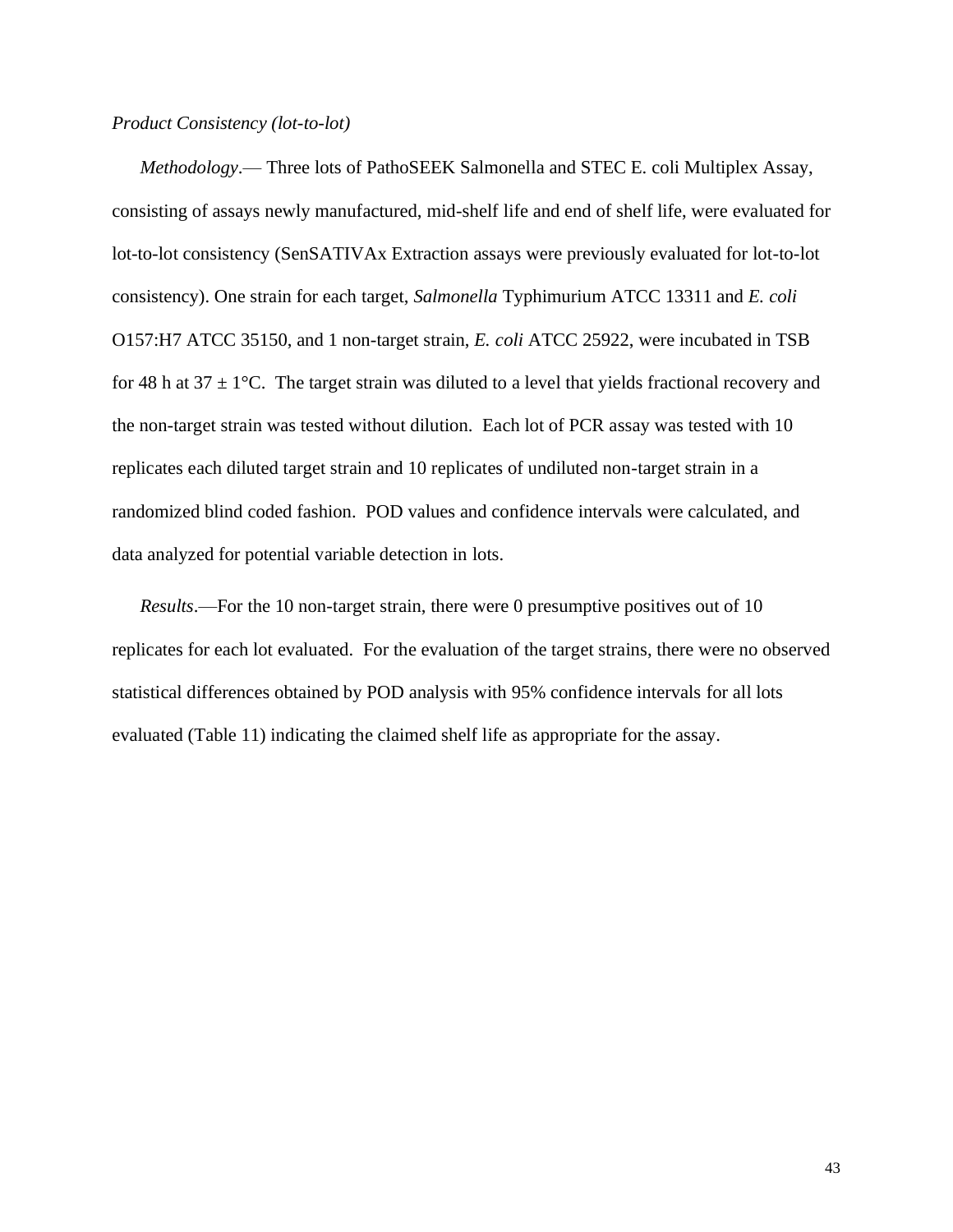| <b>PCR Kit</b>                                    | $\mathrm{Lot}^{f, g, h}$ | $N^a$ | $x^b$    | POD <sup>c</sup> | 95% CI     | Lots         | N  | X              | POD  | 95% CI     | $d$ POD <sup>d</sup> | 95% CI <sup>e</sup> |
|---------------------------------------------------|--------------------------|-------|----------|------------------|------------|--------------|----|----------------|------|------------|----------------------|---------------------|
| Target analyte: Salmonella Typhimurium ATCC 13311 |                          |       |          |                  |            |              |    |                |      |            |                      |                     |
| Salmonella and                                    | A                        | 10    | 8        | 0.80             | 0.49, 0.94 | B            | 10 | $\overline{7}$ | 0.70 | 0.40, 0.89 | 0.10                 | $-0.27, 0.44$       |
| STEC E. coli                                      | B                        | 10    | 7        | 0.70             | 0.40, 0.89 | $\mathsf{C}$ | 10 | 7              | 0.70 | 0.40, 0.89 | 0.00                 | $-0.36, 0.36$       |
| Multiplex                                         | $\mathsf{C}$             | 10    |          | 0.70             | 0.40, 0.89 | A            | 10 | 8              | 0.80 | 0.49, 0.94 | $-0.10$              | $-0.44, 0.27$       |
| Target analyte: E. coli O157:H7 ATCC 35150        |                          |       |          |                  |            |              |    |                |      |            |                      |                     |
| Salmonella and                                    | A                        | 10    | 7        | 0.70             | 0.40, 0.89 | B            | 10 | 6              | 0.60 | 0.31, 0.83 | 0.10                 | $-0.28, 0.45$       |
| STEC E. coli                                      | B                        | 10    | 6        | 0.60             | 0.31, 0.83 | $\mathsf{C}$ | 10 | 8              | 0.80 | 0.49, 0.94 | $-0.20$              | $-0.52, 0.18$       |
| Multiplex                                         | $\mathsf{C}$             | 10    | 8        | 0.80             | 0.49, 0.94 | A            | 10 | 7              | 0.70 | 0.40, 0.89 | 0.10                 | $-0.27, 0.44$       |
| Non-target analyte: E. coli ATCC# 25922           |                          |       |          |                  |            |              |    |                |      |            |                      |                     |
| Salmonella and                                    | A                        | 10    | $\theta$ | 0.00             | 0.00, 0.28 | B            | 10 | $\Omega$       | 0.00 | 0.00, 0.28 | 0.00                 | $-0.28, 0.28$       |
| STEC E. coli                                      | B                        | 10    | $\theta$ | 0.00             | 0.00, 0.28 | $\mathsf{C}$ | 10 | $\Omega$       | 0.00 | 0.00, 0.28 | 0.00                 | $-0.28, 0.28$       |
| Multiplex                                         | $\mathsf{C}$             | 10    | $\Omega$ | 0.00             | 0.00, 0.28 | A            | 10 | $\mathbf{0}$   | 0.00 | 0.00, 0.28 | 0.00                 | $-0.28, 0.28$       |

**Table 11: Product consistency (lot-to-lot) and stability study of the PathoSEEK Salmonella and STEC E. coli Multiplex Assay, Paired Lot POD comparison**

*<sup>a</sup>*N = Number of test portions.

*<sup>b</sup>*x = Number of positive test portions.

*<sup>c</sup>*POD = Positive outcomes divided by the total number of trials.

 $d$ dPOD<sub>AB</sub> = Difference in POD between the paired comparison.

*<sup>e</sup>*95% CI = If the confidence interval of a dPOD does not contain zero, then the difference is statistically significant at the 5% level.

*<sup>f</sup>*Lot A – 3770003, newly manufactured; *<sup>g</sup>*Lot B – 3757347, mid-shelf life; *<sup>h</sup>*Lot C – 4219995, end of shelf life.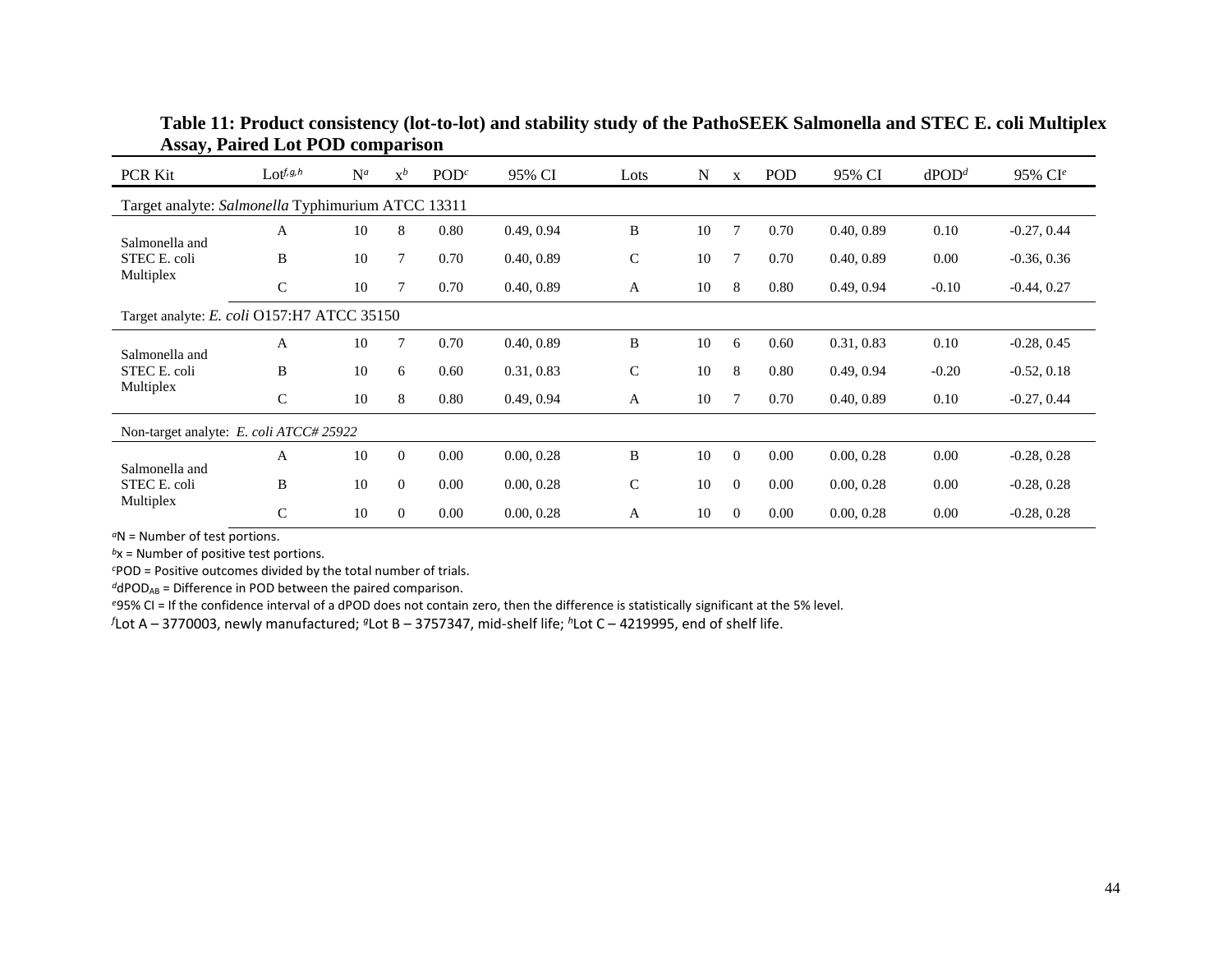#### **Discussion**

The PathoSEEK Salmonella and STEC E. coli Multiplex Assay with SenSATIVAx Extraction Protocols successfully detected *Salmonella* species and STEC from dried cannabis flower (>0.3% THC), cannabis concentrates and THC-infused chocolate. POD statistical analysis indicated no difference between the candidate presumptive and confirmed results for the matrices evaluated. Minimal discrepant results were observed during the method developer matrix studies. One false negative for STEC and *Salmonella* were observed at 16 h which were detected at 24 h indicating that the concentration of the organism is just at the LOD of the method in these samples at the earlier time point. The independent laboratory did have more discrepant results than the method developer and did not recover STEC at 16 h on the CFX-96 as well as on the AriaMx. This may be a result of the performance of the instrument being impacted by the cannabinoid profile with this particular strain of cannabis flower. Based on the results from the independent laboratory and the variability in cannabinoid profile of flower matrix and the impact it has on the growth rates of the target organisms, it may benefit end users to extend the incubation time beyond the minimum to achieve optimal results. Overall, the assay produced 725 out of 730 accurate results for the method developer and 228 out of 240 accurate results for the independent laboratory, with 7 of these results coming for one matrix at one time point for one analyte.

In the inclusivity and exclusivity evaluations, all inclusivity organisms were correctly identified for both *Salmonella* and STEC. One exclusivity organism (*Shigella dysenteriae*) was detected in the STEC channel by the candidate method; however, this strain contains the *stx*  genes targeted by the assay and would be expected to be detected. For the lot-to-lot consistency and stability study, results indicated no statistical significant differences observed between lots

45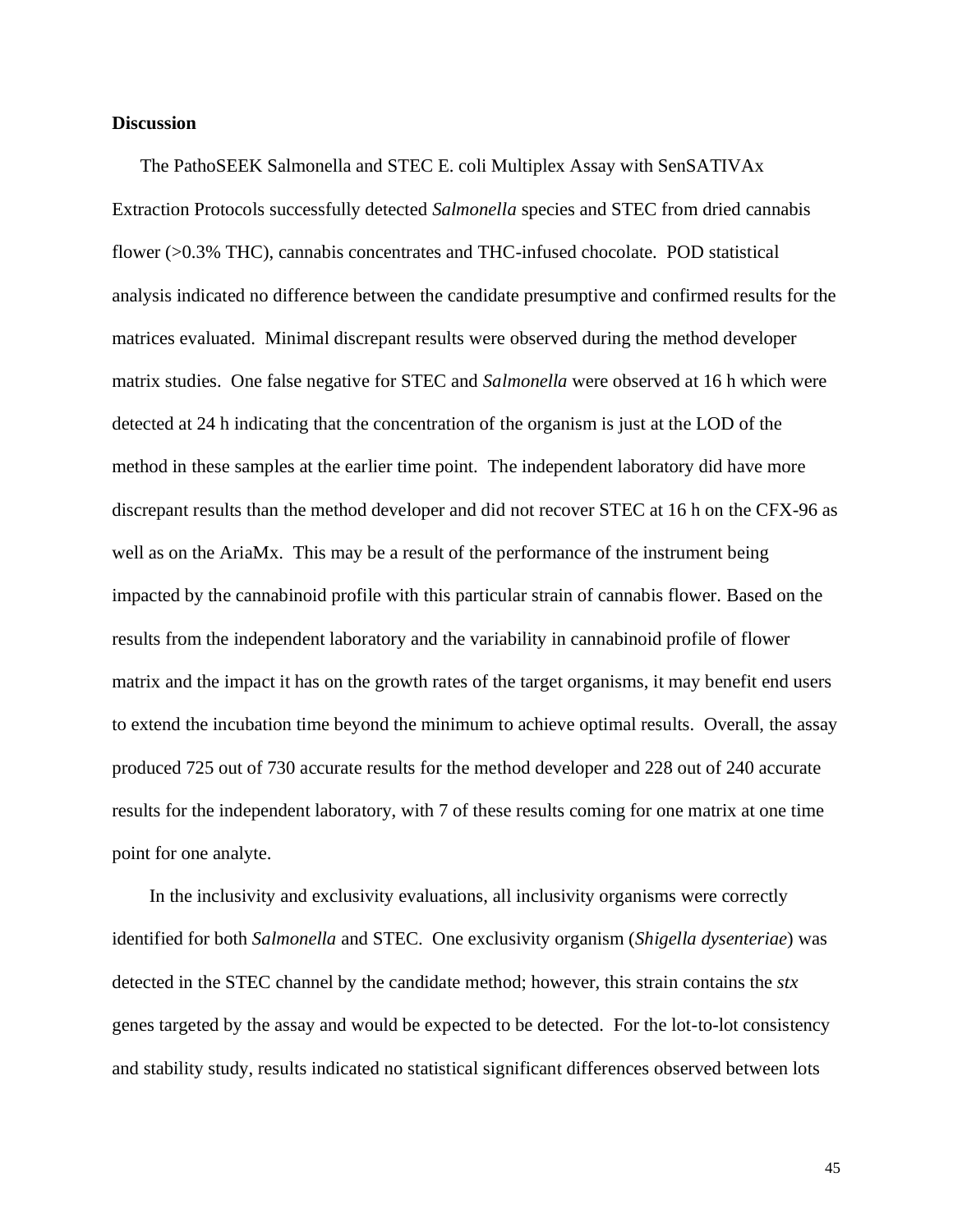and that results support the claimed shelf life is appropriate. Using POD analysis, the robustness study indicated no impact of minor variations on the performance of the assay.

#### **Conclusion**

The data from these studies, within their statistical uncertainty, support the product claims of the PathoSEEK Salmonella and STEC E. coli Multiplex Assay with SenSATIVAx Extraction Protocols (Flower/Leaf and MIP/Extracts) for dried cannabis flower (10 g, >0.3% THC), cannabis concentrate (5 g) and THC-infused chocolate (25 g). The results obtained by the POD analysis of the method comparison study demonstrated that there were no statistically significant differences between the number of positive samples detected by the candidate method and the culturally confirmed results. The validation study met the requirements as set forth in the AOAC Standard Method Performance RequirementsSM 2020.002 for the detection of Salmonella species and 2020.012 for the detection of Shiga toxin producing E.coli (STEC) in cannabis and cannabis infused products.

#### **Method Authors**

Kevin McKernan and Yvonne Helbert Medicinal Genomics 100 Cummings Center, Suite 406L Beverly, MA 01915

#### **Submitting Company**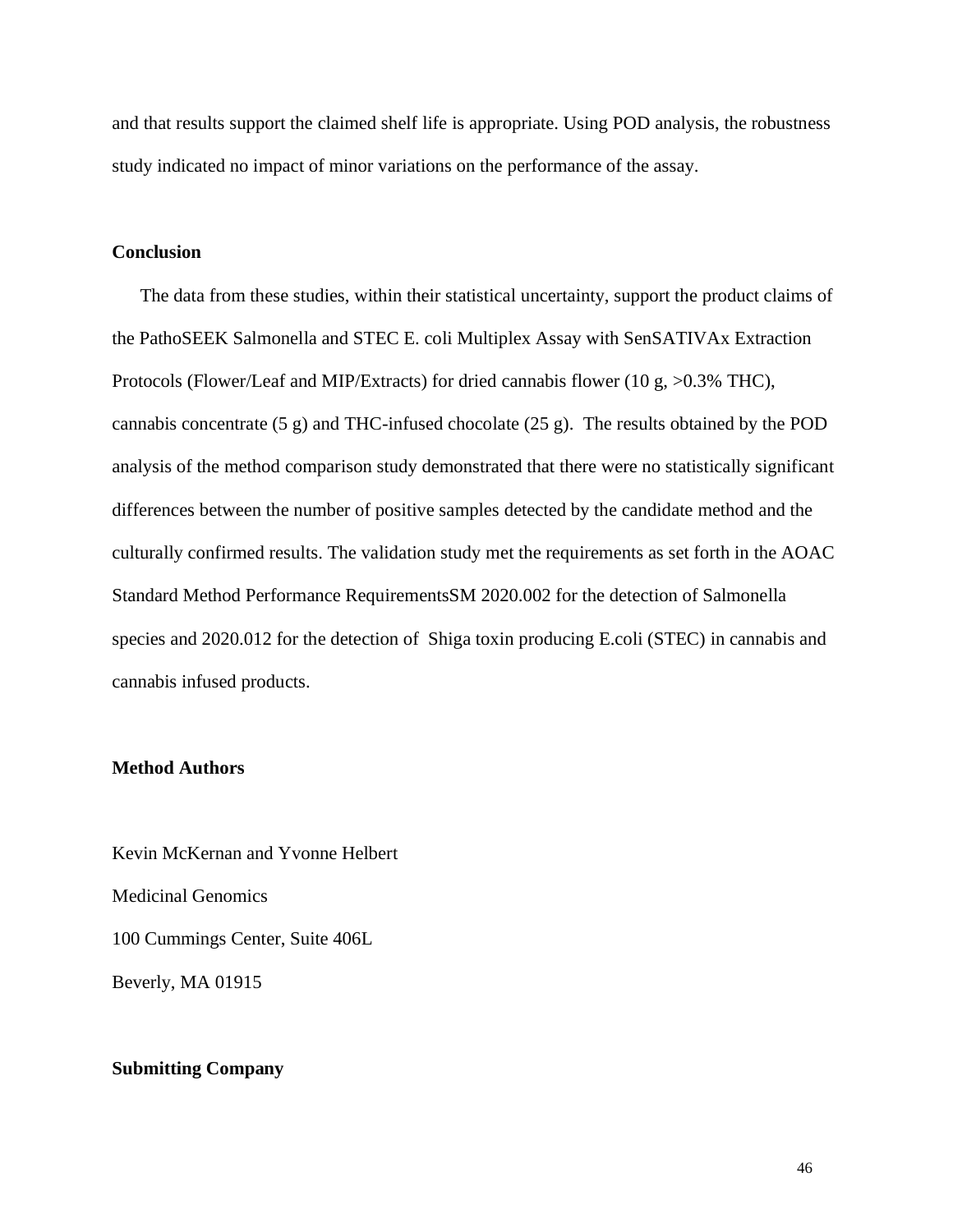Medicinal Genomics

100 Cummings Center, Suite 406L

Beverly, MA 01915

# **Independent Laboratory**

TEQ Analytical Laboratories

12635 E. Montview Blvd., Suite 175

Aurora, CO 80045

# **Reviewers**

Yvonne Salfinger,

Independent Consultant, Colorado, USA 80517

## Jim Agin

Ohio Department of Agriculture (Retired), Columbus OH 45214

Wayne Ziemer

USDA FERN (Retired) 1301 Kristen Ln., Loganville, GA 30052

# **References**

- 1. Bird et. al (2021). *Laboratory Safety and Compliance Testing for Microorganisms Contamination in Marijuana.* Cannabis Laboratory Fundamentals. Pp. 281-318
- 2. AOAC INTERNATIONAL**.** 2019. *Cannabis Analytical Science Program Prospectus*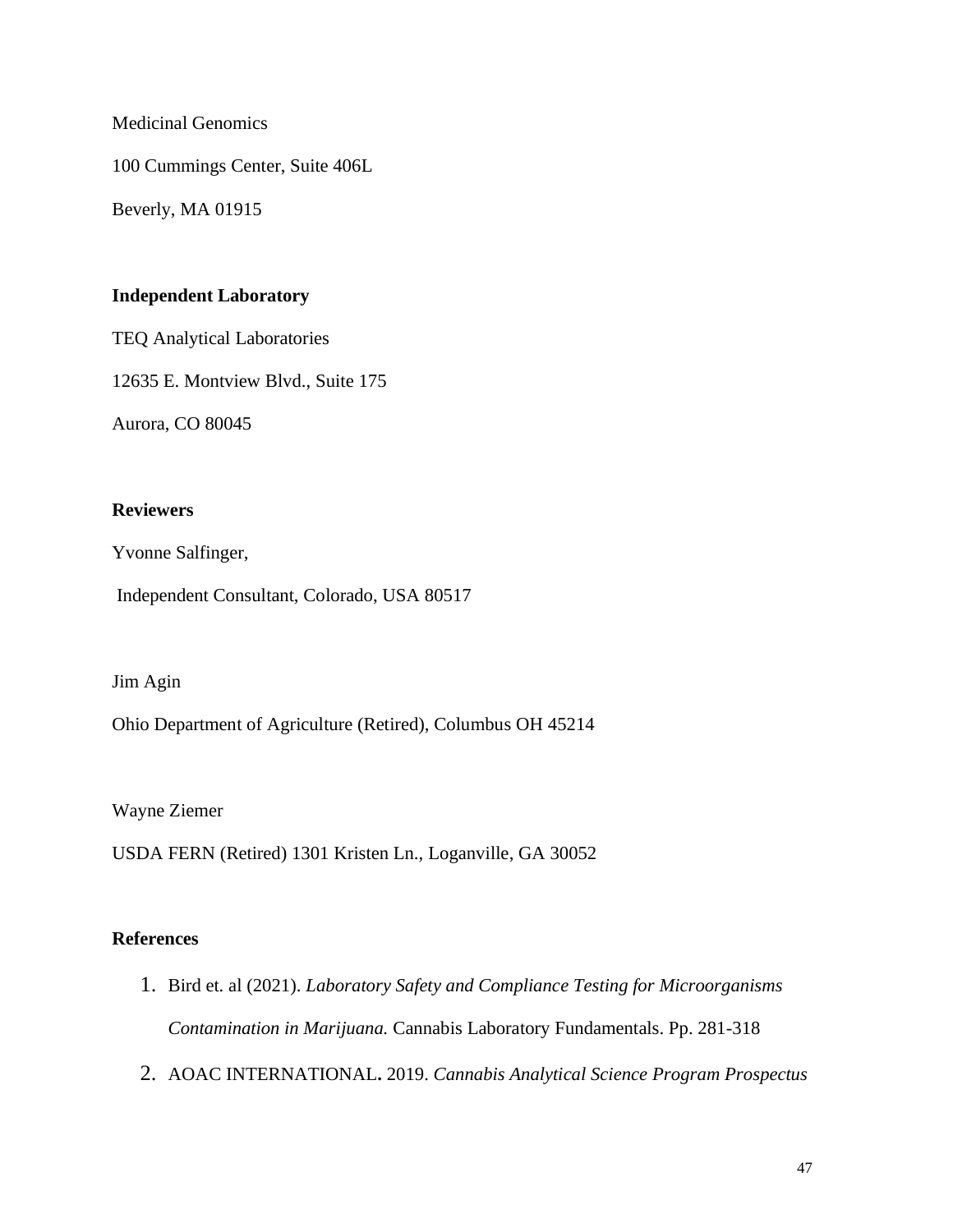- 3. AOAC INTERNATIONAL**.** 2020. *Standard Methods Performance Requirements (SMPR) 2020.002 Detection of Salmonella species in Cannabis and Cannabis Products*. [https://www.aoac.org/wp-content/uploads/2020/07/SMPR-2020\\_002.pdf](https://www.aoac.org/wp-content/uploads/2020/07/SMPR-2020_002.pdf) [Accessed October 2021]
- 4. AOAC INTERNATIONAL**.** 2020. *Standard Methods Performance Requirements (SMPR) 2020.012 Detection of Shiga-Toxin Producing E. coli in Cannabis and Cannabis Products*.

[https://www.aoac.org/wp-content/uploads/2020/07/SMPR-2020\\_002.pdf](https://www.aoac.org/wp-content/uploads/2020/07/SMPR-2020_002.pdf) [Accessed October 2021]

- 5. Official Methods of Analysis (2019) 21st Ed., Appendix J: AOAC INTERNATIONAL, Rockville, MD, [http://www.eoma.aoac.org/app\\_j.pdf](http://www.eoma.aoac.org/app_j.pdf) [Accessed October 2021]
- 6. U.S. Food and Drug Administration (2019) *Bacteriological Analytical Manual*, Chapter 5 Salmonella*.* [https://www.fda.gov/food/laboratory-methods-food/bacteriological](https://www.fda.gov/food/laboratory-methods-food/bacteriological-analytical-manual-bam-chapter-5-salmonella)[analytical-manual-bam-chapter-5-salmonella](https://www.fda.gov/food/laboratory-methods-food/bacteriological-analytical-manual-bam-chapter-5-salmonella) [Accessed October 2021]
- 7. USDA/FSIS MLG 4.11: Isolation and Identification of Salmonella from Meat, Poultry, Pasteurized Egg, and Siluriformes (Fish) Products and Carcass and Environmental Sponges. Updated: August 2021.

[https://www.fsis.usda.gov/sites/default/files/media\\_file/2021-08/MLG-4.11.pdf](https://www.fsis.usda.gov/sites/default/files/media_file/2021-08/MLG-4.11.pdf)

[Accessed October 2021]

- 8. U. S. Food and Drug Administration *Bacteriological Analytical Manual*, Chapter 3 *Aerobic Plate Count* (January 2001) (Accessed October 2021) <https://www.fda.gov/food/laboratory-methods-food/bam-aerobic-plate-count>
- 9. Least Cost Formulations, Ltd., MPN Calculator Version 1.6